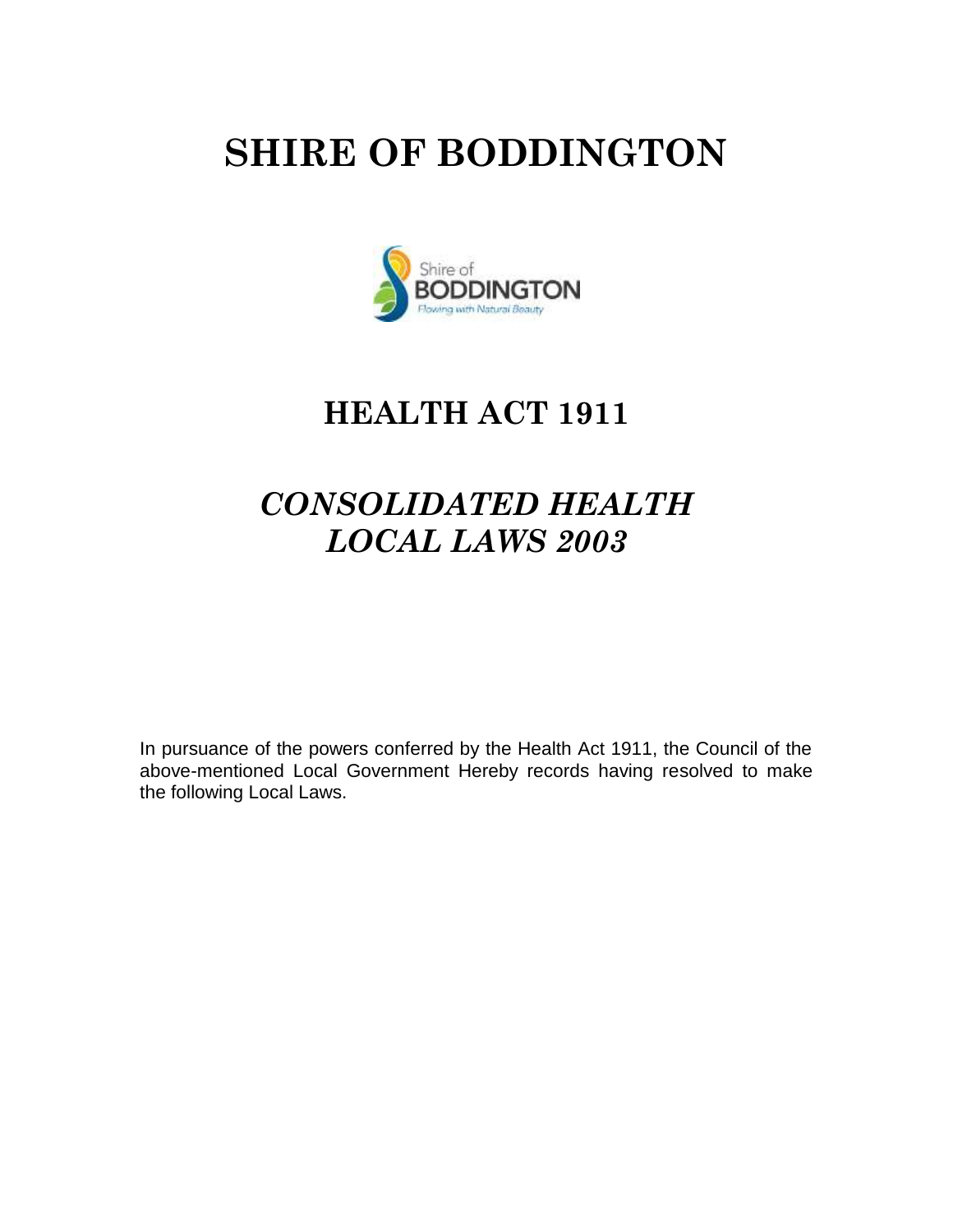## **HEALTH ACT 1911**

## **THE SHIRE OF BODDINGTON HEALTH LOCAL-LAWS 2003**

#### **ARRANGEMENT**

## **PART 1 - PRELIMINARY**

#### Section

- 1.2 Repeal
- 1.3 Interpretation

## **PART 2 - SANITATION**

#### **Division 1 - Sanitary Conveniences**

- 2.1.1 Interpretation
- 2.1.2 Dwelling House
- 2.1.3 Premises other than a Dwelling House
- 2.1.4 Outdoor Festivals<br>2.1.5 Toilets
- 2.1.5 Toilets<br>2.1.6 Tempo
- **Temporary Works**
- 2.1.7 Maintenance of Sanitary Conveniences and Fittings
- 2.1.8 Ventilation of Toilets<br>2.1.9 Public Sanitary Conv
- 2.1.9 Public Sanitary Conveniences<br>2.1.10 Lighting
- 2.1.10 Lighting<br>2.1.11 Installati
- Installation

## **Division 2 - Bathrooms, Laundries and Kitchens**

- 2.2.1 Bathrooms<br>2.2.2 Laundries
- 2.2.2 Laundries<br>2.2.3 Washing of
- 2.2.3 Washing or Keeping of Clothes in Kitchens<br>2.2.4 Kitchens
- **Kitchens**

## **PART 3 - HOUSING AND GENERAL**

## **Division 1 -Maintenance of Houses**

- 3.1.1 Dwelling House Maintenance
- 3.1.2 Guttering and Downpipes

#### **Division 2 - Ventilation of Houses**

- 3.2.1 Exemption for Short Term Hostels and Recreational Campsites
- 3.2.2 Overcrowding
- 3.2.3 Calculated Sufficient Space
- 3.2.4 Ventilation
- 3.2.5 Sub-floor Ventilation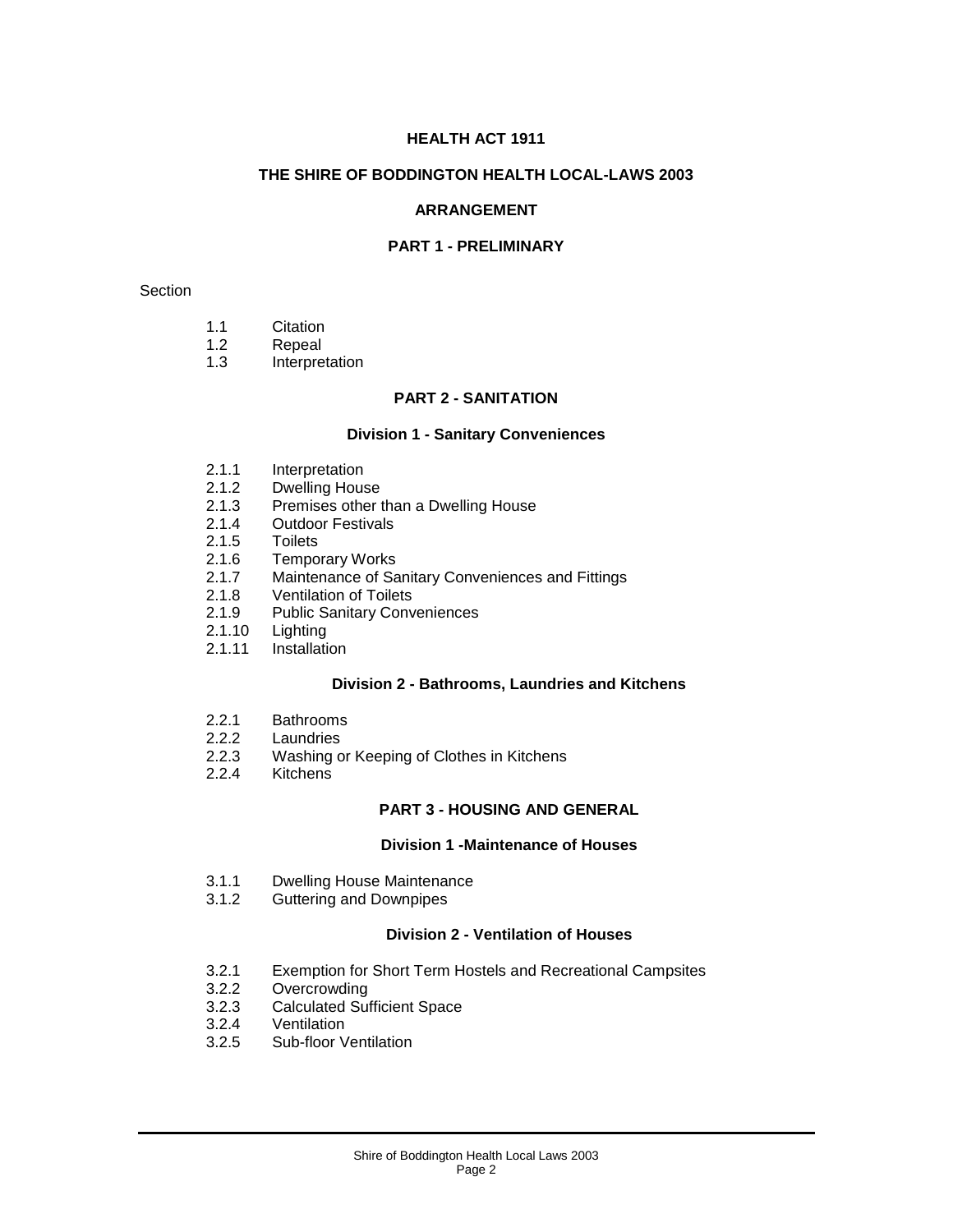## **Division 3 -Water Supply**

- 3.3.1 Water Supply
- 3.3.2 Rain Water Tanks
- 3.3.3 Wells<br>3.3.4 Pollut
- **Pollution**

## **Division 4 - Secondhand Furniture, Bedding and Clothing**

- 3.4.1 Prohibition of Sale<br>3.4.2 Prohibition of Poss
- **Prohibition of Possession**

## **Division 5 - Morgues**

3.5.1 Application and Licensing of Morgues

## **PART 4 - WASTE FOOD AND REFUSE**

#### **Division 1 - Liquid Refuse**

- 4.1.1 Interpretation<br>4.1.2 Deposit of Lig
- 4.1.2 Deposit of Liquid Refuse<br>4.1.3 Disposal of Liquid Waste
- Disposal of Liquid Waste
- 4.1.4 Approval for Septic Tank Pumpouts and Removal of Liquid Waste<br>4.1.5 Application for Approval
- Application for Approval
- 4.1.6 Provision of Quarterly Reports

#### **Division 2 - Disposal of Refuse**

- 4.2.1 Interpretation<br>4.2.2 Receptacles
- Receptacles
- 4.2.3 Exemption
- 4.2.4 Use of Receptacles
- 4.2.5 Damage to Receptacles
- 4.2.6 Use of Other Containers
- 4.2.7 Suitable Enclosure<br>4.2.8 Deposit of Refuse
- Deposit of Refuse
- 4.2.9 Removal of Rubbish from Premises, Verges or Receptacle
- 4.2.10 Burning Rubbish or Refuse

## **Division 3 - Transport of Butchers' Waste**

- 4.3.1 Interpretation
- 4.3.2 Restriction of Vehicles
- 4.3.3 Transport of Butchers' Waste

## **PART 5 - NUISANCES AND GENERAL**

#### **Division 1 - Nuisances**

- 5.1.1 Interpretation
- 5.1.2 Footpaths etc. to be kept clean
- 5.1.3 Escape of Smoke etc.
- 5.1.4 Public vehicles to be kept clean
- 5.1.5 Prohibition against Spitting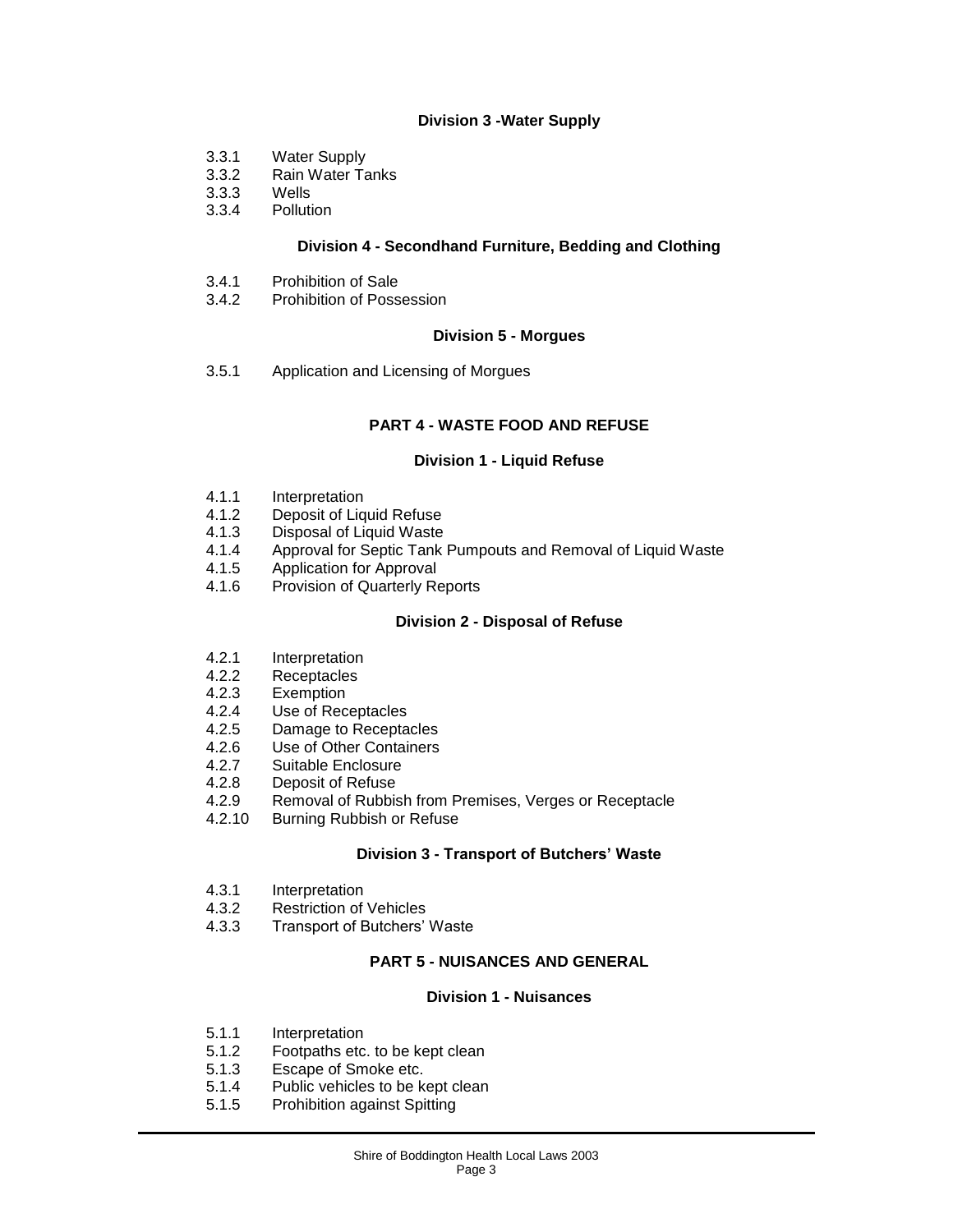- 5.1.6 Transportation, Use and Storage of Offal, Blood or other Offensive Matter<br>5.1.7 Use or Storage of Fertiliser
- 5.1.7 Use or Storage of Fertiliser<br>5.1.8 Storage and Dispatch of Art
- Storage and Dispatch of Artificial Fertiliser
- 5.1.9 Storage of Fertiliser in a House
- 5.1.10 Vehicles Used for Transporting of Animals and Birds

## **Division 2 - Keeping of Animals and Birds**

- 5.2.1 Interpretation
- 5.2.2 Cleanliness<br>5.2.3 Animal Encl
- Animal Enclosures<br>Cats
- $5.2.4$ <br> $5.2.5$
- 5.2.5 Slaughter of Animals<br>5.2.6 Disposal of Dead Ani
- Disposal of Dead Animals

## **Division 3 - Keeping of Large Animals**

- 5.3.1 Interpretation<br>5.3.2 Conditions for
- 5.3.2 Conditions for keeping of an animal<br>5.3.3 Stables
- 5.3.3 Stables
- Manure Receptacles

## **Division 4 - Keeping of Poultry and Pigeons**

- 5.4.1 Interpretation<br>5.4.2 Limitation on
- Limitation on Numbers of Poultry and Pigeons
- 5.4.3 Conditions for Keeping Poultry in Limited Numbers
- 5.4.4 Keeping of Poultry within a Townsite
- 5.4.5 Pigeons or Doves
- 5.4.6 Removal of Non-Conforming Structure or Enclosure
- 5.4.7 Restrictions on Pigeons Nesting or Perching

## **Division 5 - Feedlots**

- 5.5.1 Interpretation
- 5.5.2 Premises to be Approved
- 5.5.3 Site Conditions

#### **Division 6 - Piggeries**

- 5.6.1 Interpretation
- 5.6.2 Premises to be Approved
- 5.6.3 Site Conditions
- 5.6.4 Prevention of Nuisances

## **Division 7 - Car Parks**

- 5.7.1 Interpretation
- 5.7.2 Ventilation
- 5.7.3 Exhaust Air Discharge Points and Exhaust Registers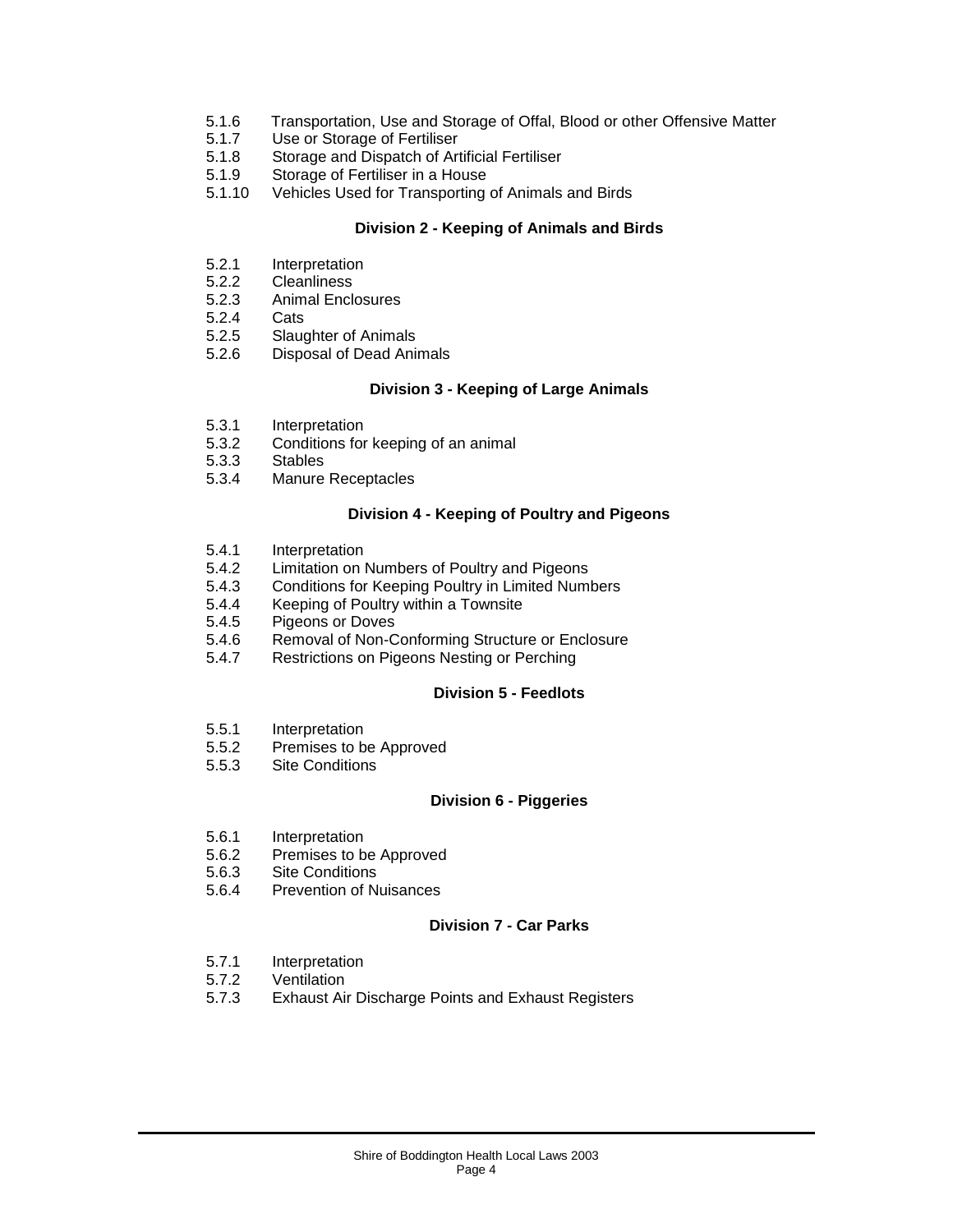## **PART 6 - PEST CONTROL**

## **Division 1 - Flies**

- 6.1.1 Interpretation<br>6.1.2 Fly breeding r
- Fly breeding matter not to be left on Premises unless Covered or Treated
- 6.1.3 Measures to be taken by an Occupier
- 6.1.4 Officer may give Notice directing Measures to be Taken<br>6.1.5 Council may Execute Work and Recover Costs
- 6.1.5 Council may Execute Work and Recover Costs

#### **Division 2 - Mosquitoes**

- 6.2.1 Interpretation<br>6.2.2 Measures to b
- 6.2.2 Measures to be taken to prevent mosquitoes breeding<br>6.2.3 Council may execute work and recover costs
- Council may execute work and recover costs

#### **Division 3 - Rodents**

- 6.3.1 Interpretation<br>6.3.2 Measures to b
- 6.3.2 Measures to be taken to eradicate Rodents<br>6.3.3 Food and Wastes to be kept in rodent proof
- 6.3.3 Food and Wastes to be kept in rodent proof Receptacles
- 6.3.4 Restrictions on the keeping of Rodents<br>6.3.5 Food Premises etc. to be cleaned after
- 6.3.5 Food Premises etc. to be cleaned after use

## **Division 4 - Cockroaches**

- 6.4.1 Interpretation
- 6.4.2 Measures to be taken to eradicate Cockroaches

#### **Division 5 - Argentine Ants**

- 6.5.1 Interpretation
- 6.5.2 Measures to be taken to keep premises free from Argentine Ants

## **Division 6 - European Wasps**

- 6.6.1 Interpretation<br>6.6.2 Measures to b
- Measures to be taken to keep premises free from European Wasp Nests

#### **Division 7 - Bee Keeping**

- 6.7.1 Interpretation
- 6.7.2 Restrictions on keeping of Bees in Hives

#### **Division 8 - Arthropod Vectors of Disease**

- 6.8.1 Interpretation
- 6.8.2 Responsibility of the Owner or Occupier

## **PART 7 - INFECTIOUS DISEASE**

#### **Division 1 - General Provisions**

- 7.1.1 Requirements for an owner or occupier to clean, disinfect and disinfest
- 7.1.2 Environmental Health Officer may disinfect or disinfest premises
- 7.1.3 Insanitary houses, premises and things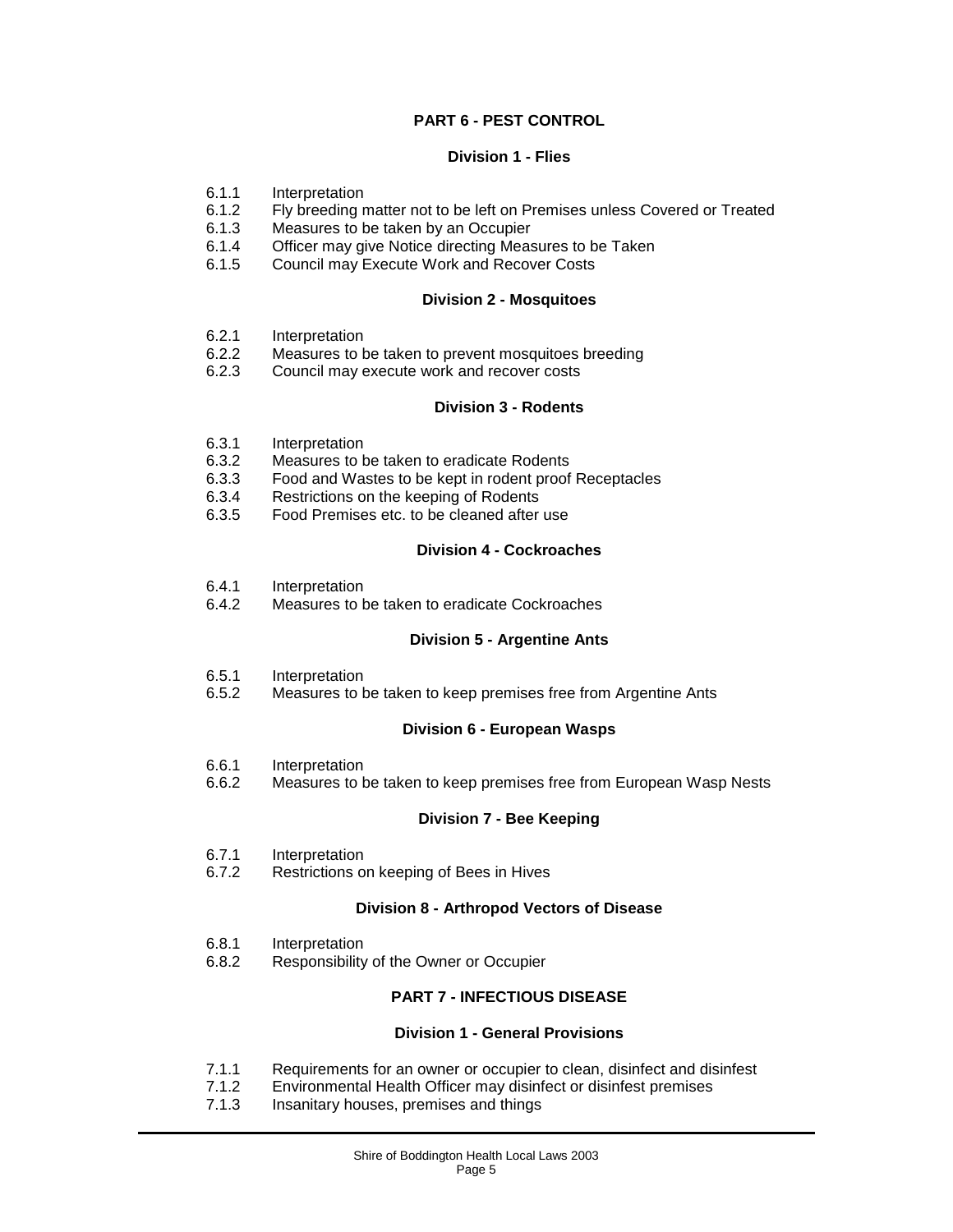- 7.1.4 Persons in contact with an infectious disease sufferer<br>7.1.5 Declaration of infected house or premises
- 7.1.5 Declaration of infected house or premises<br>7.1.6 Destruction of infected animals
- Destruction of infected animals
- 7.1.7 Disposal of a body
- 7.1.8 Council may carry out work and recover costs

#### **Division 2 - Disposal of Used Condoms and Needles**

- 7.2.1 Disposal of used condoms
- 7.2.2 Disposal of used needles

## **PART 8 - LODGING HOUSES**

## **Division 1 - Registration**

- 8.1.1 Interpretation<br>8.1.2 Lodging Hous
- 8.1.2 Lodging House Not to be Kept Unless Registered<br>8.1.3 Application for Registration
- Application for Registration
- 8.1.4 Approval of Application<br>8.1.5 Renewal of Registration
- 8.1.5 Renewal of Registration<br>8.1.6 Notification upon Sale or
- Notification upon Sale or Transfer
- 8.1.7 Revocation of Registration

## **Division 2 - Construction and Use Requirements**

- 8.2.1 General Construction Requirements
- 8.2.2 Kitchen
- 8.2.3 Dining Room
- 8.2.4 Lounge Room
- 8.2.5 Sanitary Conveniences
- 8.2.6 Laundry<br>8.2.7 Fire Prev
- Fire Prevention and Control
- 8.2.8 Obstruction of Passages and Stairways
- 
- 8.2.9 Fitting of Locks<br>8.2.10 Restriction on u Restriction on use of Rooms for Sleeping
- 8.2.11 Sleeping Accommodation, Short Term Hostels and Recreational Campsites
- 8.2.12 Furnishing etc. of Sleeping Apartments<br>8.2.13 Ventilation
- **Ventilation**
- 8.2.14 Numbers to be Placed on Doors

#### **Division 3 - Management and Care**

- 8.3.1 Keeper or Manager to Reside in the Lodging House
- 8.3.2 Register of Lodgers
- 8.3.3 Keeper Report
- 8.3.4 Certificate in Respect to Sleeping Accommodation
- 8.3.5 Duplicate Keys and Inspection
- 8.3.6 Room Occupancy
- 8.3.7 Maintenance of a Room by a Lodger or Resident
- 8.3.8 Cleaning and Maintenance Requirements
- 8.3.9 Responsibilities of Lodgers and Residents
- 8.3.10 Approval for Storage of Food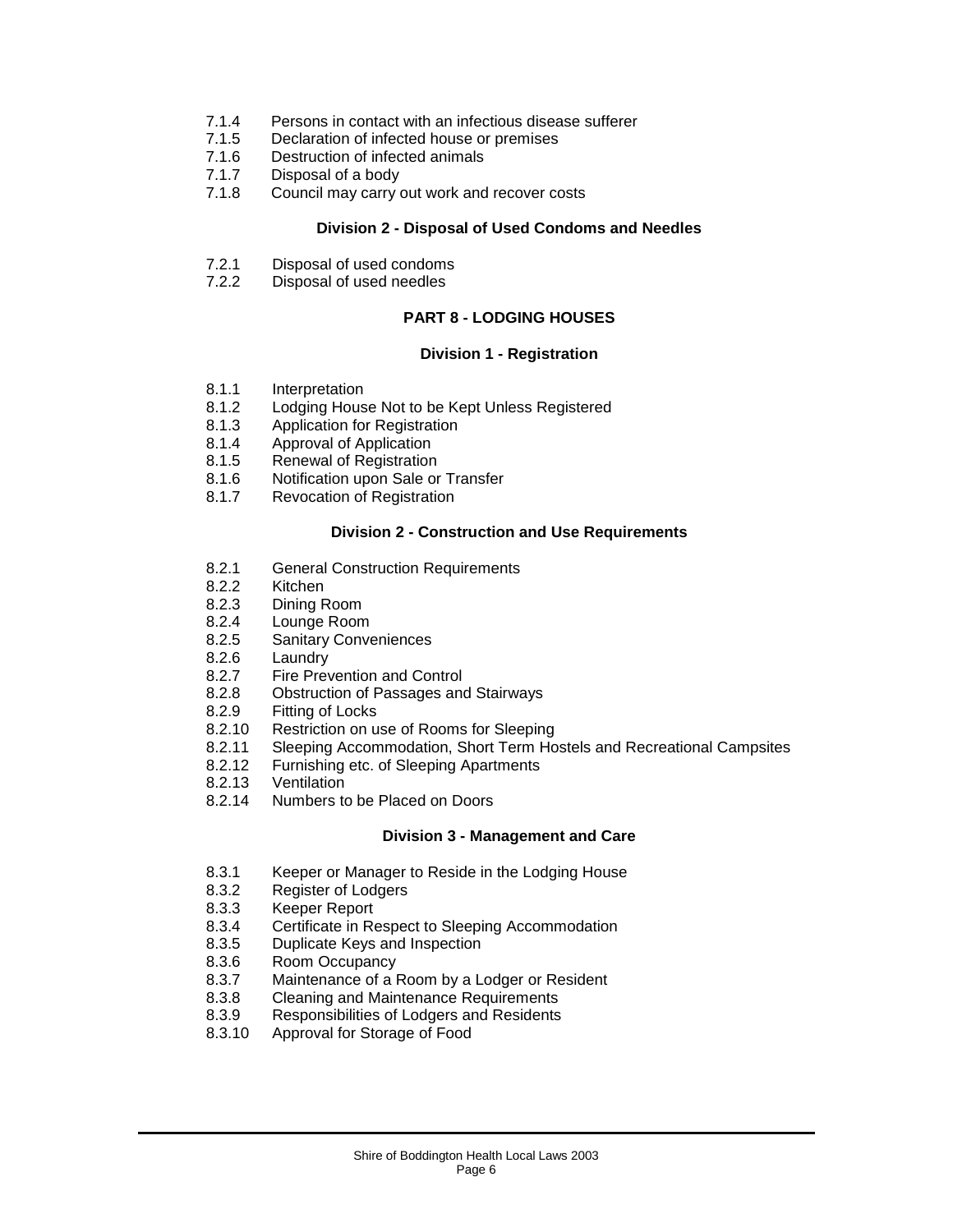## **PART 9 - OFFENSIVE TRADES**

#### **Division 1 - General**

- 9.1.1 Interpretation<br>9.1.2 Consent to Es
- 9.1.2 Consent to Establish an Offensive Trade
- 9.1.3 False Statement
- 9.1.4 Registration of Premises<br>9.1.5 Certificate of Registration
- **Certificate of Registration**
- 9.1.6 Change of Occupier<br>9.1.7 Alterations to Premis
- 9.1.7 Alterations to Premises<br>9.1.8 Occupier Includes Empl
- Occupier Includes Employee

## **Division 2 - General Duties of an Occupier**

- 9.2.1 Interpretation<br>9.2.2 Cleanliness
- 9.2.2 Cleanliness<br>9.2.3 Rats and oth
- 9.2.3 Rats and other Vectors of Disease
- 9.2.4 Sanitary Conveniences and Wash Basins<br>9.2.5 Painting of Walls etc
- 9.2.5 Painting of Walls etc.<br>9.2.6 Effluvia. Vapours. Ga
- Effluvia, Vapours, Gases or Dust
- 9.2.7 Offensive Material<br>9.2.8 Storage of Material
- 9.2.8 Storage of Materials<br>9.2.9 Specified Offensive
- Specified Offensive Trades
- 9.2.10 Directions<br>9.2.11 Other Duti
- Other Duties of Occupier

## **Division 3 - Fish Premises**

- 9.3.1 Interpretation
- 9.3.2 Duties of an Occupier<br>9.3.3 Disposal of Waste
- Disposal of Waste
- 9.3.4 Fish Containers

## **Division 4 - Laundries, Dry Cleaning Establishments and Dye Works**

- 9.4.1 Interpretation<br>9.4.2. Receiving De
- Receiving Depot
- 9.4.3 Reception Room
- 9.4.4 Walls and Floors
- 9.4.5 Laundry Floor
- 9.4.6 Escape of Dust
- 9.4.7 Precautions Against Combustion
- 9.4.8 Trolleys
- 9.4.9 Sleeping on Premises

## **PART 10 - ITINERANT FOOD VENDORS**

## **Division 1 - General**

- 10.1.1 Interpretation<br>10.1.2 Itinerant Food
- Itinerant Food Vendor's Licence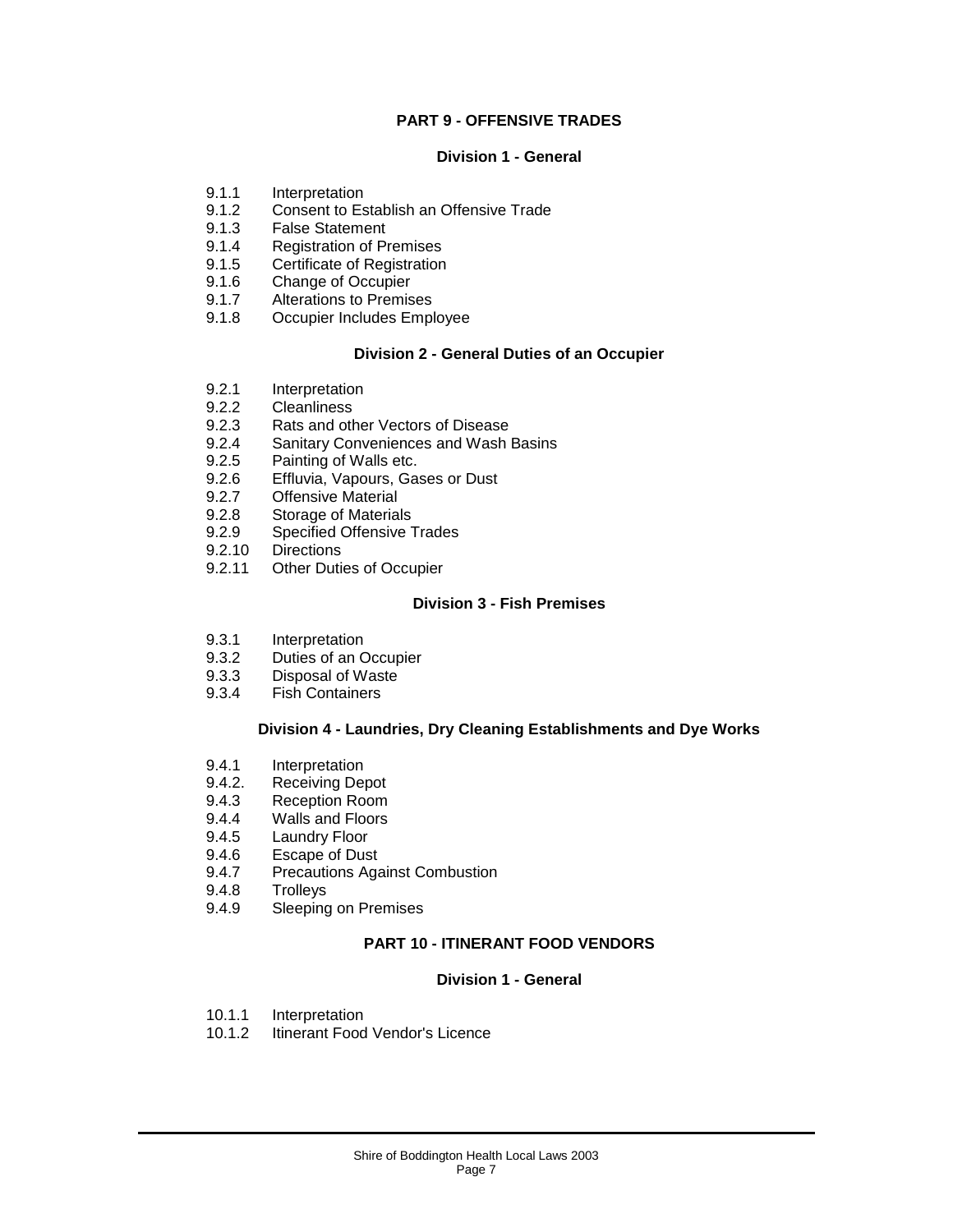## **PART 11- OFFENCES AND PENALTIES**

## **Division 1 - General**

## 11.1.1 Penalties

## **PART 12 - SCHEDULES OF FORMS**

| <b>Schedule</b><br><b>Number</b> | <b>Description</b>                                           |
|----------------------------------|--------------------------------------------------------------|
|                                  | Application for Licence of a Morgue                          |
| 2                                | Certificate of Licence of a Morgue                           |
| 3                                | Application for Registration of Cattery                      |
| 4                                | Certificate of Registration of Cattery                       |
| 5                                | Application for Registration of a Lodging House              |
| 6                                | Certificate of Registration of a Lodging House               |
|                                  | Notice of change of Owner of a Lodging House                 |
| 8                                | <b>Register of Lodgers</b>                                   |
| 9                                | List of Lodgers                                              |
| 10                               | Certificate of Sleeping Accommodation for a Lodging House    |
| 11                               | Application for Consent to Establish an Offensive Trade      |
| 12                               | Application for Registration of Premises for Offensive Trade |
| 13                               | Certificate of Registration of Premises for Offensive Trade  |
| 14                               | Application for Licence as Itinerant Food Vendor             |
| 15                               | Licence as Itinerant Food Vendor                             |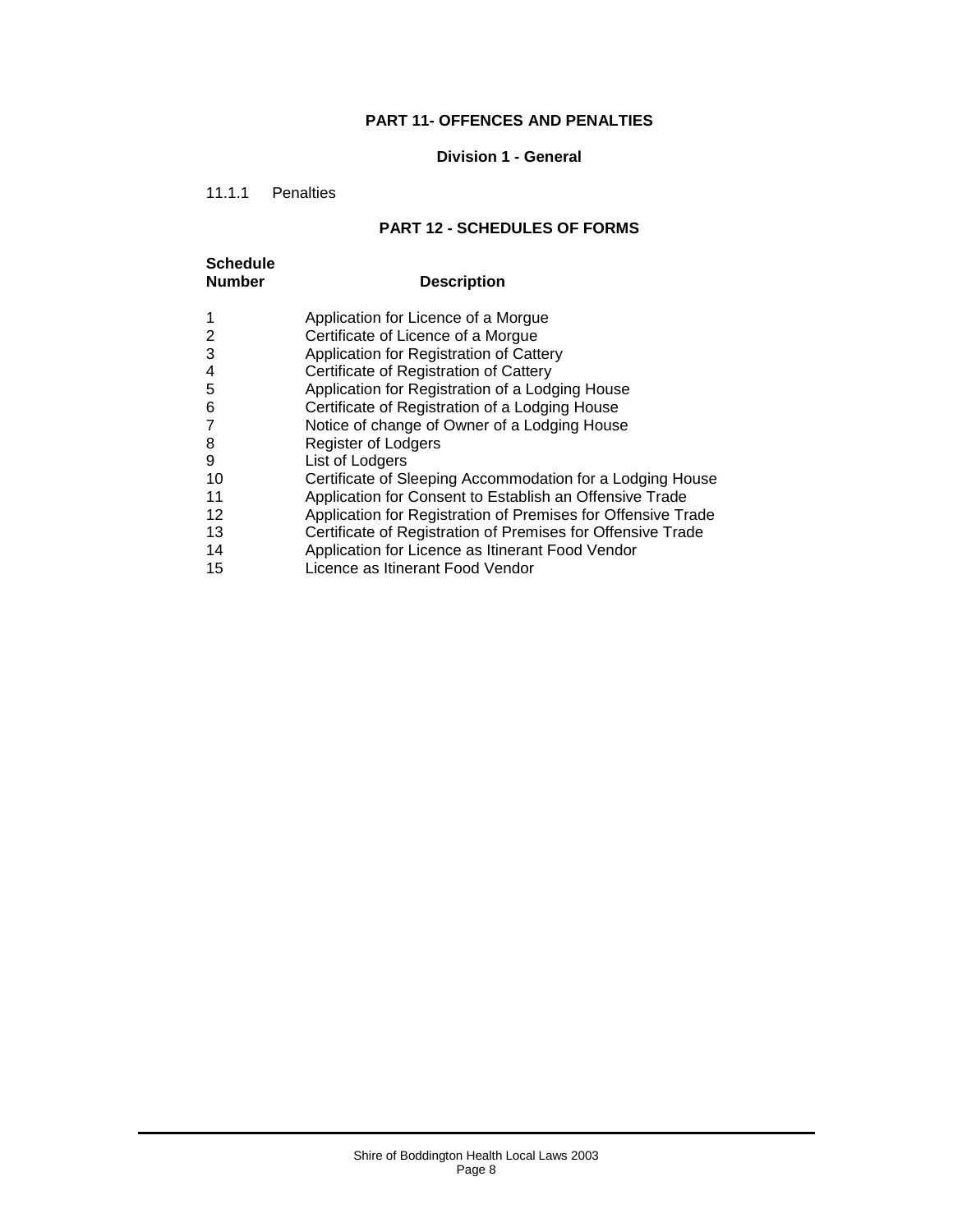## **HEALTH ACT 1911**

#### **SHIRE OF BODDINGTON HEALTH LOCAL-LAWS 2003**

Made by the Council of the Shire of Boddington under section 342 of the *Health Act 1911* in accordance with subdivision 2 of Division 2 of Part 3 of the *Local Government Act 1995*.

#### **PART 1 - PRELIMINARY**

## **Citation**

1.1 These Local-Laws may be cited as "*The Shire of Boddington Health Local-Laws 2003*".

#### **Repeal**

- 1.2 (1) The Health Local Laws adopted by the Marradong Road Board and published in the *Government Gazette* on 8 July 1938, and amended from time to time, are repealed;
	- (2) The Health Local Laws adopted by the Marradong Road Board on 12 August 1953 and published in the *Government Gazette* on 13 November 1953, and amended from time, are repealed;
	- (3) The Health Local Laws adopted by the Marradong District Road Board on 17 October 1956 and published in the *Government Gazette* on 8 March 1957, and amended from time to time, are repealed; and
	- (4) The Health Local Laws adopted by the Shire of Boddington on 21 December 1966 and published in the *Government Gazette* on 13 March 1967, and amended from time to time, are repealed.

#### **Interpretation**

1.3 (1) In these Local-Laws, unless the context otherwise requires -

**"Act"** means *Health Act 1911*;

**"adequate supply of water"** means a flow of water of not less than 0.076 litres per second;

**"approved"** means approved by the Council of the Shire of Boddington;

**"AS"** means Australian Standard published by the Standards Association of Australia;

**"AS 1530.2:1993"** means the standard published by the Standards Association of Australia as AS 1530.2:1993 and called "Methods for fire tests on building materials, components and structures – Tests for flammability of materials.";

**"AS/NZS 1530.3:1999"** means the standard published by the Standards Association of Australia as AS/NZS 1530.3:1999 and called "Methods for fire tests on building materials, components and structures – Simultaneous determination of ignitability, flame propagation, heat release and smoke release.";

**"AS 1668.2 – 2002"** means the standard published by the Standards Association of Australia as AS 1668.2 – 2002 and called "The use of ventilation and airconditioning in buildings – ventilation design for indoor-air contaminant control";

**"AS/NZS 1276.1:1999"** means the standard published by the Standards Association of Australia as AS/NZS 1276.1:1999 and called "Acoustics – Rating of sound insulation in buildings and of building elements – Airborne sound insulation";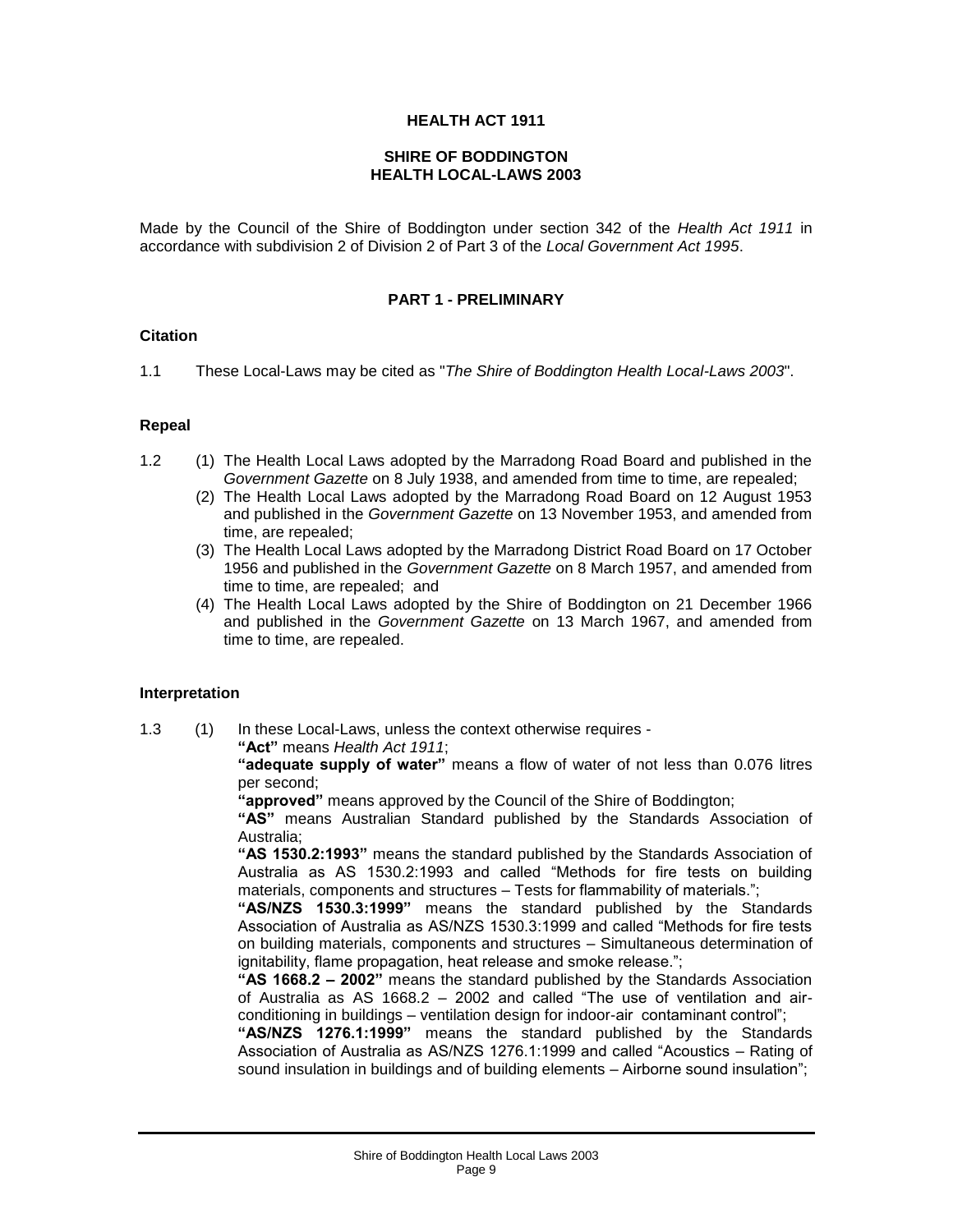**AS/NZS 3666.2:2002"** means the standard published by the Standards Association of Australia as AS/NZS 3666.2:2002 and called "Air-handling and water systems of buildings – Microbial Control – Operation and maintenance.";

**"Building Code"** means the latest edition of the Building Code of Australia published from time to time by, or on behalf of, the Australian Building Codes Board, as amended from time to time, but not including explanatory information published with that Code.

**"CEO"** means the Chief Executive Officer of the Shire of Boddington and includes in the absence of the Chief Executive Officer, the Deputy or Acting Chief Executive Officer of the Shire;

**"Council"** means the Council of the Shire of Boddington;

**"district"** means the district of the Shire of Boddington and includes any area placed under the jurisdiction of the Council pursuant to Section 22 of the Act;

**"dwelling house"** means a place of residence or house containing at least one sleeping room and includes a room or outbuilding separate from, but ancillary to, the building in which the sleeping room is located;

**"Environmental Health Officer"** means an Environmental Health Officer appointed by the Council under the Act and includes an Acting or Assistant Environmental Health Officer;

**"habitable room"** means a room used for normal domestic activities; and

- (a) includes a bedroom, living room, lounge room, music room, television room, kitchen, dining room, sewing room, study, play-room, family room and sunroom; but
- (b) excludes a bathroom, laundry, water closet, pantry, walk-in wardrobe, corridor, lobby, photographic dark room, clothes-drying room, and other spaces of a specialised nature occupied neither frequently nor for extended periods;

**"hot water"** means a water at a temperature of at least 75 degrees Celsius;

**"Medical Officer"** means the Medical Officer appointed by the Council under the Act and includes an Acting Medical Officer so appointed;

**"Principal Environmental Health Officer"** means an Environmental Health Officer appointed by the Council to the office of Principal Environmental Health Officer and includes an Acting Principal Environmental Health Officer;

**"public place"** includes every place to which the public ordinarily have access, whether by payment of a fee or not;

**"sanitary convenience"** includes urinals, water closets, earth-closets, privies, sinks, baths, wash troughs, apparatus for the treatment of sewage, ash-pits, ashtubs, or other receptacle for the deposit of ashes, faecal matter, or refuse, and all similar conveniences;

**"sewage"** means any kind of sewage, nightsoil, faecal matter or urine, and any waste composed wholly or in part of liquid;

**"sewer"** includes sewers and drains of every description, except drains to which the word "drain" as defined in the Act applies, also water channels constructed of stone, brick, concrete, or any other material, including the property of the Council;

**"Shire"** means the Shire of Boddington;

**"street"** includes any highway, any public bridge, and any road, lane, footway, square, court, alley or passage, whether a thoroughfare or not;

**"toilet"** means a water closet, earth closet, privy or urinal and includes a room or cubicle in which one or more of these is located;

**"water"** means drinking water within the meaning of the Australian Drinking Water Guidelines - 1996 as published by the National Health and Medical Research Council; and amended and endorsed by the Minister for Health from time to time; and

**"window"** means a glass panel, roof light, glass brick, glass louvre, glazed sash, glazed door, or other device which transmits natural light directly from outside a building to the room concerned when in the closed position.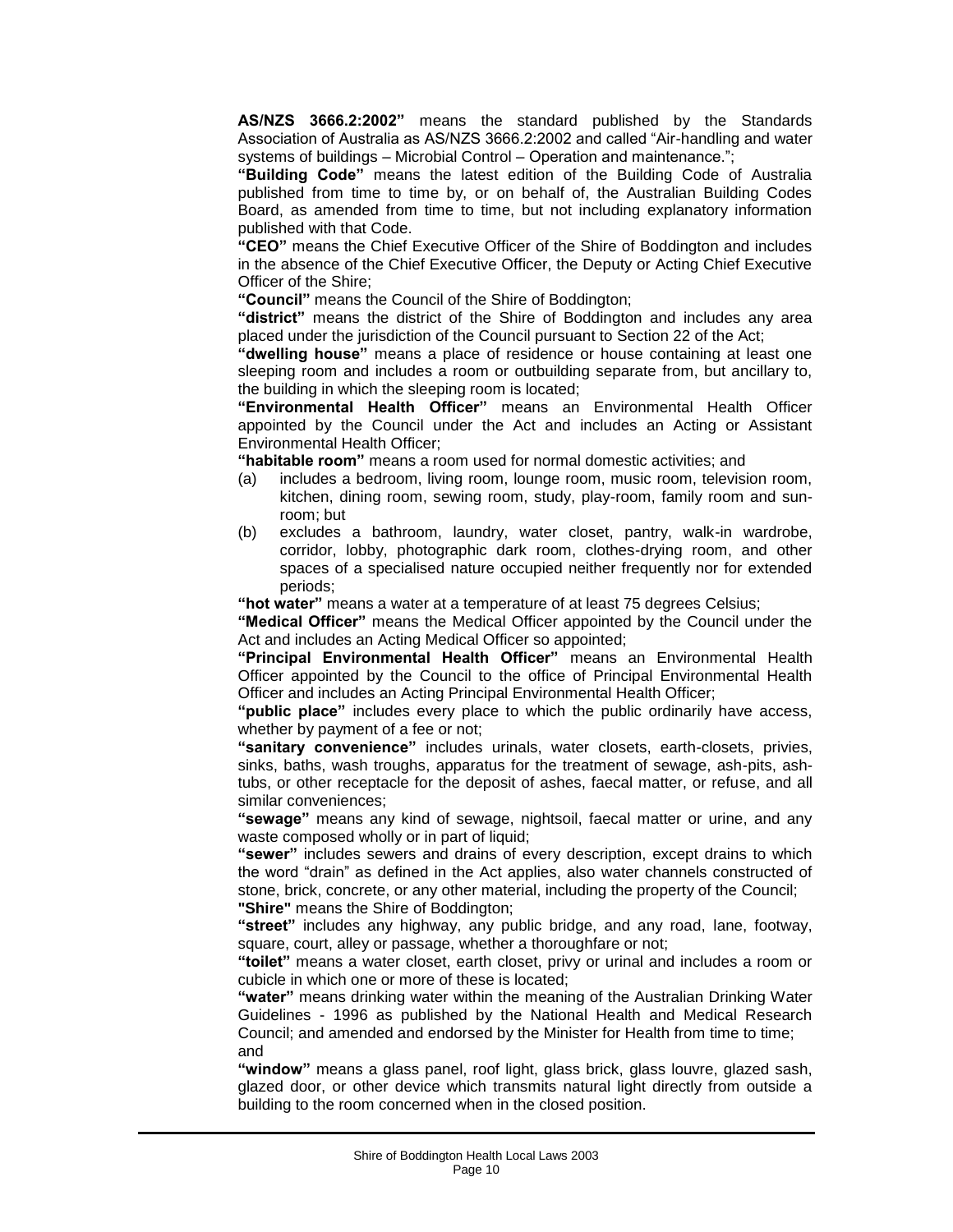- (2) Where in these Local-Laws, a duty or liability is imposed on an "owner or occupier", the duty or liability shall be deemed to be imposed jointly and severally on each of the owner or occupier.
- (3) Where under these Local-Laws an act is required to be done or forbidden to be done in relation to any premises, the owner or occupier of those premises has, unless the contrary intention appears, the duty of causing to be done the act so required to be done, or of preventing from being done the act so forbidden to be done, as the case may be.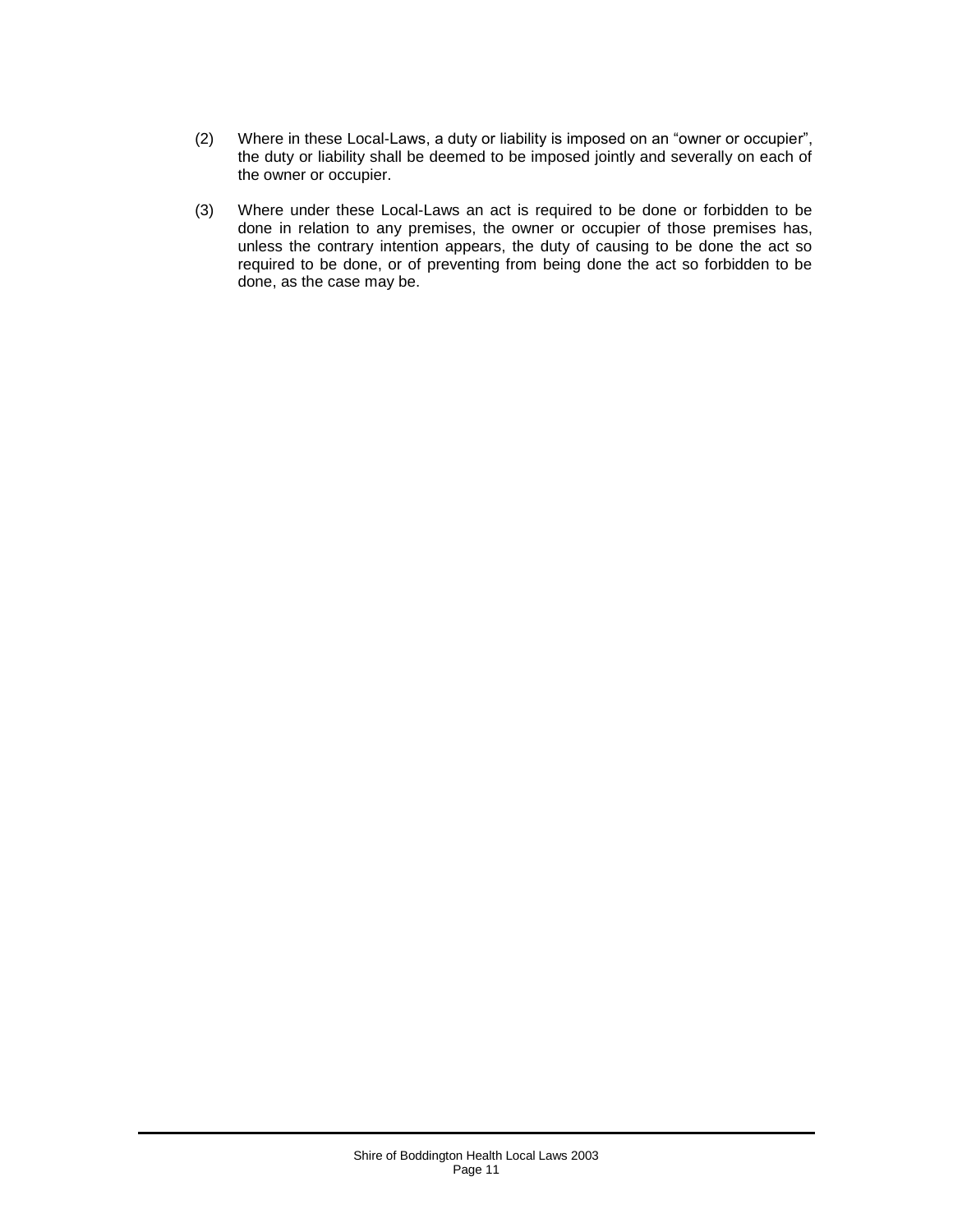## **PART 2- SANITATION**

## *Division 1 - Sanitary Conveniences*

## **Interpretation**

2.1.1 In this Part, unless the context otherwise requires -

**"festival"** includes a fair, function or event;

**"organiser"** means a person -

- (a) to whom approval has been granted by the Council to conduct the festival; or
- (b) responsible for the conduct of the festival;

**"public sanitary convenience"** means a sanitary convenience to which the public ordinarily have access, whether by payment of a fee or not; and

**"temporary sanitary convenience"** means a sanitary convenience, temporarily placed for use by -

(a) patrons in conjunction with a festival; or

(b) employees at construction sites or the like.<br>"**urinal**" may be (i) an individual stall or wall-

an individual stall or wall-hung urinal; or

- (ii) each 600 mm length of a continuous urinal trough; or
- (iii) a closet pan used in place of a urinal.

## **Dwelling House**

- 2.1.2 (1) A person shall not use or occupy, or permit to be used or occupied, a dwelling house unless it has at least one toilet.
	- (2) A room in which a toilet is located shall have adequate lighting.

## **Premises other than a Dwelling House**

- 2.1.3 (1) The owner of premises other than a dwelling house shall not use or occupy, or permit to be used or occupied, premises other than a dwelling house unless -
	- (a) the premises have sanitary conveniences in accordance with the Building Code and this Part;
	- (b) the toilets required by this Section are situated within 90m and are easily accessible to the persons for whom they are provided; and
	- (c) the premises have hand wash basins
		- (i) in accordance with the Building Code;
		- (ii) for the use of persons employed or engaged on the premises;
		- (iii) provided with an adequate supply of water supplied by taps located over each basin;
		- (iv) separate from any trough, sink or basin used in connection with any process carried out on the premises; and
		- (v) situated within a reasonable distance of the sanitary conveniences and easily accessible to the person for whom they are provided.
	- (2) The occupier of premises other than a dwelling house shall ensure that
		- (a) clean toilet paper is available at all times in each cubicle;
		- (b) a sanitary napkin disposal facility is provided in each toilet provided for the use of females; and
		- (c) each hand wash basin is provided with
			- (i) an adequate supply of soap or other hand cleaning substances; and
			- (ii) hand drying facilities, situated adjacent to and visible from the hand basin.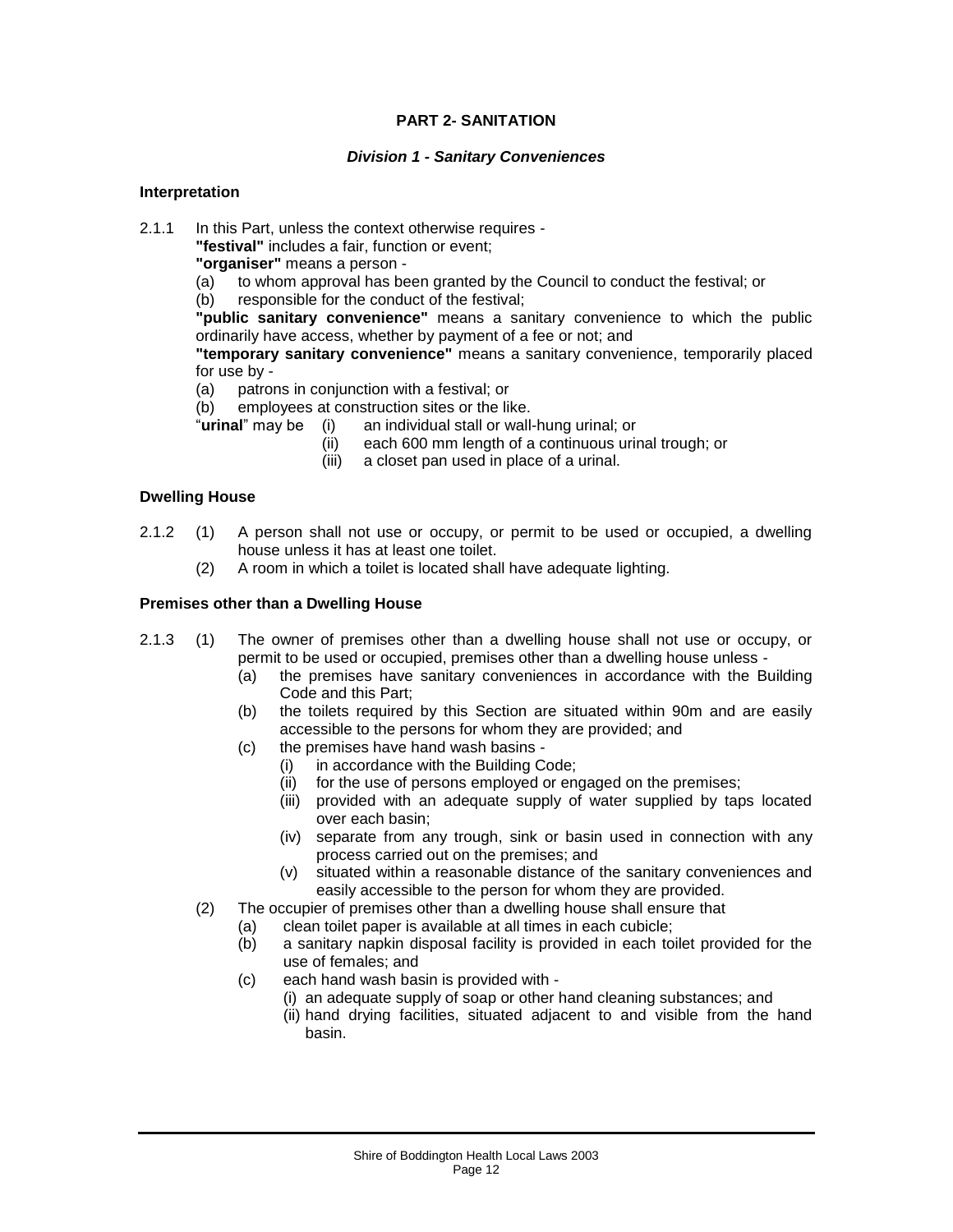## **Outdoor Festivals**

- 2.1.4 (1) The organiser of an outdoor festival at which not more than 20,000 people are expected to attend shall provide sanitary conveniences in accordance with the following scale -
	- (a) for the first 250 males
		- (i) one water closet for each 150;
		- (ii) one urinal stall for each 50; and
		- (iii) one hand wash basin for each 50;
	- (b) for additional males
		- (i) one water closet for each 200;
		- (ii) one urinal stall for each 100; and
		- (iii) one hand wash basin for each 200;
	- (c) for the first 250 females
		- (i) one water closet for each 40; and
		- (ii) one wash hand basin for each 50; and
	- (d) for additional females
		- (i) one water closet for each 100; and
		- (ii) one wash hand basin for each 200.
	- (2) Where, under subsection (1), the number of a particular sanitary convenience to be provided is not a whole number, that number shall be rounded up to the next higher whole number.
	- (3) The organiser of an outdoor festival at which more than 20,000 people are expected to attend shall provide sanitary conveniences of a number as directed by the Principal Environmental Health Officer.

## **Toilets**

- 2.1.5 Toilets on premises other than a dwelling house shall be maintained in accordance with the following additional requirements -
	- (a) toilet for the exclusive use of males shall not adjoin any toilet for the exclusive use of females unless the toilets are separated by a wall extending from floor to ceiling and of sufficient density to have a Sound Transmission Class of not less than 50 as required by AS/NZS 1276.1:1999;
	- (b) where more than one toilet is provided on the premises, the entrance to each toilet shall bear a suitable sign indicating for which sex its use is intended.

#### **Temporary Works**

2.1.6 A person who undertakes temporary work at any place shall ensure every temporary sanitary convenience is installed and maintained in accordance with the requirements of the *Health (Temporary Sanitary Conveniences) Regulations 1997.*

#### **Maintenance of Sanitary Conveniences and Fittings**

- 2.1.7 (1) The occupier of premises shall
	- (a) keep clean, in good condition and repair; and
	- (b) whenever required by an Environmental Health Officer, effectively disinfect and clean,
	- all sanitary conveniences including sanitary fittings in or on the premises.
	- (2) The owner of premises shall
		- (a) keep or cause to be kept in good repair; and;
		- (b) maintain an adequate supply of water to,
		- all sanitary conveniences including sanitary fittings in or on the premises.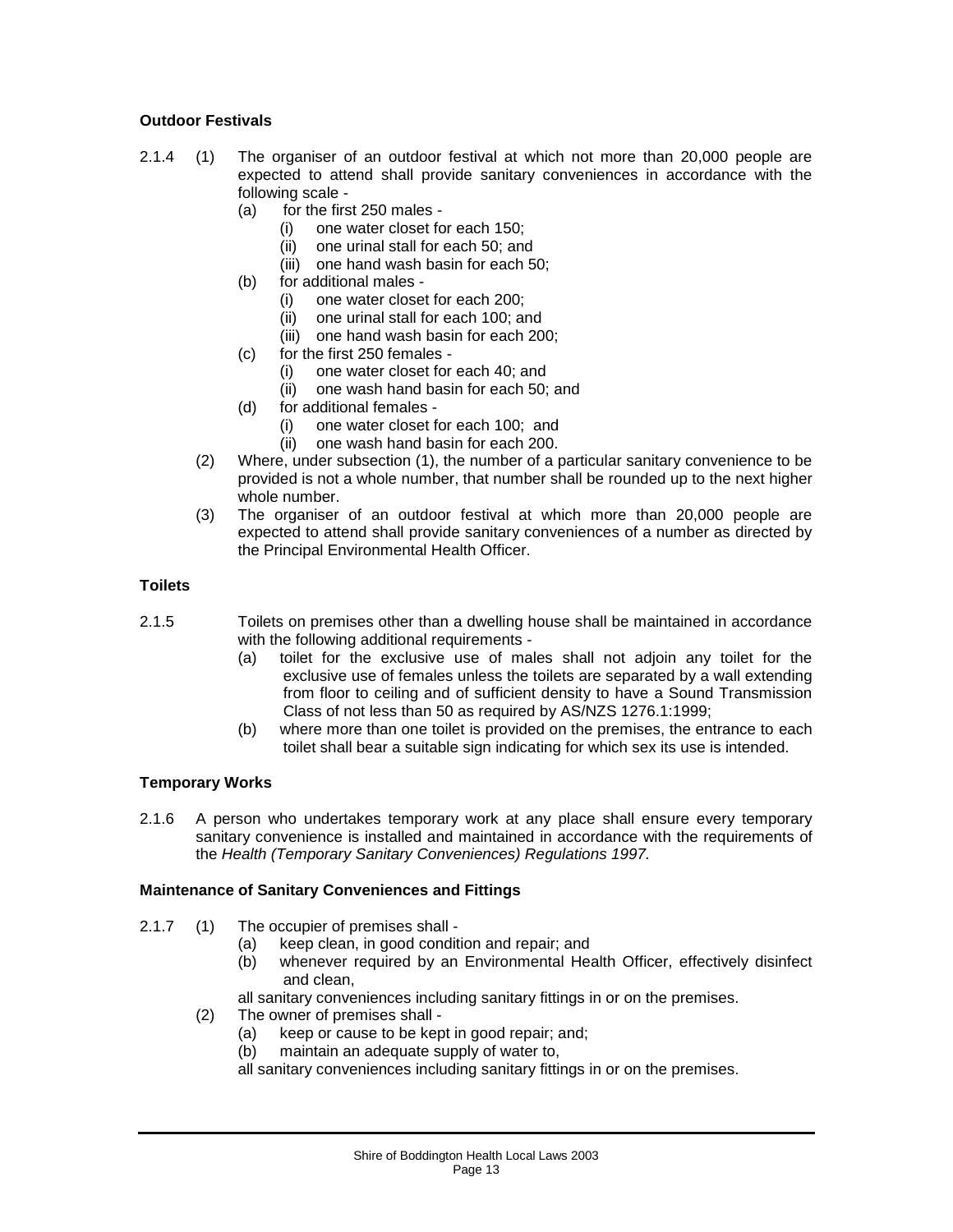## **Ventilation of Toilet**

2.1.8 (1) A toilet in any premises shall be ventilated in accordance with the *Sewerage (Lighting*, *Ventilation and Construction) Regulations 1971* and the Building Code.

## **Public Sanitary Conveniences**

- 2.1.9 (1) A person shall not
	- (a) foul;
	- (b) damage or vandalise; or
	- (c) write on or otherwise deface,

a public sanitary convenience or sanitary fixtures or fittings or the premises in or on which the sanitary convenience is located.

(2) A person shall not live or sleep in the premises in which a public sanitary convenience is located or use it for a purpose other than that for which it was intended.

## **Lighting**

2.1.10 The owner and occupier of premises in which a sanitary convenience or a public sanitary convenience is located shall provide and maintain adequate electric lighting for persons using the convenience.

#### **Installation**

2.1.11 Every sanitary convenience shall be installed in accordance with the requirements of the *Metropolitan Water Supply Sewerage and Drainage Act 1909* and the *Health (Treatment of Sewage and Disposal of Effluent and Liquid Waste) Regulations 1974* and shall have an adequate supply of water.

#### *Division 2 - Bathrooms, Laundries and Kitchens*

## **Bathrooms**

- 2.2.1 (1) A person shall not use or occupy, or permit to be used or occupied, a dwelling house without a bathroom that -
	- (a) is adequately lined with an impervious material and has an adequate ceiling;
	- (b) complies with the *Health Act (Laundries and Bathrooms) Regulations*; and
	- (c) is equipped with
		- (i) a wash hand basin; and
		- (ii) either a shower in a shower recess or a bath.
	- (2) All baths, showers, hand basins and similar fittings shall be provided with an adequate supply of hot and cold water.

#### **Laundries**

- 2.2.2 (1) A person shall not use or occupy, or permit to be used or occupied, a dwelling house without a laundry that -
	- (a) is properly enclosed and roofed;
	- (b) is adequately lined with an impervious material;
	- (c) is not a room in which food is stored, prepared, served or consumed.
	- (d) is provided with adequate ventilation.
	- (2) In the case of a single occupancy dwelling, the laundry referred to in subsection (1) shall have -
		- (a) either
			- (i) two wash troughs;
			- (ii) a washing machine and either a wash trough or a sink; and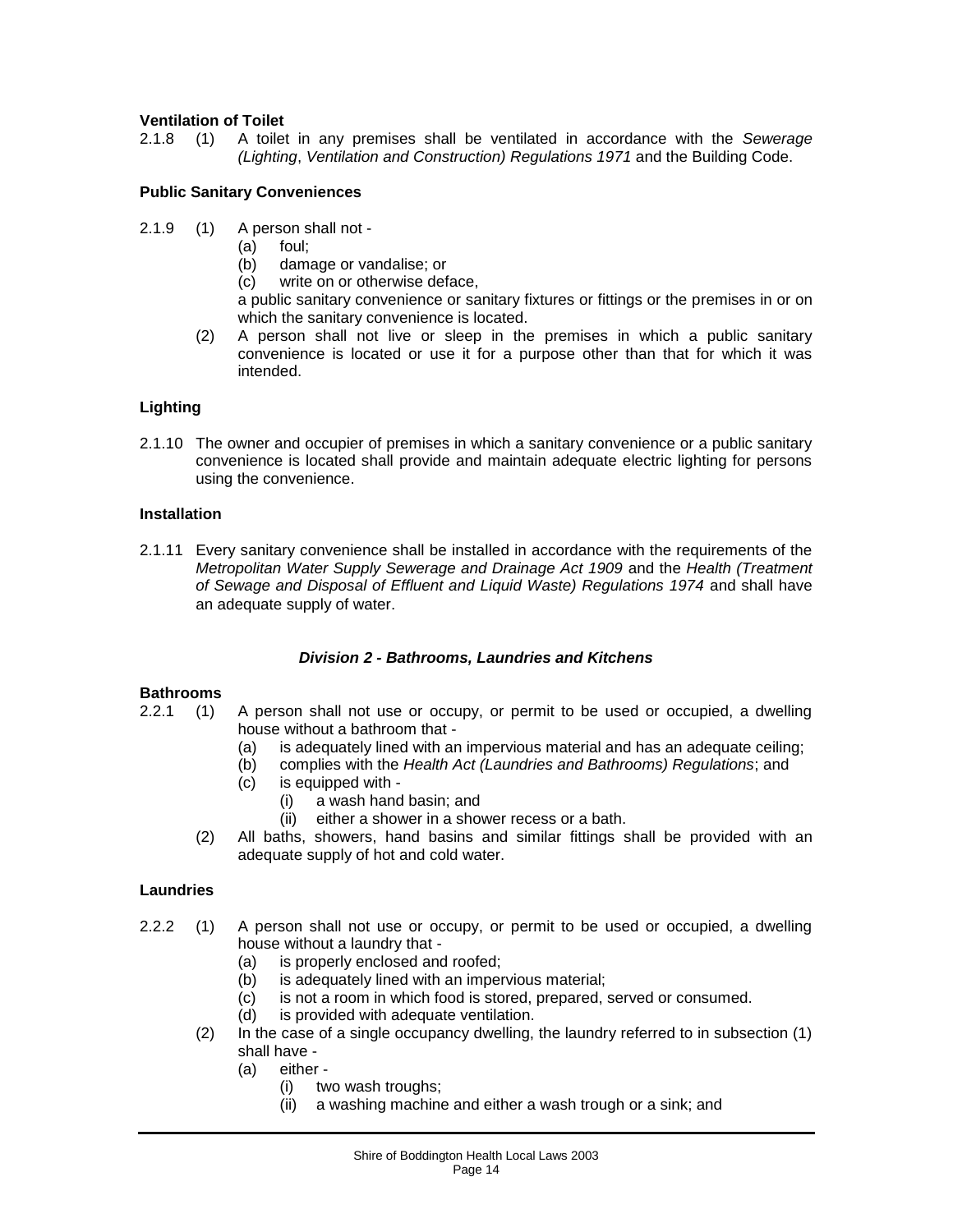- (b) a clothes drying facility comprising either a mechanical clothes dryer or not less than 20 metres of clothes line erected externally.
- (3) All wash troughs, sinks and washing machines shall be
	- (a) in a laundry and connected to an adequate supply of hot and cold water; and
	- (b) installed to manufacturers' specifications,
	- and all wash troughs shall have a capacity of at least 36 litres.
- (4) Sole or multiple occupancy units, each being a separate dwelling, shall have
	- (a) laundry facilities, in accordance with the Building Code, for the exclusive use of the occupants of each unit; or
	- (b) a separate laundry, with communal laundry facilities in accordance with the Building Code, for up to four (4) sole occupancy units that do not have their own laundry facilities.
- (5) Where, in any building, a laundry is situated adjacent to a kitchen or a room where food is stored or consumed, the laundry shall be separated from the kitchen by a wall extending from the floor to the roof or ceiling.
- (6) Where there is an opening between a laundry and a kitchen or other room where food is stored or consumed, the opening shall -
	- (a) not be more than 1220 millimetres wide; and
	- (b) have a door which when closed shall completely fill the opening.

## **Washing or Keeping of Clothes in Kitchens**

- 2.2.3 A person shall not in any kitchen or other place where food is kept
	- (a) Wash or permit to be washed any clothing or bedding; or
	- (b) Keep or permit to be kept any soiled clothing or bedding.

## **Kitchens**

- 2.2.4 (1) In this Section, a "cooking facility" includes a stove, oven, facility or appliance used for or in connection with the cooking of food.
	- (2) A person shall not use or occupy, or permit to be used or occupied, a dwelling house without a kitchen equipped with -
		- (a) An electric, gas, wood or other fuel burning stove;
		- (b) An oven with a capacity of not less than 0.005 cubic metres per person usually accommodated in the house with a minimum capacity of 0.03 cubic metres; and
		- (c) A sink which shall
			- (i) Be at least 380 millimetres long, 300 millimetres wide and 150 millimetres deep; and
				- (ii) Have an adequate supply of hot and cold water.
	- (3) The occupier of a dwelling house shall ensure that the stove, oven and sink are kept clean, in good order and repair and fit for use.
	- (4) A cooking facility shall
		- (a) Be installed in accordance with the requirements of the "Manufacturers' Specifications":
		- (b) Not be installed or used in any room other than a kitchen.
	- (5) Mechanical ventilation that is installed in a kitchen, shall not allow the deposition of fats and oils within the roof space of a dwelling house.
	- (6) Mechanical ventilation shall be maintained in good working order and condition.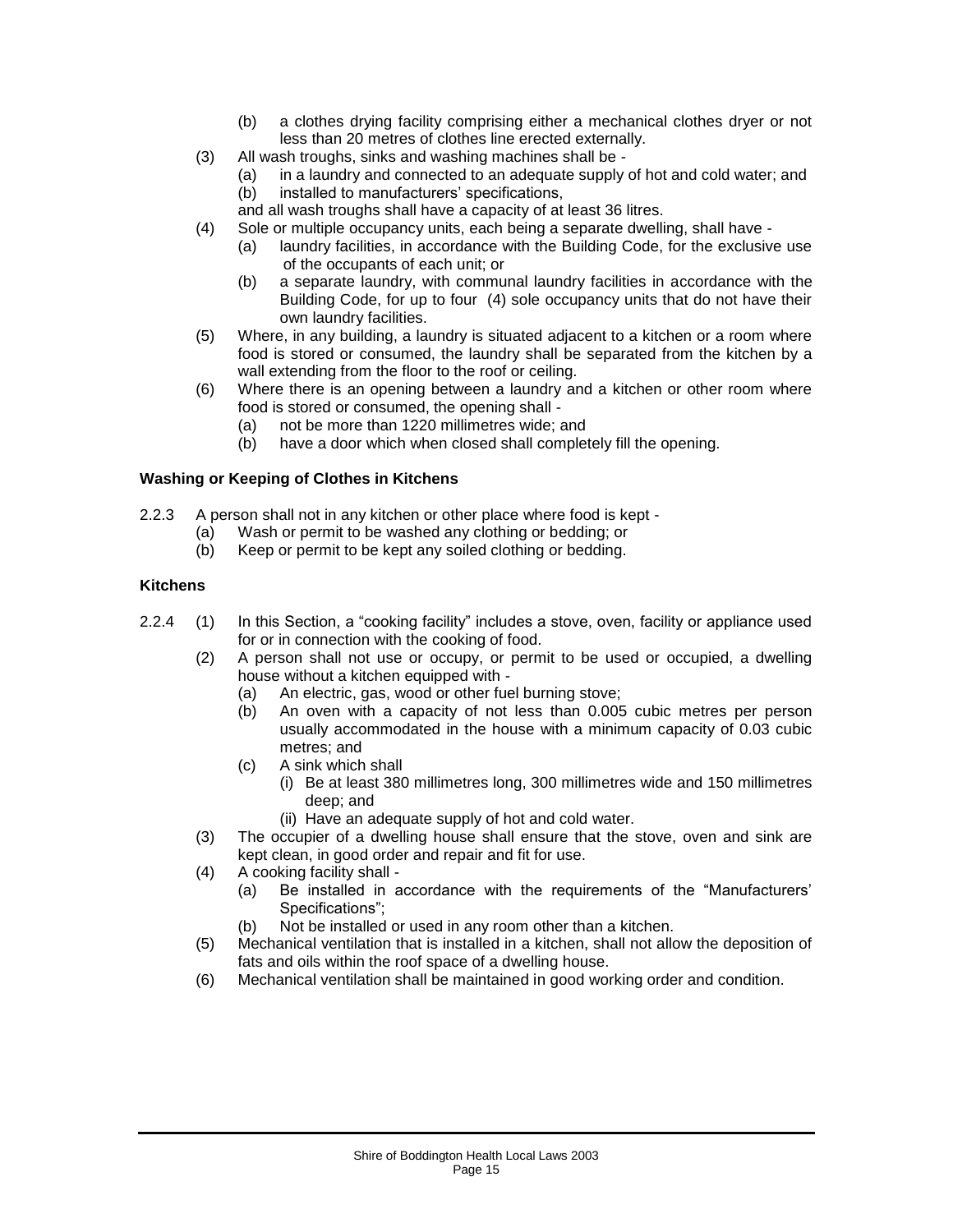## **PART 3 -HOUSING AND GENERAL**

## *Division 1 - Maintenance of Houses*

## **Dwelling House Maintenance**

- 3.1.1 The owner or occupier of a dwelling house shall maintain the dwelling house and any appurtenant buildings, in sound condition and fit for use and, in particular, shall -
	-
	- (a) Maintain all roofs, guttering and downpipes in sound weatherproof condition;<br>(b) Maintain any footings, foundations and walls, either external or internal, in a Maintain any footings, foundations and walls, either external or internal, in a sound condition;
	- (c) Replace any missing, broken, decayed or termite-eaten timber or other deteriorated material in any verandah, roof, walls, steps, handrails, floors or their supports with material of sound quality;
	- (d) Comply with the directions of an Environmental Health Officer to treat the premises for the purpose of destroying any termites;
	- (e) Maintain any brick, stone, mortar or cement work in a sound condition;
	- (f) Maintain, repair or replace any flashings or ant caps which are missing or defective;
	- (g) Maintain all ventilators in good order and repair;
	- (h) Maintain all floors even and level in surface and free from cracks and gaps;
	- (i) Maintain all ceilings, internal wall finishes, skirtings, architraves and other fixtures and fittings complete and with smooth unbroken surfaces;
	- (j) Maintain all doors and windows in good working order and weatherproof condition;
	- (k) Retain all natural lighting free from any obstruction which would reduce the natural lighting, below the ratio of 10% of the floor area;
	- (l) Maintain all pipes, fittings and fixtures connected with water supply, drainage or sewerage so that they comply in all respects with the provisions of the *Metropolitan Water Supply, Sewerage and Drainage Act 1909* and any other legal requirements to which they are subject; and
	- (m) Maintain all electric wiring, gas services and fittings to comply in all respects with the requirements of the Office of Energy..

## **Maintenance of Guttering and Downpipes and Disposal of Rainwater**

- 3.1.2 The owner or occupier of a house shall
	- (a) Maintain all guttering, downpipes and drains on the premises in a good state of repair, clean and free from obstruction; and
	- (b) Not permit any rainwater from the premises to discharge onto or over a footpath, street or other property, subject to Council approval.

## *Division 2 - Ventilation of Houses*

#### **Exemption for Short Term Hostels and Recreational Campsites**

3.2.1 This Division shall not apply to short term hostels and recreational campsites referred to in Division 2 of Part 8.

## **Overcrowding**

- 3.2.2 The owner or occupier of a house shall not permit
	- (a) A room in the house that is not a habitable room to be used for sleeping purposes; or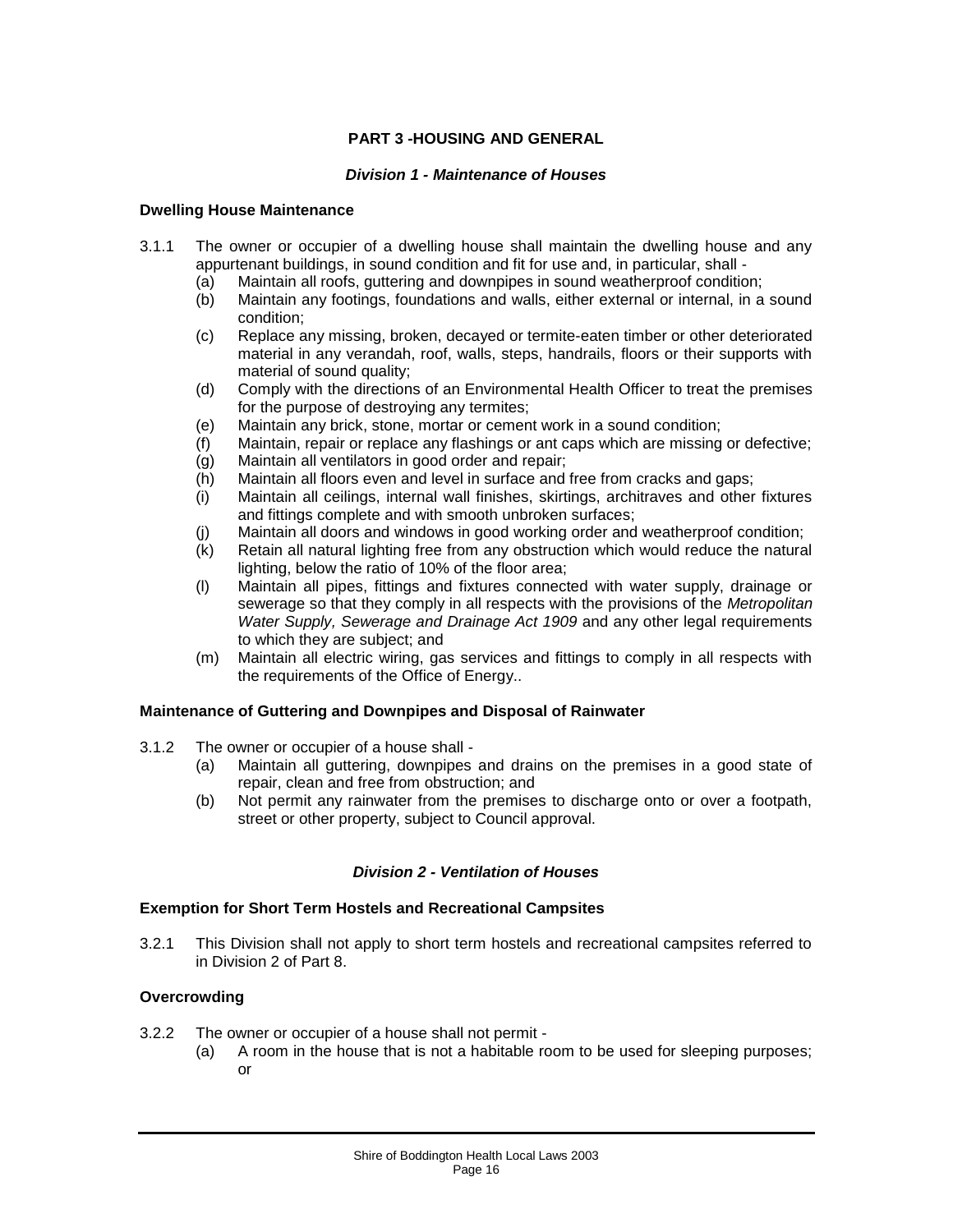- (b) A habitable room in the house to be used for sleeping purposes unless
	- For every person over the age of 10 years using the room there is at least 14 cubic metres of air space per person; and
	- (ii) For every person between the ages of 1 and 10 years there is at least 8 cubic metres of air space per person; or
- (c) Any garage or shed to be used for sleeping purposes.

## **Calculate Sufficient Space**

- 3.2.3 For the purpose of Section 3.2.2, in calculating the space required for each person (a) Each room shall be considered separately and sufficient space shall be allowed in
	- each room for the number of persons present in the room at any one time; and (b) A deduction shall be made for the space occupied by furniture, fittings and projections of the walls into a room.

## **Ventilation**

- 3.2.4 (1) A person shall not use or occupy, or permit to be used or occupied, a house unless the house is properly ventilated.
	- (2) For the purpose of subsection a house shall be deemed to be properly ventilated if it complies with the Building Code, including the provision of -
		- (a) Natural ventilation; or
		- (b) A mechanical ventilation or air-conditioning system complying with AS 1668.2:-2002.
	- (3) The owner of a house provided with a mechanical ventilation or air-conditioning system shall ensure that the system is -
		- (a) Maintained in good working condition and in accordance with AS/NZS 3666.2:2002; and
		- (b) In use at all times the building is occupied if it is a building without approved natural ventilation.
	- (4) If, in the opinion of the Principal Environmental Health Officer, a house is not properly ventilated, the Council may by notice require the owner of the house to -
		- (a) Provide a different, or additional method of ventilation; or
		- (b) Cease using the house until it is properly ventilated.
	- (5) The owner shall comply with a notice under subsection (4).

#### **Sub-Floor Ventilation**

3.2.5 The owner or occupier of a house shall make provision for sub-floor ventilation by ensuring that air bricks and other openings are kept clear of refuse, vegetation, building materials, dirt and the like.

#### *Division 3 - Water Supply*

#### **Water Supply**

- 3.3.1 (1) The owner of a house shall ensure that it is connected with a separate and independent water supply from the mains of a licensed water service operator or a water supply to the satisfaction of the Council.
	- (2) The water supply shall at all times deliver an adequate supply of drinking water to each tap in the house.
	- (3) The water supply to toilets, or for garden use may be from an alternative source, not necessarily drinking water.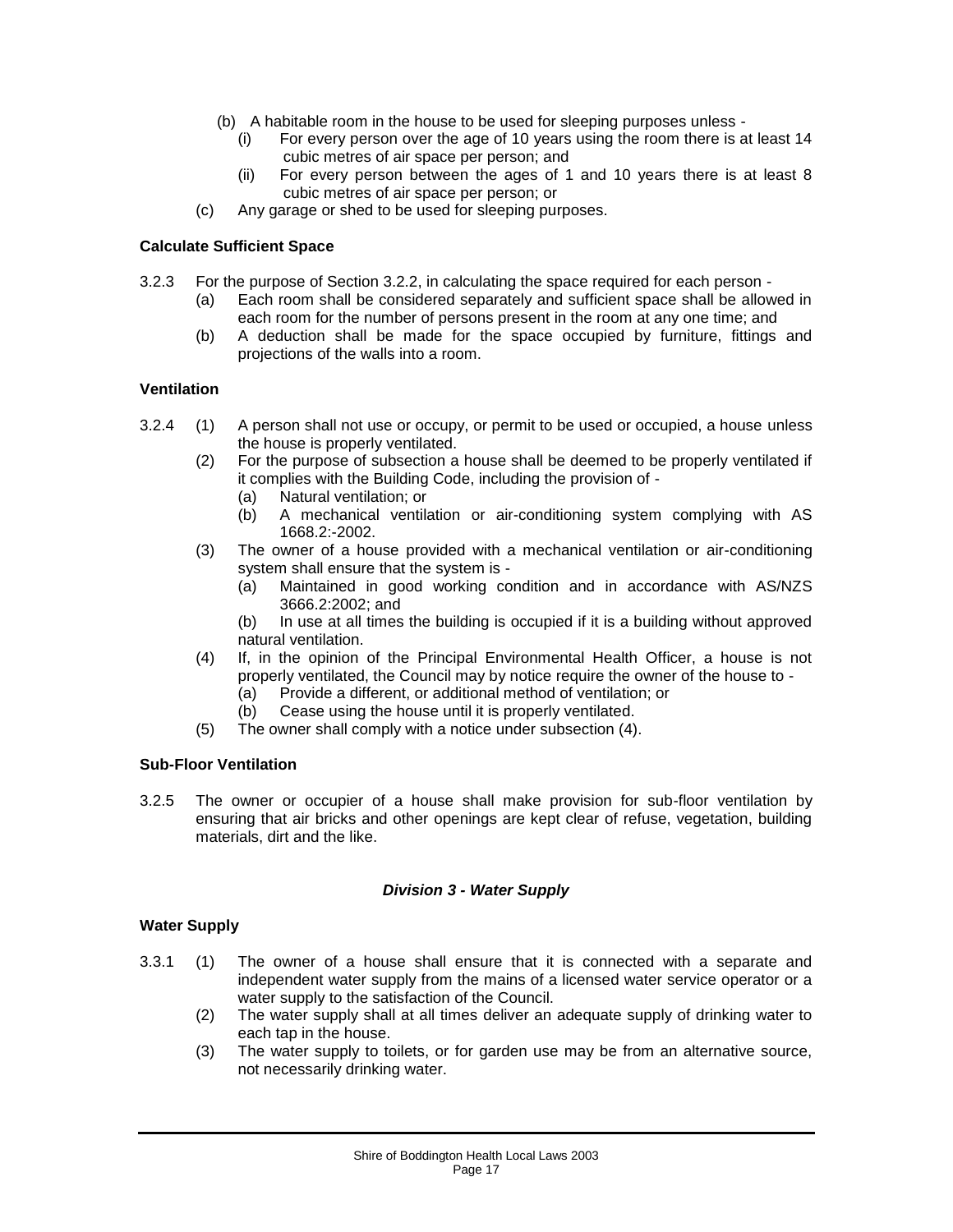## **Rain Water Tanks**

- 3.3.2 The owner or occupier of a house for which part of the water supply is drawn from a rain water tank shall -
	- (a) Maintain in a clean condition
		- (i) The roof forming the catchment for the tank; and
		- (ii) The guttering and downpipes appurtenant to the roof;

(b) Ensure that each rain water tank is fitted with a tight fitting mosquito proof cover which shall not be removed at any time except for the purpose of cleaning, repairing or maintaining the tank;

(c) Annually clean any tank the water from which is used for human consumption;<br>(d) When directed by an Environmental Health Officer, empty, clean and disinfect

When directed by an Environmental Health Officer, empty, clean and disinfect any tank upon the premises, the water from which is used for human consumption.

## **Wells**

- 3.3.3 The owner or occupier of any premises shall not use or permit for human consumption the use of the water of any bore or well unless the bore or well is -
	- (a) At least 30 metres from any soak well or other possible source of pollution unless otherwise approved by the Executive Director Public Health; and
	- (b) Covered with a tight-fitting cover without openings of any sort other than those essential for the insertion of a pump.

## **Pollution**

3.3.4 A person shall not deposit on or under any land, any sewage, offensive matter or any other thing which may pollute or render unfit for human consumption, water from a well or other underground source.

## *Division 4 - Secondhand Furniture, Bedding and Clothing*

## **Prohibition on Sale**

3.4.1 A person shall not offer for sale or sell any secondhand furniture, bedding or clothing which is filthy or infested with vectors of disease.

## **Prohibition of Possession**

3.4.2 A dealer in secondhand furniture, bedding or clothing shall not have on any premises used for the operation of the business any secondhand furniture, bedding or clothing which is filthy or infested with vectors of disease.

## *Division 5 - Morgues*

## **Application and Licensing of Morgues**

- 3.5.1 (1) All morgues, other than those of any public hospital or any Council or police morgue, shall be licensed annually in accordance with the requirements of this Division.
	- (2) An application for a licence of a morgue shall be
		- (a) Made by the applicant;
		- (b) Made in the form prescribed in Part 12, Schedule 1 and
		- (c) Forwarded to the CEO with the fee as fixed from time to time by Council under Section 344C of the Act.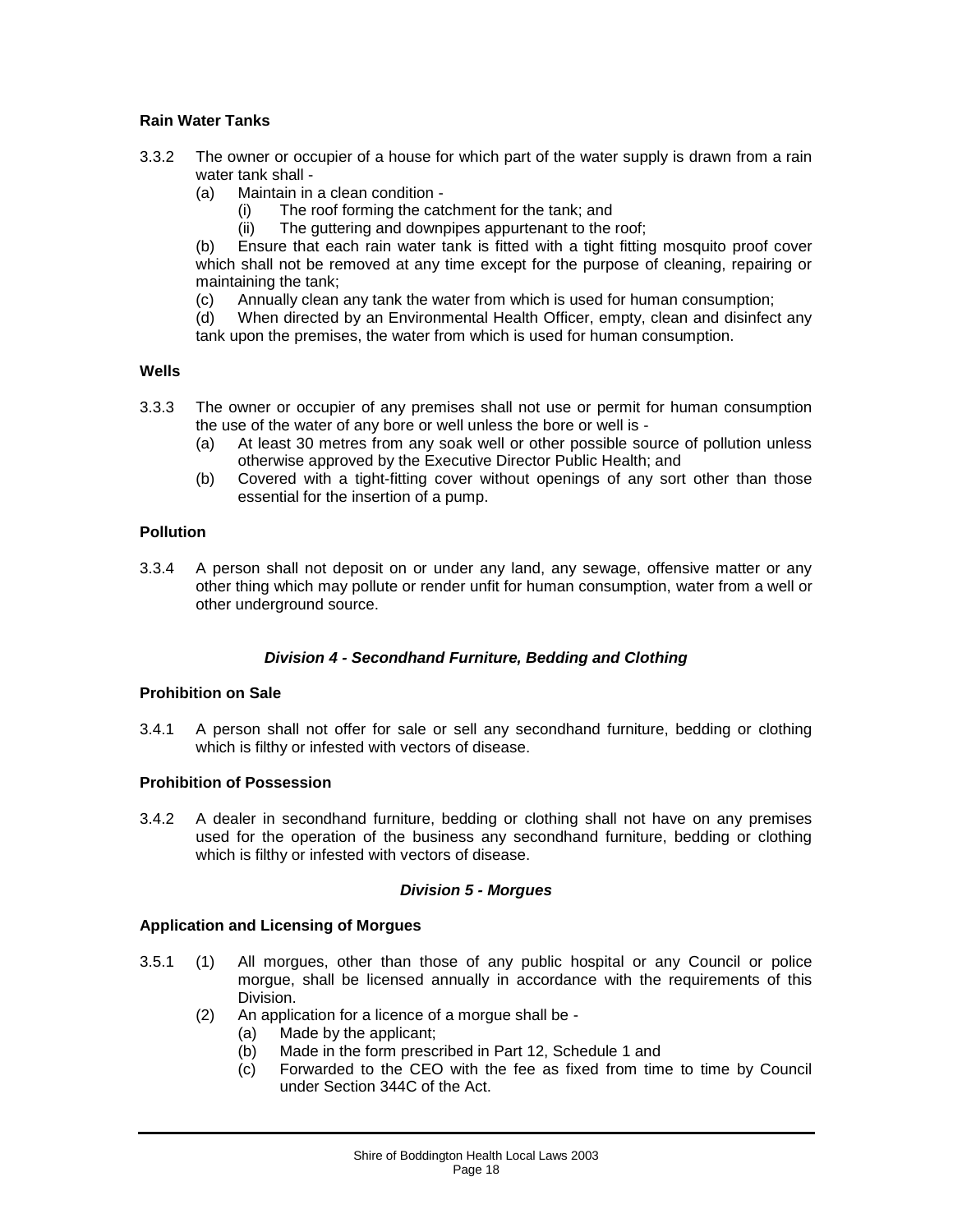- (3) A licence shall -<br>(a) Be in the f
	- Be in the form set out in Part 12, Schedule 2; and
	- (b) Expire on 30 June next after the date of its issue.
- (4) A licence shall not be granted in respect of any premises unless
	- (a) Provision has been made for the keeping of the bodies of the dead at a temperature not exceeding zero degrees Celsius;
	- (b) The walls are constructed of stone or brickwork or other approved material;
	- (c) The interior surface of all walls is covered with glazed tiles or is rendered impervious so as to be non-absorbent and washable;
	- (d) All floors are constructed of some impervious material, having a fall to an outlet discharging over a trapped gully; and
	- (e) The premises are adequately ventilated by direct communication with the outside air.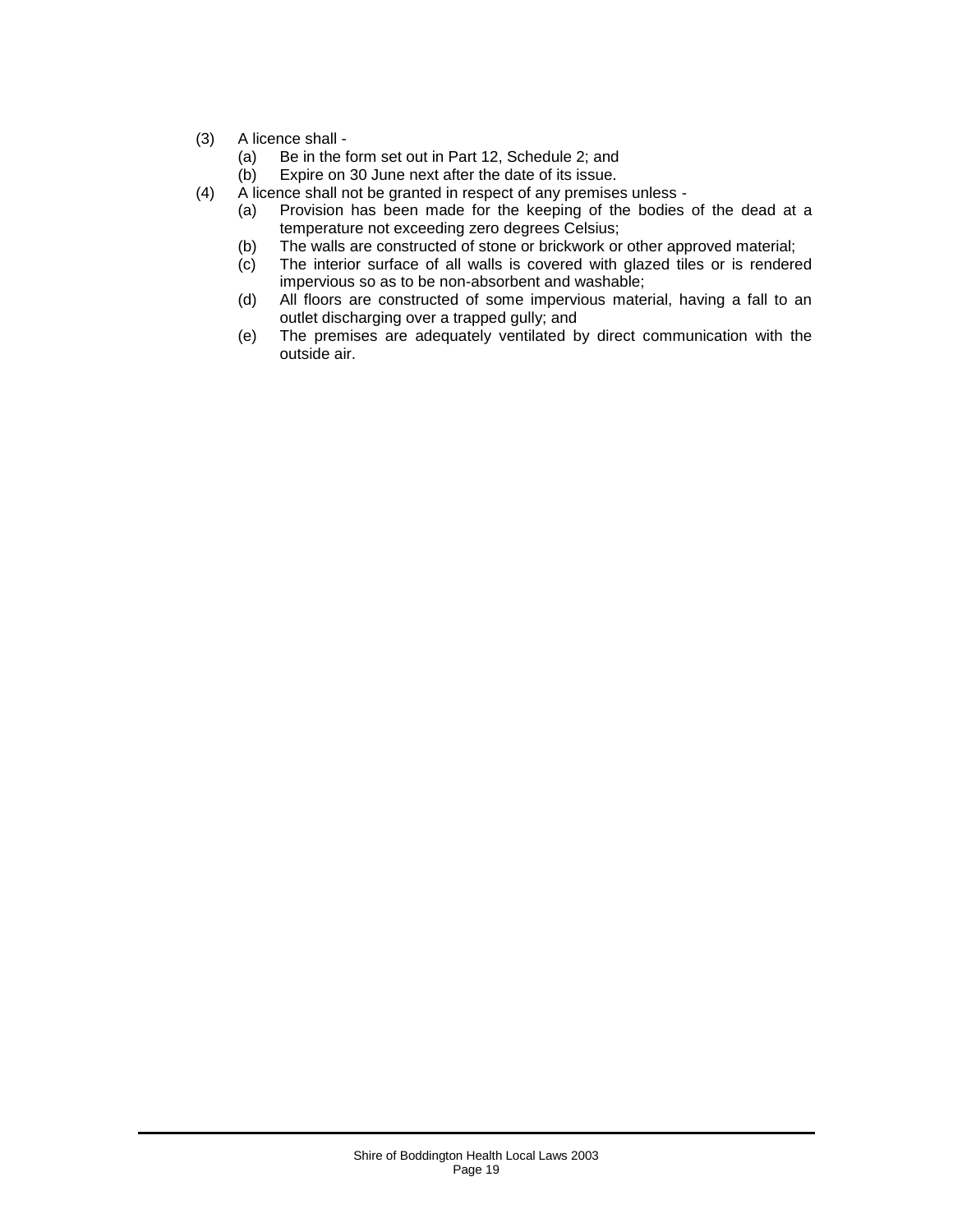## **PART 4 - WASTE FOOD AND REFUSE**

#### *Division 1 - Liquid Refuse*

#### **Interpretation**

4.1.1 In this division, unless the context otherwise requires -

**"approved carrier"** means a carrier approved by the Council.

**"liquid refuse"** includes swimming pool discharges, all washings from windows and vehicles and carpet cleaning, overflow, bleed off, condensate and drainage from air conditioning equipment including cooling towers and evaporative coolers and other liquid used for cooling purposes;

**"liquid waste"** means bathroom, kitchen, scullery and laundry wastes, all washings from animal and poultry pens and any other domestic or trade wastes that are discharged by means of a drain to a receptacle for drainage.

## **Deposit of Liquid Refuse**

- 4.1.2 A person shall not deposit or cause or permit to be deposited liquid refuse or liquid waste-
	- (a) On a street;<br>(b) In a storm w
	- In a storm water disposal system; or
	- (c) On any land or place other than a place or depot duly authorised for that purpose.

## **Disposal of Liquid Waste**

- 4.1.3 (1) The owner or occupier of premises shall
	- (a) Provide, by one of the methods prescribed in this Section, for the disposal of all liquid waste produced on the premises; and
	- (b) At all times maintain in good working order and condition any apparatus used for the disposal of liquid waste.
	- (2) Liquid waste shall be disposed of by one of the following methods
		- (a) Discharging it into the sewerage system of a licensed water service operator in a manner approved by the licensed water service operator;
		- (b) Discharging it into an apparatus for the treatment of sewage and disposal of effluent and liquid waste approved by the Executive Director, Public Health or the Council;
		- (c) Collection and disposal at an approved liquid waste disposal site in a manner approved by the Executive Director Public Health.

## **Approval for Septic Tank Pumpouts and Removal of Liquid Waste**

- 4.1.4 A person shall not
	- (a) Unless he or she is an approved carrier;
	- (b) Without the written approval of the Council; and
	- (c) Except in accordance with any terms and conditions imposed by the Council or the Executive Director, Public Health in connection with the approval under paragraph (b) collect, remove or dispose of the contents of a septic tank, the pump outs from holding tanks or an apparatus for the treatment of sewage and other liquid wastes.

## **Application for Approval**

4.1.5 (1) A carrier may apply in writing to the Council for approval to collect, remove or dispose of the contents of a septic tank, the pumpouts from holding tanks or an apparatus for the treatment of sewage.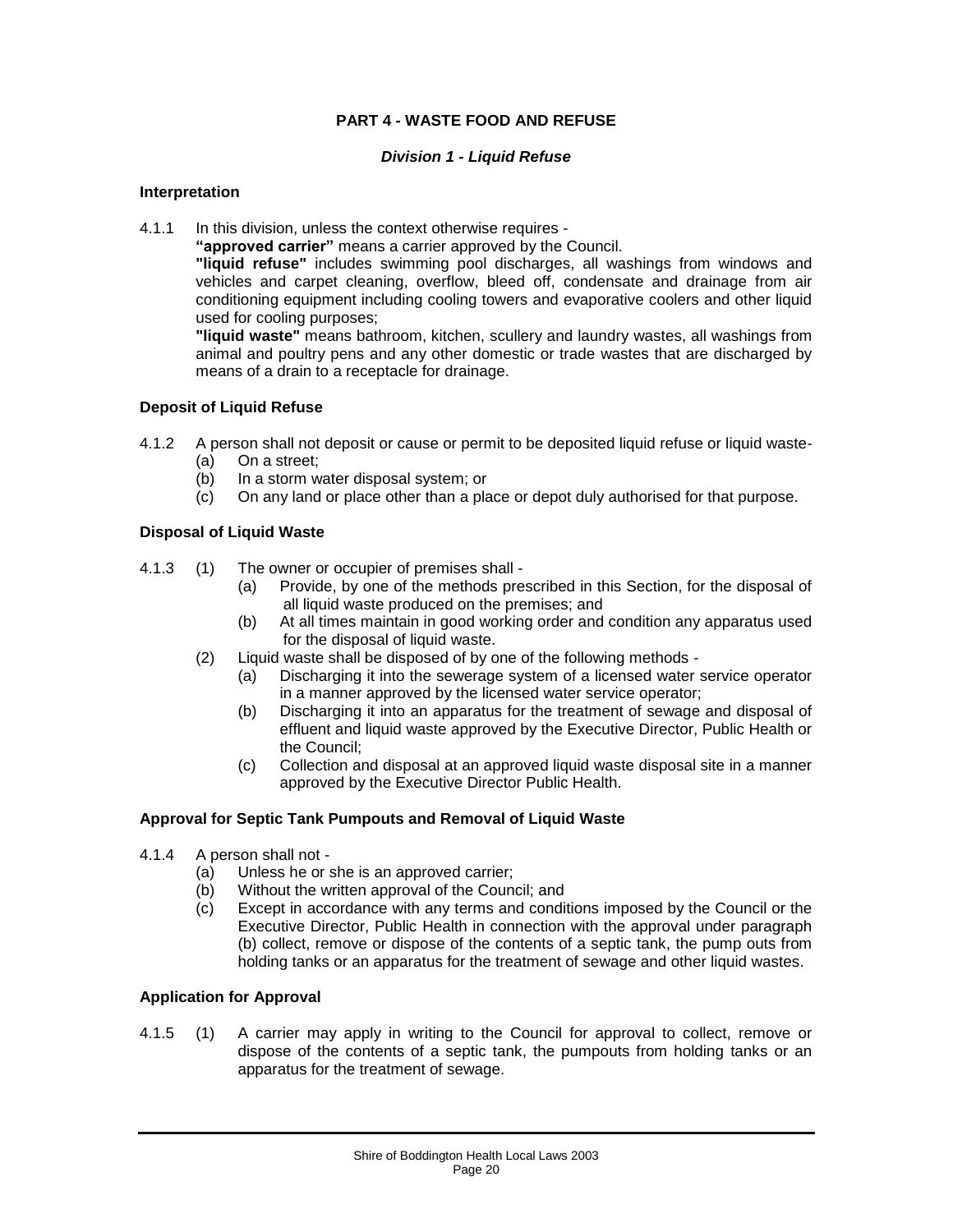- (2) The Council may grant or refuse an application under this section subject to conditions relating to -
	- (a) The time and method of collection, removal or disposal of the contents; or
	- (b) The route to be followed by a vehicle used in collection, removal or disposal of the contents; or
	- (c) The type of liquid waste that can be collected.
- (3) Any conditions imposed by the Council under this section shall be
	- (a) Specified in the written approval of the Council; and
	- (b) In addition to any conditions imposed by the Executive Director of Public Health or conditions applying under any other law.
- (4) The Council may from time to time vary conditions imposed by it under this section by giving written notice of the variation to the person to whom approval was given.

#### **Provision of Quarterly Reports**

- 4.1.6 The approved carrier may be required to provide Quarterly Reports to the Council containing accurate details of -
	- (a) The date of servicing the liquid waste system:
	- (b) The address or location of the involved property; and (c) The type of system serviced.
	- The type of system serviced.

## *Division 2 - Disposal of Refuse*

## **Interpretation**

4.2.1 In this division, unless the context otherwise requires -

**"collection day"** means the day of the week on which rubbish and refuse is collected and removed by the Council or its contractor;

**"commercial waste"** means refuse and other rubbish generated by or emanating from commercial premises and includes trade refuse;

**"domestic waste"** means refuse and other rubbish generated by or emanating from residential premises and includes house refuse;

**"public place"** includes a street, way or place which the public are allowed to use, whether the street, way or place is or is not on private property:

**"receptacle"** means a polyethylene cart fitted with wheels, a handle and a lid and having a capacity of 120 litres or 240 litres supplied by the Council or its contractor or other type of receptacle specified or approved by the Council;

**"rubbish or refuse"** includes any filth, dirt, ashes, vegetation, garden refuse, waste material, waste food, sludge, offensive matter, cinders, wood or metal shavings and sawdust but does not include liquid waste or liquid refuse;

**"street"** includes a highway or a thoroughfare which the public are allowed to use and includes every part of the highway or thoroughfare, and other things including bridges and culverts, appurtenant to it;

**"street alignment"** means the boundary between the land comprising a street and the land that abuts thereon, but where a new street alignment is prescribed under the *Local Government (Miscellaneous Provisions) Act 1960*, means the new street alignment so prescribed; and

**"waste"** means commercial waste or domestic waste or both as the context requires.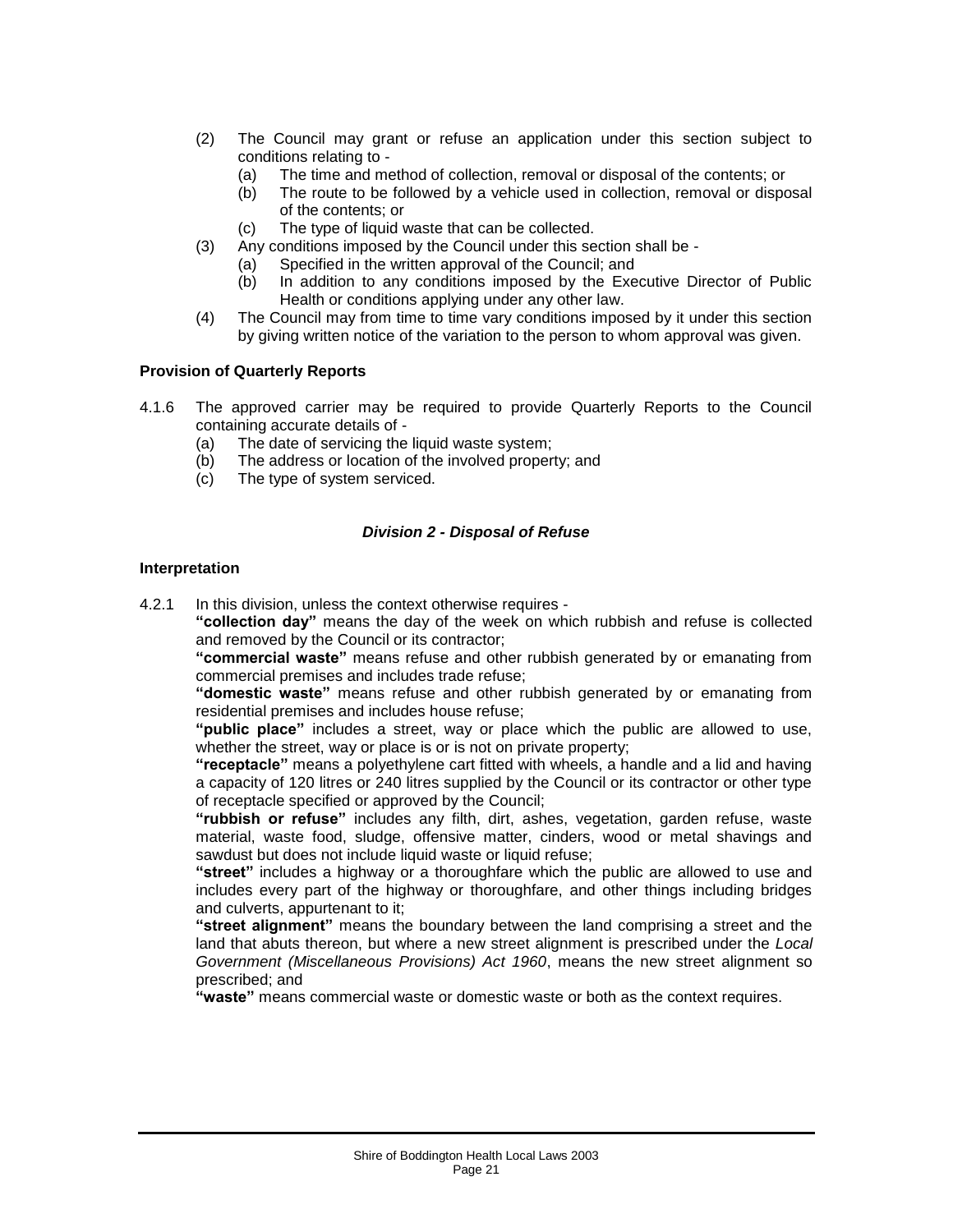## **Receptacles**

4.2.2 An owner or occupier of premises shall -

- (a) Provide a receptacle for the depositing of rubbish or refuse and maintain the receptacle in a serviceable condition;
- (b) At all times keep the lid of the receptacle closed except when depositing rubbish or refuse or cleaning the receptacle;
- (c) Except for a reasonable period before and after collection time, keep the receptacle on the premises and located -

(i) behind the street alignment and so as not to be visible from a street or public place; or

(ii) in such other position as is approved by the Council;

(d) On each collection day at or prior to 6am place the receptacle out in the street in a position, prescribed by the Council, where it is visible from the carriageway and is positioned with the handle facing away from the kerb line, or placed in such other position as is approved by the Council.

## **Exemption**

- 4.2.3 (1) An owner or occupier of premises may apply in writing to the Council for an exemption from compliance with the requirements of Sub-sections 4.2.2(b) or (c).
	- (2) The Council may grant or refuse, with or without conditions, an application for exemption from compliance under this clause.
	- (3) An exemption granted under this Section shall state
		- (a) the premises to which the exemption applies;
		- (b) the period during which the exemption applies; and
		- (c) any conditions imposed by the Council.

(4) The Council may rescind the exemption or from time to time vary conditions imposed by it under this Section by giving written notice of the variation to the person to whom the exemption was given.

#### **Use of Receptacles**

- 4.2.4 An owner or occupier of premises shall
	- (a) Not deposit or permit to be deposited in a receptacle
		- (i) more than 70 kilograms of rubbish or refuse;
		- (ii) hot or burning ash;
		- (iii) oil, motor spirit or other flammable liquid;
		- (iv) liquid, paint or other solvent;
		- (v) bricks, concrete, building rubble, earth or other like substances;
		- (vi) drugs, dressings, bandages, swabs or blood samples unless placed in a sealed impervious and leak-proof container;
		- (vii) hospital, medical, veterinary, laboratory or pathological substances containing blood unless placed in a sealed impervious and leak proof container;
		- (viii) syringes, needles, surgical hardware, sharps or other sharp objects;
		- (ix) cytotoxics, radioactive substances and dangerous chemicals;
		- (x) sewage, manure, nightsoil, faeces or urine;
		- (xi) any object which is greater in length, width or breadth than the corresponding dimension of the receptacle or which will not allow the lid of the receptacle to be tightly closed; or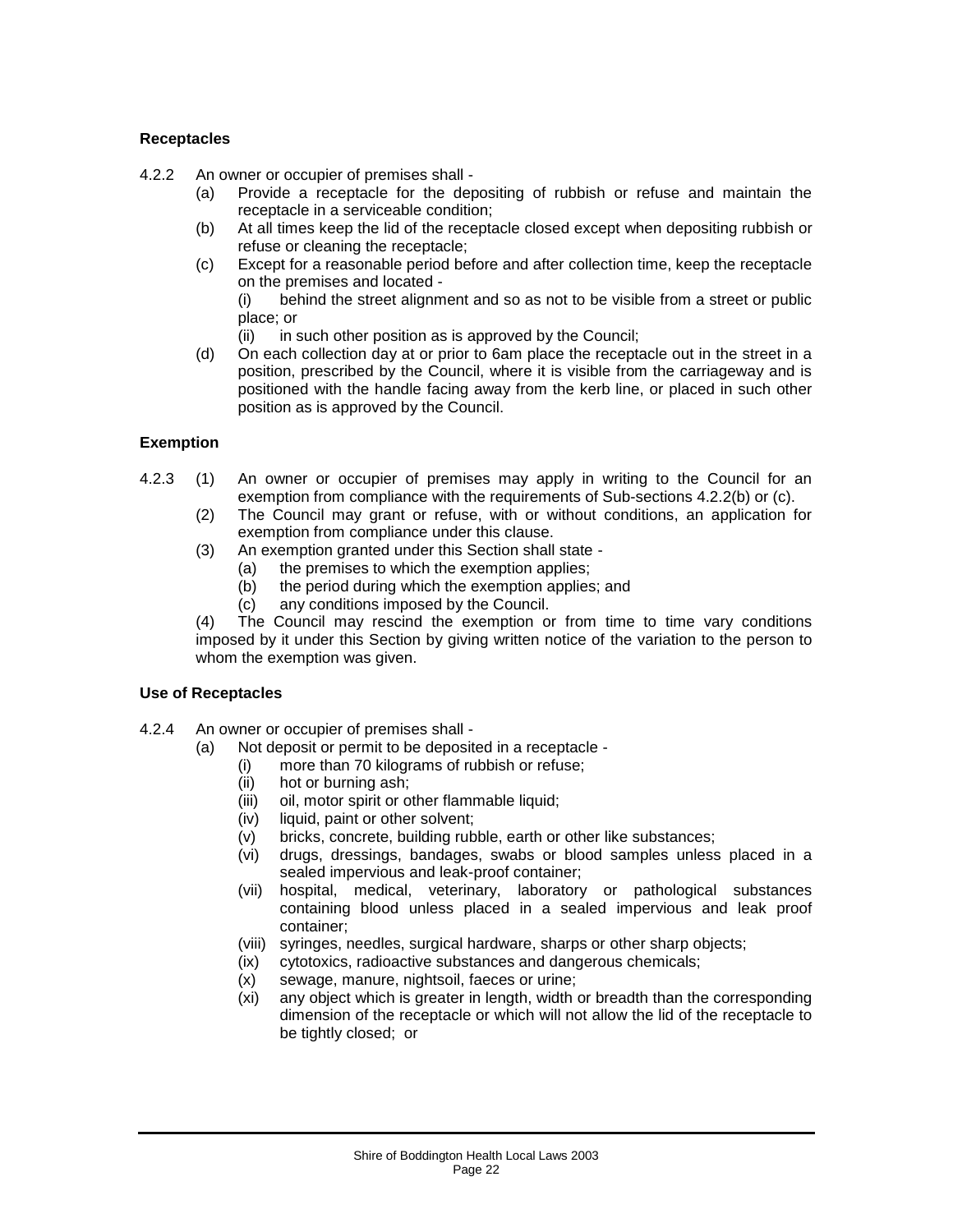- (xii) rubbish or refuse which is or is likely to become offensive or a nuisance, or give off an offensive or noxious odour, or to attract flies or cause fly breeding unless it is first wrapped in non-absorbent or impervious material or placed in a sealed impervious container;
- (xiii) hazardous products including ammunition and flares;
- (b) At all times keep the receptacle in a clean condition;
- (c) Whenever directed to do so by an Environmental Health Officer, thoroughly clean, disinfect, deodorise and apply a residual insecticide to the receptacle;
- (d) Take all reasonable steps to prevent
	- (i) fly breeding and keep the receptacle free of flies, maggots, cockroaches, rodents and other vectors of disease; and
	- (ii) the emission of offensive and noxious odours from the receptacle; and
- (e) Ensure that the receptacle does not cause a nuisance to the occupiers of adjoining premises.

## **Damage to Receptacles**

- 4.2.5 A person, shall not
	- (a) Damage, destroy or interfere with a receptacle; or
	- (b) Except as permitted by these Local Laws or as authorised by Council, remove a receptacle from any premises.

#### **Use of Other Containers**

- 4.2.6 (1) In the case of premises consisting of more than 3 dwellings, any premises used for commercial or industrial purposes or a food premises, the Council may authorise rubbish or refuse to be deposited in a container other than a receptacle.
	- (2) The owner or occupier of premises who is authorised under this Section to deposit rubbish or refuse in a container shall -
		- (a) unless approved by the Council, not deposit or permit to be deposited in the container anything specified in Section 4.2.4 (a) (ii) - (xiii);
		- (b) take all reasonable steps to prevent fly breeding in, and the emission of offensive or noxious odours from, the container;
		- (c) whenever directed by an Environmental Health officer to do so, thoroughly clean, disinfect, deodorise and apply a residual insecticide to the container;
		- (d) cause the container to be located on the premises in an enclosure constructed and located as approved by the Council;
		- (e) ensure that the container is not visible from the street but is readily accessible for the purposes of collection; and
		- (f) ensure that the container does not cause a nuisance to an occupier of adjoining premises.
	- (3) An owner or occupier shall
		- (a) ensure that there are a sufficient number of containers provided to contain all rubbish and refuse which accumulates or may accumulate in or from the premises;
		- (b) ensure that each receptacle on the premises
			- (i) has a close fitting lid;
			- (ii) is constructed of non-absorbent and non-corrosive material; and

(iii) is clearly marked, for the use of, and is used only for, the temporary deposit of rubbish or refuse;

- (c) keep or cause to be kept each container thoroughly clean and in good condition and repair;
- (d) place any rubbish or refuse in, and only in, a receptacle marked for that purpose;
- (e) keep the cover on each container except when it is necessary to place something in, or remove something from, it; and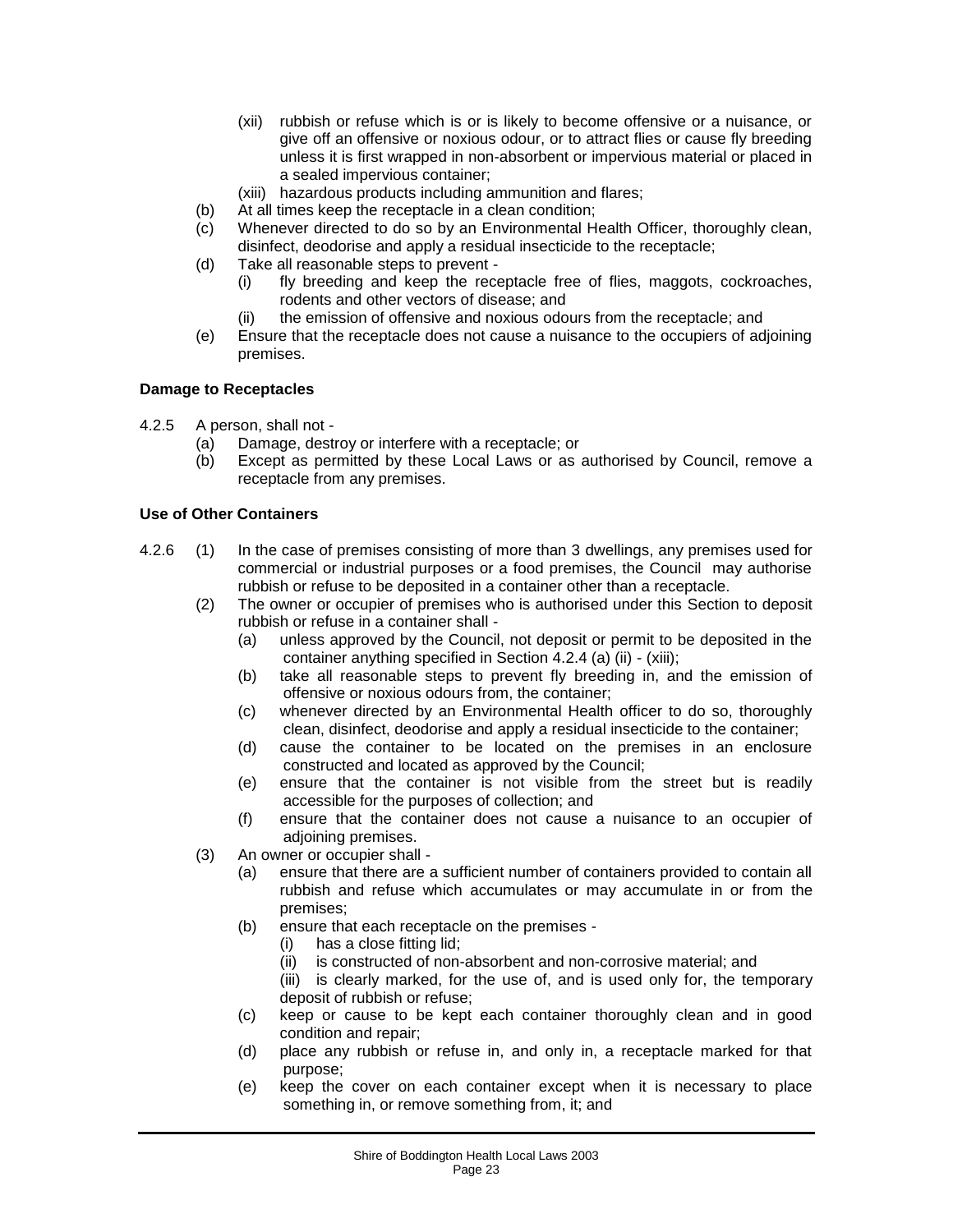(f) ensure that the container is emptied at least weekly or as directed by the Council.

## **Suitable Enclosure**

- 4.2.7 (1) An owner or occupier of premises
	- (a) consisting of more than three (3) dwellings; or
	- (b) used for commercial or industrial purposes; or a food premises; shall if required by the Council provide a suitable enclosure for the storage and cleaning of receptacles on the premises.
	- (2) An owner or occupier of premises required to provide a suitable enclosure under this Section shall keep the enclosure thoroughly clean and disinfected.
	- (3) For the purposes of this Section, a "suitable enclosure" means an enclosure
		- (a) of sufficient size to accommodate all receptacles used on the premises but in any event having a floor area not less than a size approved by the Council;
		- (b) constructed of brick, concrete, corrugated compressed fibre cement sheet or other material of suitable thickness approved by the Council;
		- (c) having walls not less than 1.8metres in height and having an access way of not less than 1 metre in width and fitted with a self closing gate:
		- (d) containing a smooth and impervious floor
			- (i) of not less than 75 millimetres in thickness; and
			- (ii) which is evenly graded to an approved liquid refuse disposal system; and
		- (e) which is easily accessible to allow for the removal of the receptacles.
		- (f) provided with a ramp into the enclosure having a gradient no steeper than 1.8 unless otherwise approved by the Council; and
		- (g) provided with a tap connected to an adequate supply of water.

## **Deposit of Refuse**

4.2.8 A person shall not deposit or cause or permit to be deposited any rubbish or refuse in or on any street or on any land other than a refuse disposal site.

## **Removal of Rubbish from Premises, Verges or Receptacle**

- 4.2.9 (1) A person shall not remove any rubbish or refuse that has been placed for collection unless that person is -
	- (a) the owner or occupier of the premises;
	- (b) authorised to do so by the owner or occupier of the premises; or
	- (c) authorised in writing to do so by the Council.
	- (2) A person shall not, without the approval of the Council or the owner of a receptacle, remove any rubbish or refuse from a receptacle or other container provided for the use of the general public in a public place.
	- (3) Where the Council provides
		- (a) a collection service and receptacle for rubbish and refuse to a premises, only Council's nominated Contractor is authorised to empty the receptacle;
		- (b) a collection service for recyclable material, the occupier of premises shall comply with and observe the directions given by the Council in relation to that collection;
		- (c) a collection for bulk material, the occupier of premises shall comply with and observe the directions given by the Council in relation to that collection.
	- (4) Where additional collection services are provided upon request by the occupier of premises, fees as prescribed by the Council shall be paid.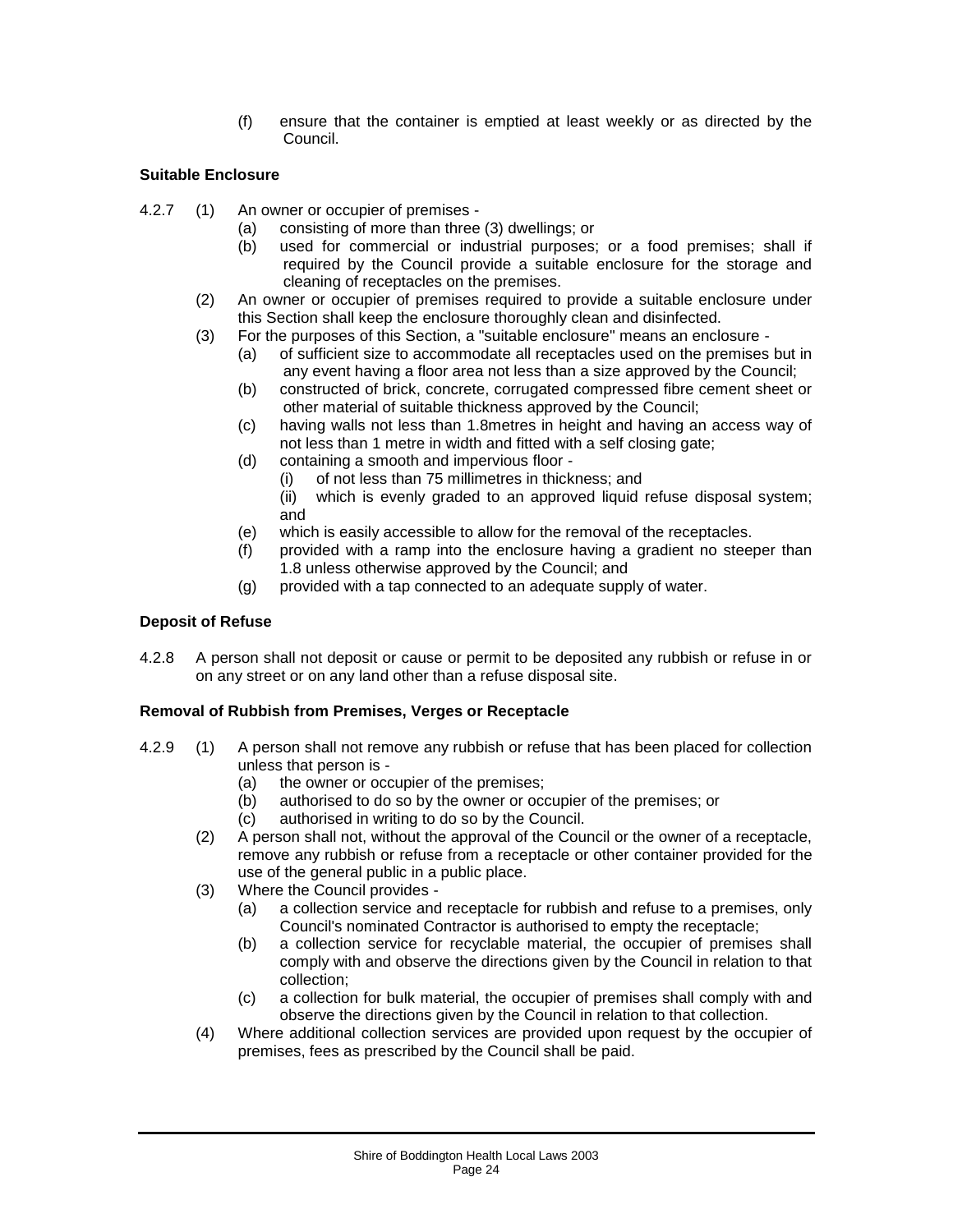## **Burning Rubbish or Refuse**

4.2.10 (1) A person shall not -

- (a) without the written approval of the Council; and
- (b) except in accordance with the terms and conditions to which the approval is subject, set fire to, or cause to be set on fire, any rubbish or refuse either -
	- (i) in any incinerator; or
	- (ii) on the ground.
- (2) Subject to subsection (3), an approval of the Council is issued subject to the following conditions -
	- (a) the material to be burnt
		- (i) does not include any plastic, rubber, food scraps, green garden cuttings or other material offensive when burnt; and
		- (ii) is of such quantity, or of such nature, as to be unsuitable for removal by the Council's refuse collection service;
	- (b) there is no other appropriate means of disposal;
	- (c) burning shall not take place
		- (i) during any period for which an air dispersion alert has been issued by the Bureau of Meteorology; or
		- (ii) where there is no current dispersion alert, outside the hours of 10.00am to 6.00pm;
	- (d) an incinerator must meet the minimum standards as specified by Council; and
	- (e) an incinerator unit used for fire must be located
		- (i) at least 2 metres from a fence or building or inflammable matter; and
		- (ii) in such a position so as not to create a nuisance or be offensive to other persons.
- (3) Subject to Local Fire Rules the Council may grant approval to clear by burning fire breaks or vacant blocks of grass, straw, hay undergrowth, herbage and other similar vegetation.

## **Rubbish Disposal – Prescribed Area**

4.2.11 The townsites of Boddington and Ranford and the subdivision location of lots 10 – 36 Fairway Place Boddington (known as the 'Old Golf Course Subdivision') are the prescribed areas within which the provisions of Section 112A of the Act shall operate and have effect."

## *Division 3 - Transport of Butchers' Waste*

#### **Interpretation**

4.3.1 In this Division, unless the context otherwise requires - **"butchers' waste"** includes animal skeletons and rib cages from a boning room and the inedible products of an abattoir.

#### **Restriction of Vehicles**

- 4.3.2 A person shall not use, for the transport of butchers' waste
	- (a) a vehicle or container not approved by the Council; or
	- (b) a vehicle used for the transport of food or drugs; or
	- (c) anything intended to be used for the packing or handling of food or drugs.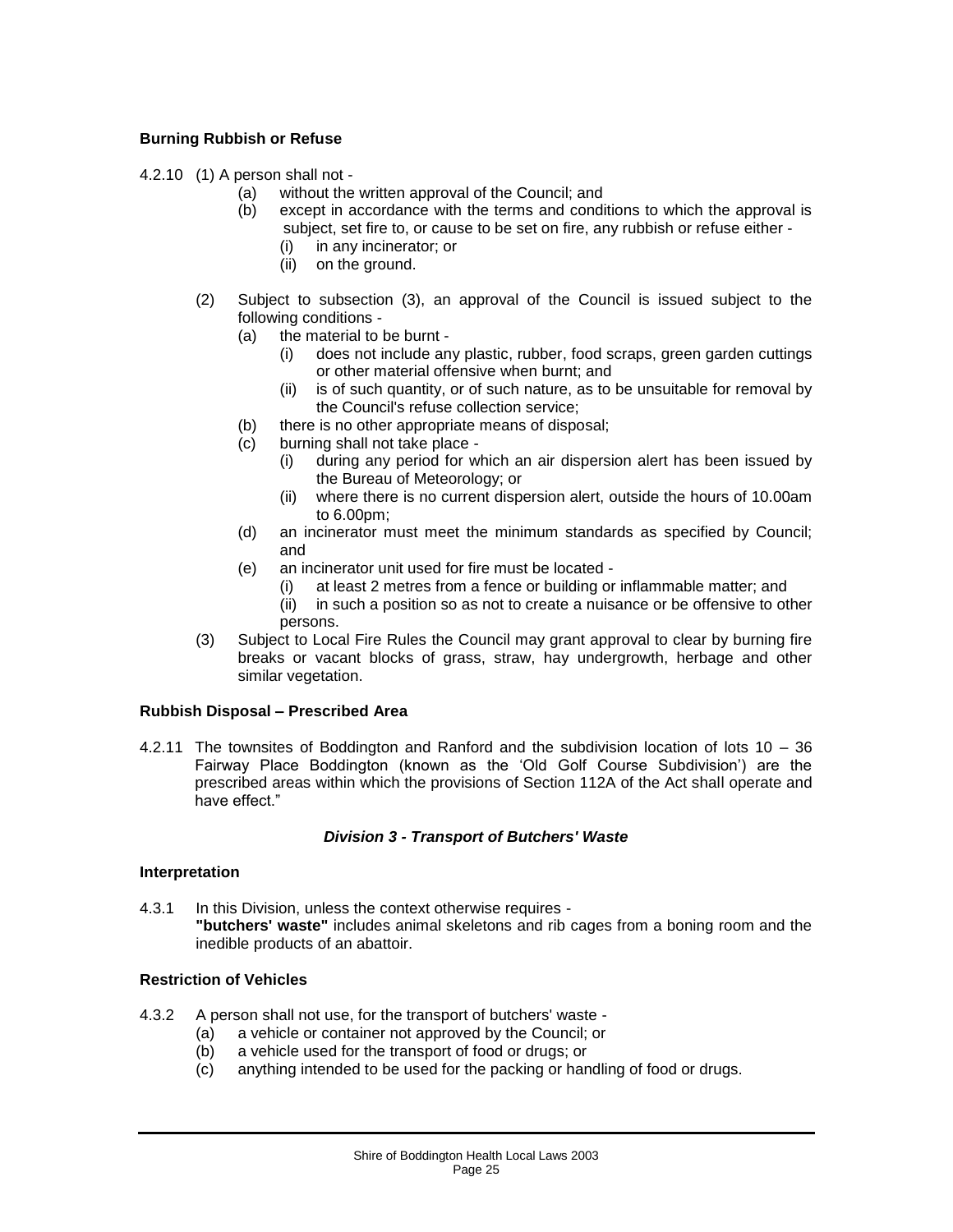## **Transport of Butchers' Waste**

- 4.3.3 (1) A person shall not transport butchers' waste otherwise than in
	- (a) a compartment complying with the following specifications
		- (i) all internal surfaces to be constructed of an approved, smooth, impervious material not less than 910 millimetres high;
		- (ii) all joints to be sealed and made water-tight;
		- (iii) the loading doors, if any, to be water-tight and kept closed at all times except when loading; and
		- (iv) the top to be completely covered by a tarpaulin or other impervious material approved by the Council, carried over, and secured to the outside of the walls at least 300 millimetres from the top so as to keep the load out of sight of the public; or
	- (b) a sealed container fitted with a lid which can be tightly closed.
	- (2) A person shall not transport any butchers' waste in a vehicle unless the vehicle and its fittings, including the compartment or container referred to in this Section, are -
		- (a) maintained in good order and condition; and<br>(b) thoroughly cleaned at the conclusion of each
		- thoroughly cleaned at the conclusion of each day's work.
	- (3) A person shall not load, transport, or unload butchers' waste in a manner that is or may be offensive due to -
		- (a) the sight of animal skeletons, bones, offal or waste matter;
		- (b) the odour of putrefaction, offal or waste matter; or
		- (c) the presence of blood and particles of flesh or fat dropping onto the surface of the street pavement or ground.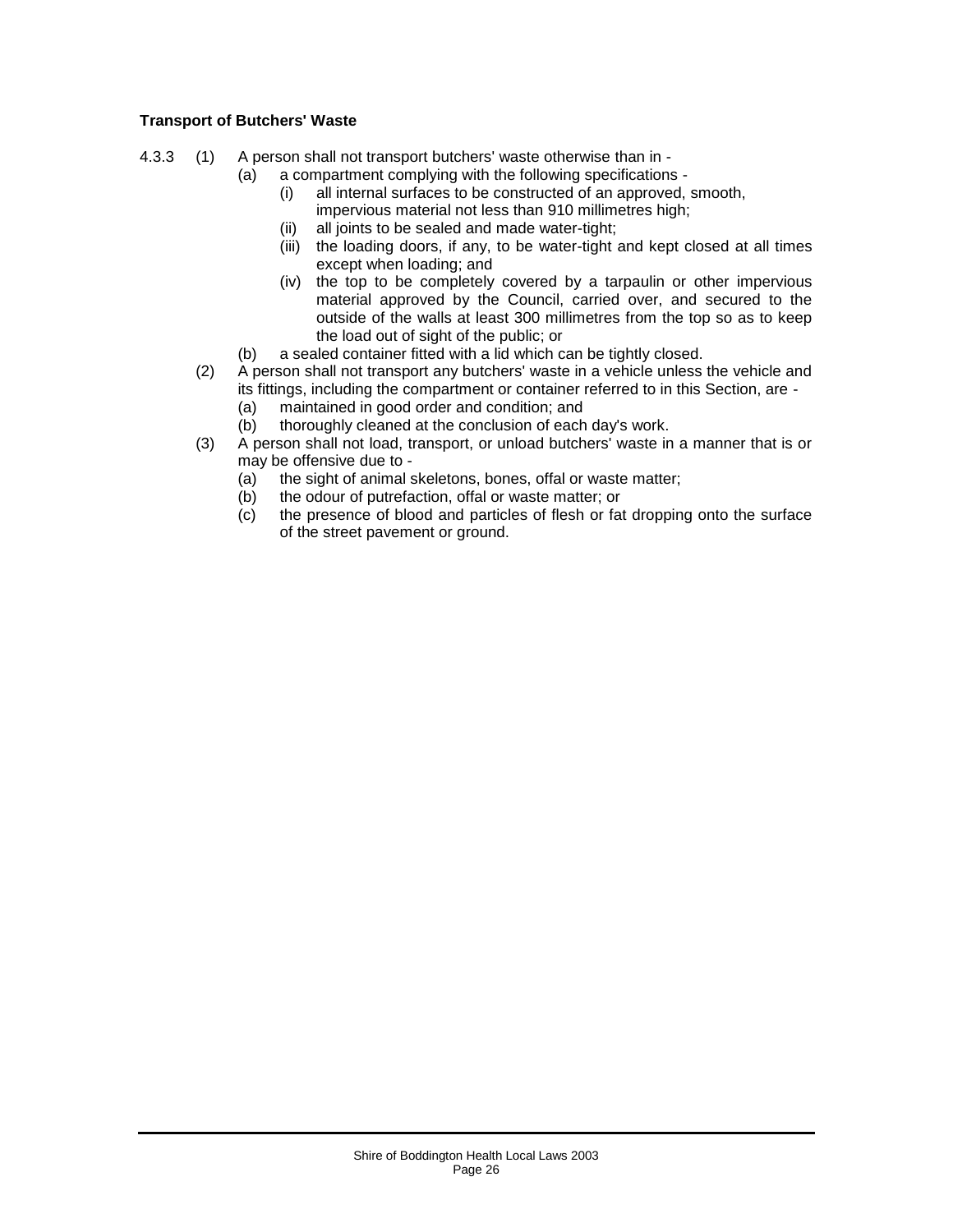## **PART 5 - NUISANCES AND GENERAL**

#### *Division 1 - Nuisances*

#### **Interpretation**

5.1.1 In this Division, unless the context otherwise requires - **"fertiliser"** includes manure. **"public vehicle"** includes bus, tram, taxi or any other public transport*.*

#### **Footpaths etc, to be kept clean**

5.1.2 An owner or occupier of premises shall maintain any footpath, pavement, area or right of way immediately adjacent to the premises clear of any rubbish, matter or things coming from or belonging to the premises.

#### **Escape of Smoke etc.**

- 5.1.3 (1) Subject to subsection (2), an owner or occupier of premises shall not cause or permit the escape of smoke, dust, fumes, offensive or foul odours, liquid waste or liquid refuse from the premises in such quantity or of such a nature as to cause or to be a nuisance.
	- (2) Subsection (1) does not apply to smoke from the chimney of a private dwelling house.

#### **Public Vehicles to be kept clean**

- 5.1.4 The owner or person in control of a public vehicle shall
	- (a) maintain the vehicle at all times
		- (i) in a clean condition; and
		- (ii) free from vectors of disease; and
	- (b) whenever directed to do so by an Environmental Health Officer, thoroughly clean and disinfect the vehicle as directed.

#### **Prohibition against Spitting**

- 5.1.5 A person shall not spit -<br>(a) on a footpath, stre
	- on a footpath, street or public place; or
	- (b) in a train, bus or other public transport.

#### **Transportation, Use and Storage of Offal, Blood, or Other Offensive Material**

- 5.1.6 (1) A person shall not transport or store offal or blood, for the purpose of being used as manure, unless it has been sterilised by steam and properly dried.
	- (2) No person shall remove any offensive matter unless such offensive matter is carried in watertight barrels or tanks securely covered to prevent the escape of any of the contents thereof, or the emission of any offensive odours therefrom.
	- (3) Every person using any sealed containers or vehicle in the removal of any offensive matter shall keep such container or vehicle in a thoroughly clean condition and in good repair.

#### **Use or Storage of Fertiliser**

- 5.1.7 An owner or occupier of premises shall not use or keep for the purpose of use, as fertiliser any -
	- (a) pig manure;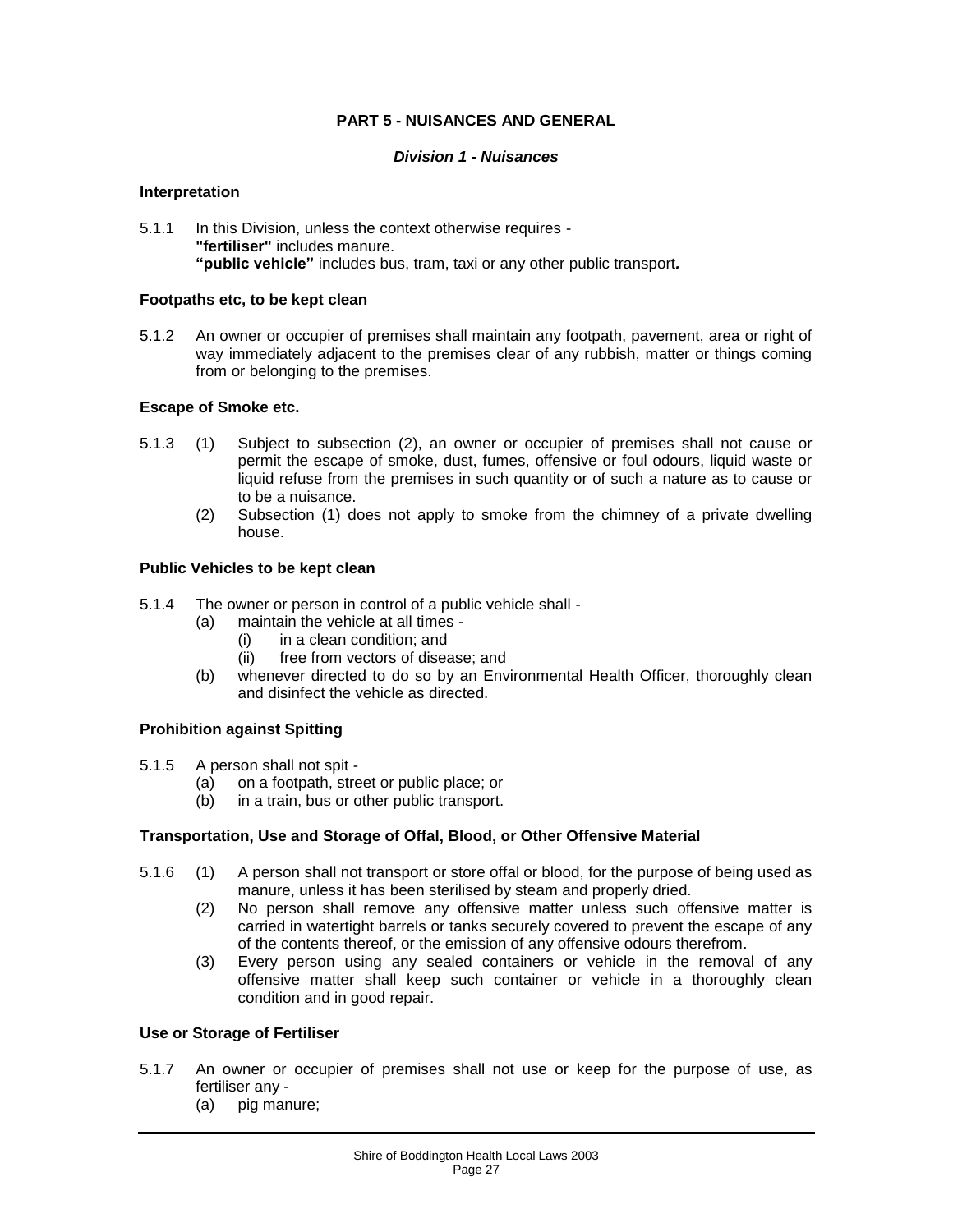- (b) human faeces; or
- (c) urine.

## **Storage and Dispatch of Artificial Fertiliser**

- 5.1.8 An owner or occupier of premises where artificial fertiliser is stored in bulk for sale shall
	- (a) keep all artificial fertiliser in a building
		- (i) of which all internal surfaces are constructed of durable and non absorbent materials; finished internally with a smooth surface;
		- (ii) that protects it from the absorption of moisture; and<br>(iii) that is adequately ventilated::
		- that is adequately ventilated;;
	- (b) take adequate measures to prevent the emission of dust or offensive effluvia from the building; and
	- (c) ensure that all artificial fertiliser despatched from the premises is handled and loaded in such a manner as to prevent any nuisance arising during transit.

#### **Storage of Fertiliser in a House**

- 5.1.9 The owner or occupier of a house where fertiliser or compost is stored or used shall
	- (a) prevent the escape of odours, dust or particles of fertiliser or compost;
		- (b) treat the fertiliser or compost in such a manner as to effectively prevent it attracting or being a breeding place for flies or other vectors of disease; and
		- (c) store only such amounts of fertiliser or compost
			- (i) as can be readily used within a reasonable period; or
			- as may be directed by an Environmental Health Officer.

## **Vehicles Used for Transporting of Animals and Birds**

5.1.10 No person having the control or management of any vehicle in which animals or birds are being or have been transported or confined shall allow such vehicle to stand within a townsite until the vehicle has been thoroughly cleaned.

## *Division 2 - Keeping of Animals and Birds*

#### **Interpretation**

5.2.1 In this Division, unless the context otherwise requires - **"animal"** includes cats, dogs, rabbits and ferrets or the like; and "**bird**" includes galahs, parrots, budgerigars, finches, pigeons and doves or the like. "**Catteries"** are premises registered for the breeding or caring of cats*.*

## **Cleanliness**

- 5.2.2 An owner or occupier of premises, in or on which an animal or bird is kept shall
	- (a) keep the premises free from excrement, filth, food waste and all other matter which is or is likely to become offensive or injurious to health or to attract rats or other vectors of disease;;
	- (b) when so directed by an Environmental Health Officer, clean and disinfect the premises; and
	- (c) keep the premises, so far as possible, free from flies or other vectors of disease by spraying with a residual insecticide or other effective means.
	- (d) ensure the animal or bird kept is not causing a nuisance or is injurious, offensive or dangerous to health.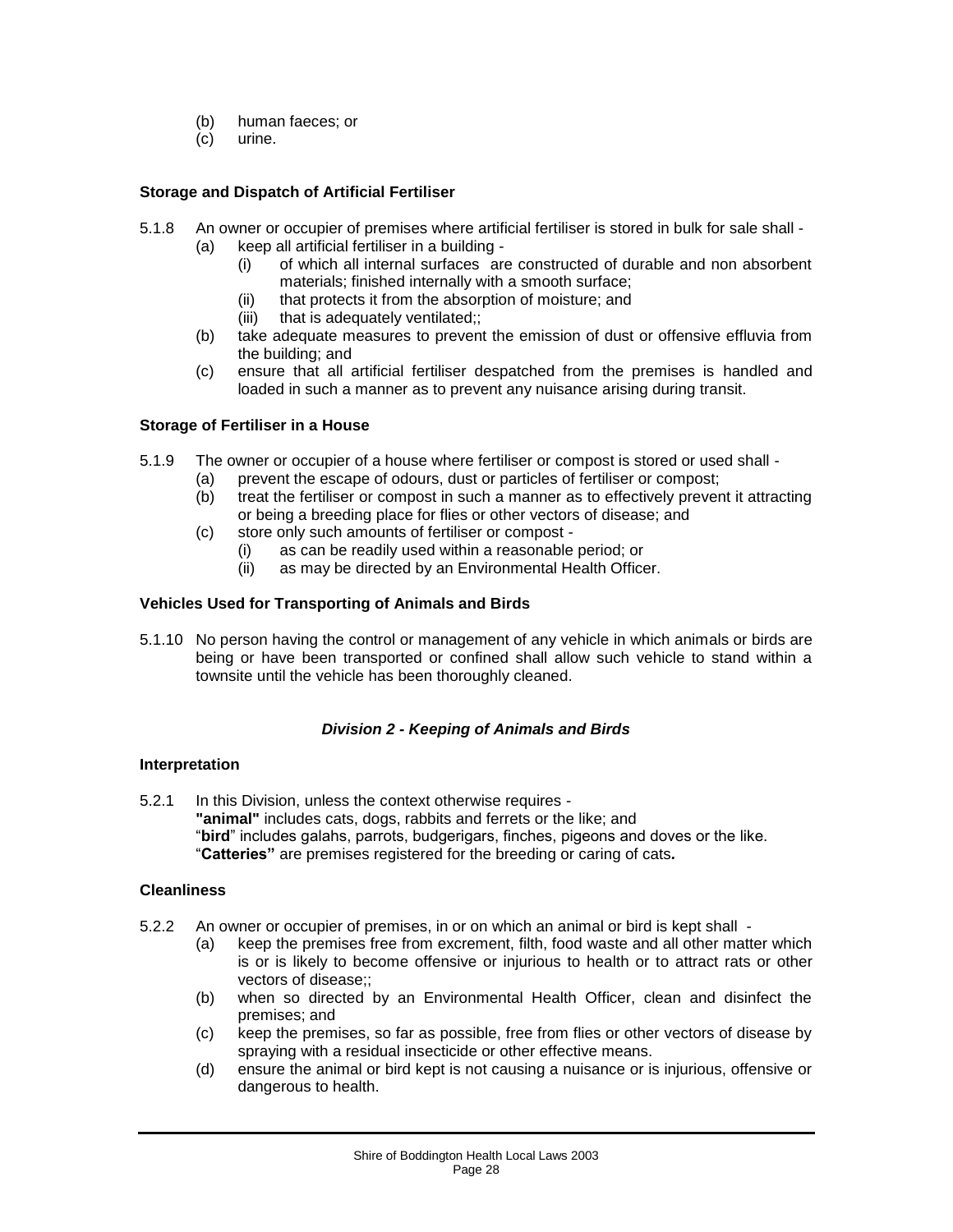## **Animal Enclosures**

- 5.2.3 (1) A person shall not keep or cause or permit to be kept any animals or birds on premises which are not effectively drained.
	- (2) The owner or occupier of premises where animals or birds are kept shall, when directed by the Council, pave, grade and drain the floors of all structures and the surface of the ground of all enclosures used for the keeping of animals or birds.

#### **Cats**

- 5.2.4 (1) Subject to subsections (6) and (7), a person shall not, without an exemption in writing from the Council, keep more than three (3) cats over the ages of three (3) months on premises on any land within the District.
	- (2) An owner or occupier of premises may apply in writing to the Council for exemption from the requirements of subsection (1).
	- (3) The Council shall not grant an exemption under this Section unless it is satisfied that the number of cats to be kept will not be a nuisance or injurious or dangerous to health.
	- (4) An exemption granted under this Section shall specify
		- (a) the owner or occupier to whom the exemption applies;
		- (b) the premises to which the exemption applies; and
		- (c) the maximum number of cats which may be kept on the premises.
	- (5) A person who is granted an exemption under subsection (3) may be required by Council to house, or keep cats in such manner as directed by the Environmental Health Officer.
	- (6) A person may keep more than three (3) cats on premises used for veterinary purposes or as a pet shop.
	- (7) The occupier of any premise shall not keep a cattery on those premises, unless the cattery is registered with the Council and the occupier has complied with the following conditions:
		- (a) the occupier shall obtain approval from the Council to establish a cattery;
		- (b) upon receiving approval to establish a cattery, the occupier shall apply for registration of the cattery in the form set out in Part 12, Schedule 3
		- (c) the occupier shall have paid to the Council the annual registration fee as fixed from time to time by Council under Section 344C of the Act .
		- (d) the occupier shall provide for every cat a properly constructed shelter with an enclosure which shall comply with the following conditions -
			- (i) every shelter shall have a floor area of not less than 0.50 square metres for every cat over the age of three (3) months old that may be kept therein; and
			- (ii) the area of the enclosure appurtenant to any shelter or group of shelters forming a cattery shall not be less than three (3) times the area of the shelter or group of shelters to which it is appurtenant.
		- (e) every shelter or enclosure shall be at least 10 metres from the boundary of any land not in the same ownership or possession, or at least 10 metres from any dwelling, church, schoolroom, hall, factory, dairy or premises whatsoever wherein food is manufactured, packed or prepared for human consumption, and

(f) all enclosures, yards, runs and shelters within which cats are kept shall be maintained at all times in a clean condition and free from vectors of disease and shall at any time be cleaned, disinfected or otherwise dealt with as an Environmental Health Officer may direct.

- (8) A certificate of registration of a cattery issued by the Council shall
	- (a) be in the form set out in Part 12, Schedule 4; and
	- (b) expire on 30 June next after the date of its issue.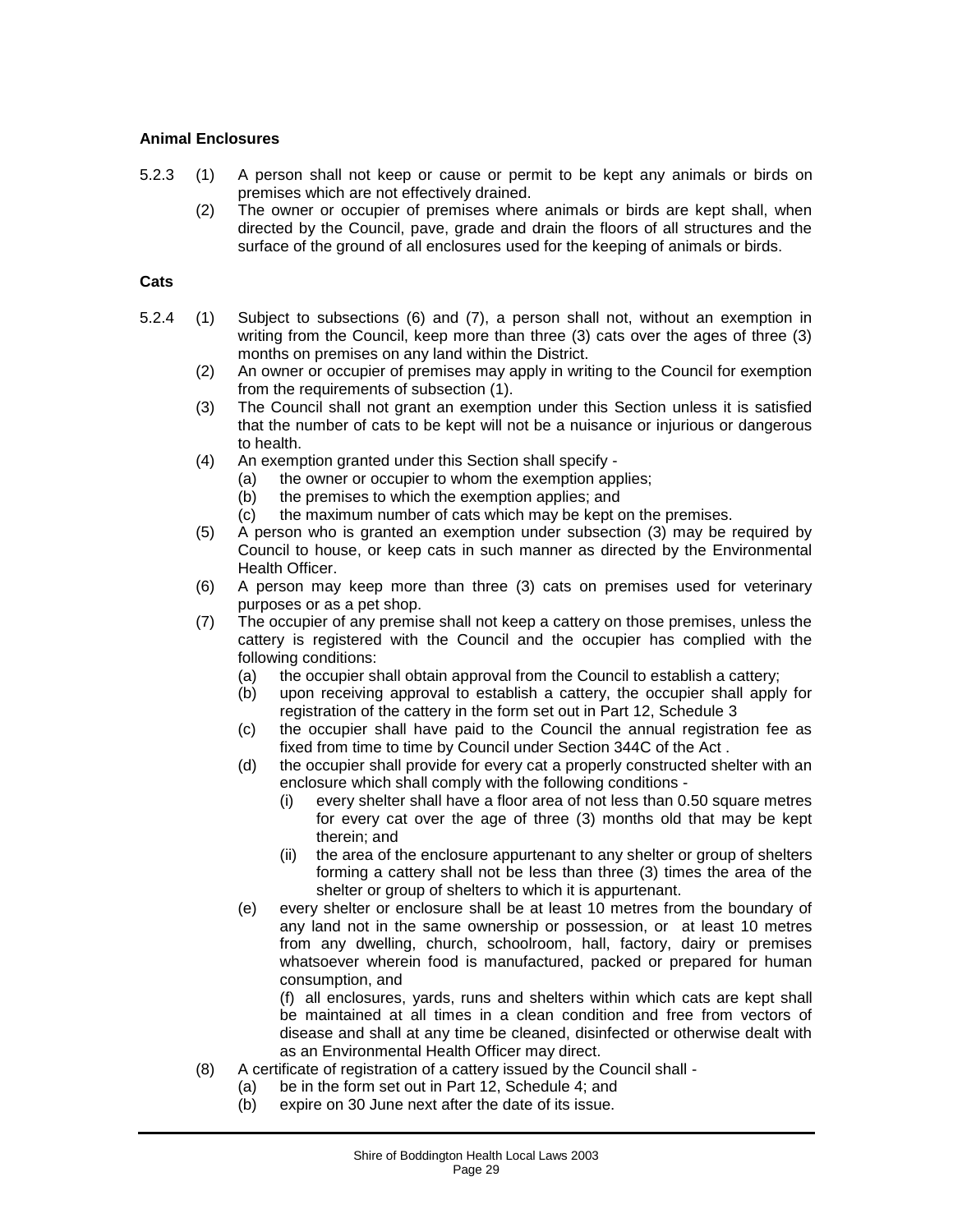## **Slaughter of Animals**

- 5.2.5 (1) Subject to subsection (2) a person shall not slaughter any animal within the district. (2) Subsection (1) does not apply to -
	- (a) euthanasia of animals by veterinarians or other duly authorised persons;
	- (b) slaughter of animals for the purposes of pet meat and game meat operations;
	- (c) slaughter of animals for human consumption in abattoirs approved by the Council; and
	- (d) farming or grazing property occupiers preparing meat for their own consumption.

## **Disposal of Dead Animals**

- 5.2.6 (1) An owner or operator of a veterinary practice where dead animals are kept for more than 12 hours, shall refrigerate the carcass prior to its removal and disposal, at an approved disposal site.
	- (2) An owner or occupier of premises, other than a veterinary practice, on which there is a dead animal shall immediately remove the carcass for its disposal at an approved disposal site.
	- (3) An owner, or a person having the care, of any animal that dies or is killed in a public or private place shall immediately remove the carcass and arrange for its disposal at an approved disposal site.

## *Division 3 - Keeping of Large Animals*

#### **Interpretation**

5.3.1 In this Division, unless the context otherwise requires - **"approved animal"** includes a horse, cow or large animal the subject of an approval by Council under Subsection 5.3.2(1) **"cow"** includes an ox, calf or bull; **"horse"** includes an ass, mule, donkey or pony; and **"large animal"** includes a pig, sheep, goat, deer or camel.

## **Conditions for keeping of an animal**

- 5.3.2 (1) An owner or occupier of premises, within a townsite shall not keep a horse, cow or large animal on those premises without approval of the Council.
	- (2) An owner or occupier of premises who has an approved animal shall ensure **-**
		- (a) the premises has an area of not less than 0.1 hectares for the exclusive use of the approved animal/s; and
		- (b) the approved animal does not approach within 15 metres of a dwelling.

#### **Stables**

- 5.3.3 (1) The owner or occupier of premises within a townsite, who has an approved animal may provide for its use a stable which shall -
	- (a) not be situated within 15 metres of a house or other premises;
	- (b) have a proper separate stall
		- (i) for each horse or cow; and
		- (ii) the floor area of which shall be a minimum of 6 square metres;
	- (c) have each wall and roof constructed of an impervious material;
	- (d) have on all sides of the building between the wall and the roof a clear opening of a least 150 millimetres in height;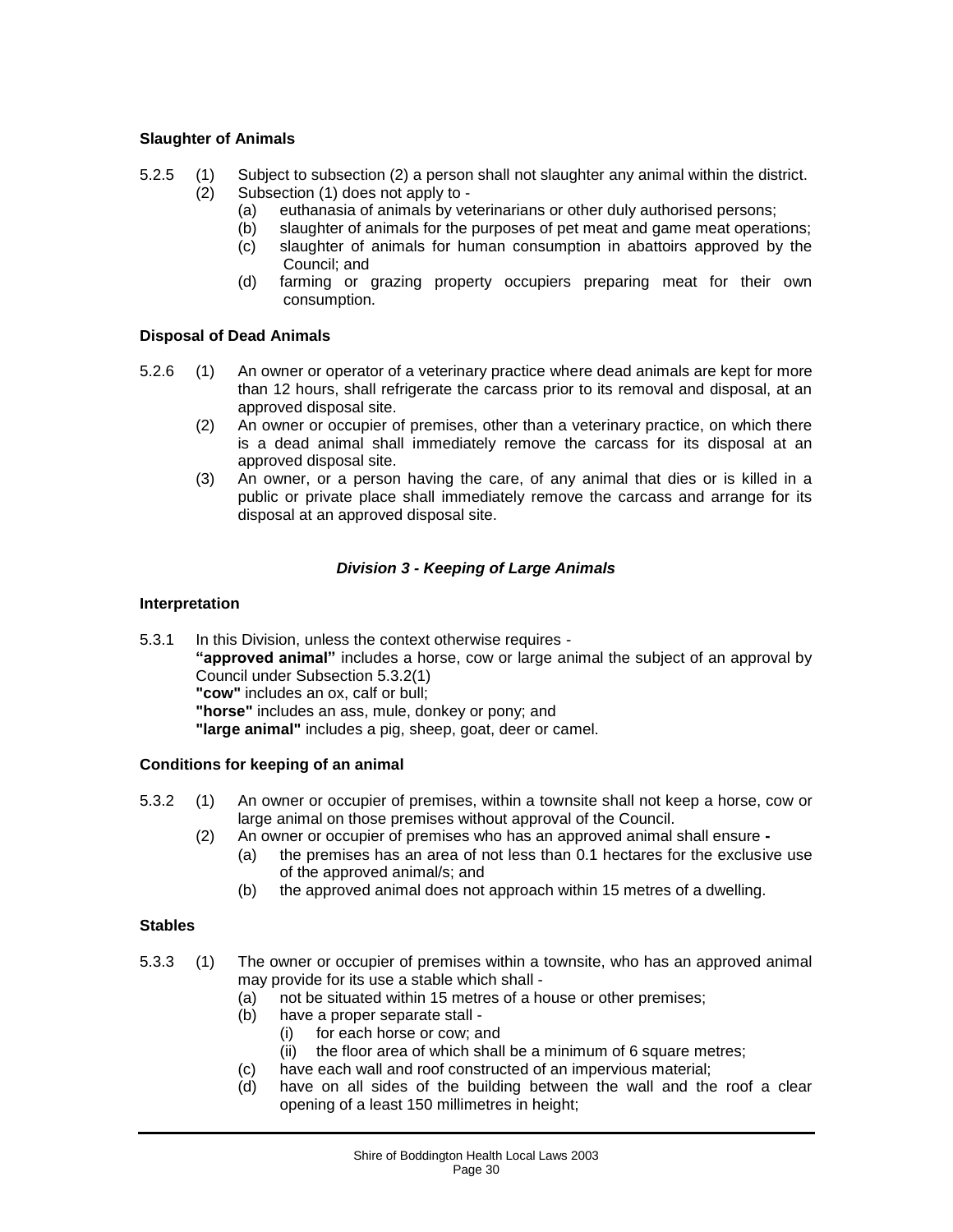- (2) The owner of occupier of any premises on which a stable is located shall
	- (a) maintain the stable in a clean condition and when so directed by an Environmental Health Officer, clean, wash and disinfect it;
	- (b) keep all parts of the stable so far as possible free from flies or other vectors of disease by spraying with a residual insecticide or other effective means; and
	- (c) when so ordered by an Environmental Health Officer, spray the stable or such parts as maybe directed, with a residual insecticide.

## **Manure Receptacles**

- 5.3.4 An owner or occupier of premises on which an approved animal is kept shall
	- (a) provide in a position convenient to the stable a receptacle for manure, which is constructed of smooth, impervious, durable, easily cleanable materials and, provided with a tight-fitting cover, and with no part of the receptacle base being lower than the surface of the adioining ground::
	- (b) keep the lid of the receptacle closed except when manure is being deposited or removed;
	- (c) cause the receptacle to be emptied at least once a week and as often as may be necessary to prevent it becoming offensive or a breeding place for flies or other vectors of disease;
	- (d) keep the receptacle so far as possible free from flies or other vectors of disease by spraying with a residual insecticide or other effective means; and
	- (e) cause all manure produced on the premises to be collected daily and placed in the receptacle, or comply with such other arrangements as approved by an Environmental Health Officer.

## *Division 4 - Keeping of Poultry and Pigeons*

## **Interpretation**

- 5.4.1. In this Division, unless the context otherwise requires
	- "**Affiliated Person**" means any person who is a member of -
	- (a) the Pigeon Racing Federation of Western Australia
	- (b) the Fancy Utility Pigeon Club of Western Australia
	- (c) any other property constituted Pigeon Club.

"**Code of Practise**" means the Code of Practise - Pigeon Keeping and Pigeon Racing published May, 1994 and amended from time to time approved by the Pigeon Racing Federation of Western Australia Incorporated.

"**Poultry**" includes fowls, peafowls, turkeys, geese, ducks, roosters, quail and partridge. "**Young birds**" means any bird under twenty four (24) days of age and are recognised as birds without feathers on the flesh and under their wings.

#### **Limitation on Numbers of Poultry and Pigeons**

- 5.4.2 An owner or occupier of premises within a Townsite shall
	- (a) not keep a combined total of more than twelve (12) poultry and pigeons on one lot of land without the approval of Council.
	- (b) not keep more than one hundred (100) pigeons (exclusive of young birds) unless being an Affiliated Person.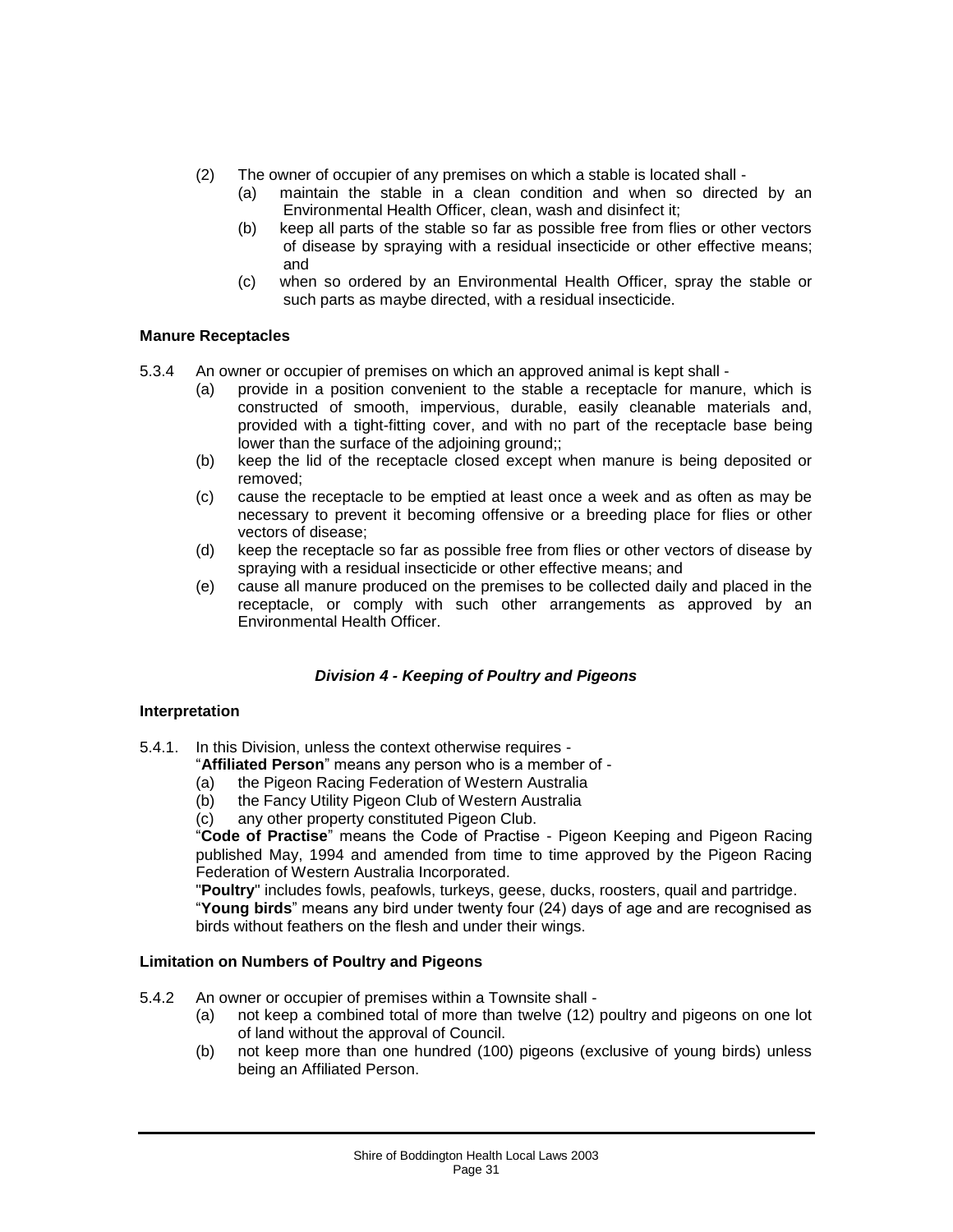## **Conditions of Keeping Poultry in Limited Numbers**

5.4.3 A person who keeps poultry or permits poultry to be kept shall ensure that -

- (a) no poultry is able to approach within 15 metres of a dwelling house, public building or premises where people are employed or where food is stored, prepared, manufactured or sold;
- (b) all poultry is kept in a properly constructed and securely fastened structure or enclosure;
- (c) the structure or enclosure is in a yard having an otherwise unobstructed area of at least 30 square metres:
- (d) where pigeons are kept in accordance with the Code of Practise and where there is any inconsistency with these Local Laws and the Code of Practise, the provisions of these Local Laws shall prevail.
- (e) all enclosures or cages within which poultry are kept shall be maintained at all times in a clean condition and shall be disinfected or otherwise dealt with in a way as directed by an Environmental Health Officer.

## **Keeping of Poultry within a Townsite**

- 5.4.4 (1) An occupier of premises within a townsite, shall not without the written approval of the Council, keep or permit to be kept on those premises, any one or more of the following fowl -
	- (a) a rooster;
	- (b) a goose or gander;
	- (c) a turkey;
	- (d) a peacock or peahen;
	- (e) emus or ostriches.
	- (2) The Council may upon written application, grant approval with or without conditions to the owner or occupier of premises to keep any one or more birds as specified in subsection (1) of this Section.
	- (3) A person who has been granted approval under this Section to keep a bird may keep the bird on the premises only while he is the occupier thereof.
	- (4) The Council may revoke an approval granted under this Section if it is of the opinion that the keeping of the birds specified in the approval is causing a nuisance or is injurious, offensive or dangerous to health.

#### **Pigeons or Doves**

- 5.4.5 A person who houses, or permits to be kept, pigeons or doves shall ensure that
	- (a) none is able to approach, within 15 metres of a dwelling, public building or premises where people are employed or where food is stored, prepared, manufactured or sold; and
	- (b) except where registered homing pigeons are freed for exercise, the pigeons or doves are kept in a properly constructed pigeon loft or dove cote that -
		- (i) is in a yard having an otherwise unobstructed area of a least 30 square metres; and
		- (ii) is maintained in such a manner so as not to create a nuisance by the emission of dust, effluvia or odours.

## **Removal of Non-Conforming Structure or Enclosure**

5.4.6 (1) If a structure or enclosure is used for the keeping of poultry or of pigeons contrary to the provisions of Sections 5.4.3 and 5.4.5, the Principal Environmental Health Officer may direct the owner or occupier to remove it.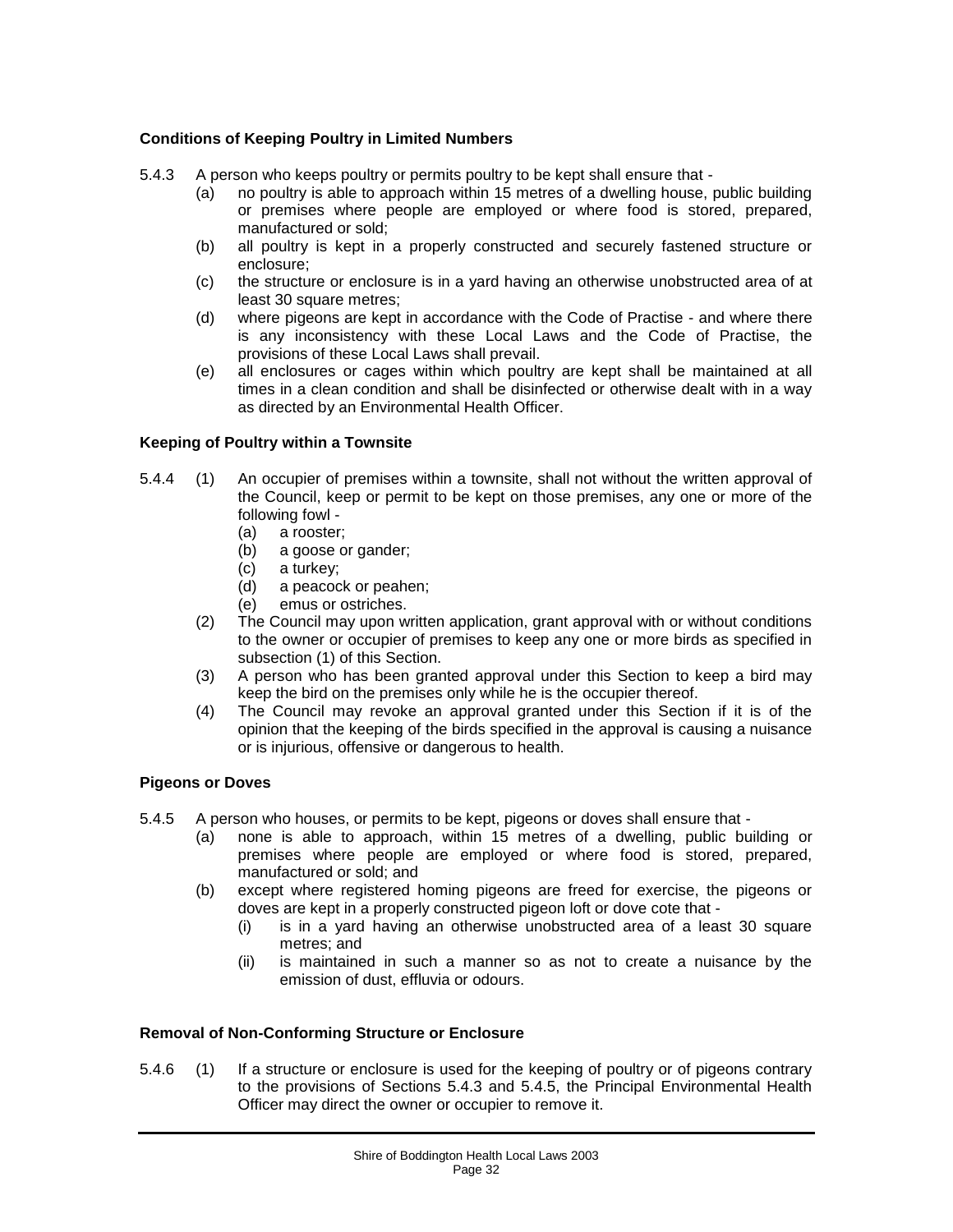(2) An owner or occupier shall comply with a direction from the Council under this Section.

## **Restrictions on Pigeon Nesting or Perching**

- 5.4.7 (1) The Council may order an owner or occupier of a house in or on which pigeons which are, or are in the habit of, nesting or perching to take adequate steps to prevent them continuing to do so.
	- (2) An owner or occupier shall comply with the Council order under this Section.

## *Division 5 - Feedlots*

## **Interpretation**

5.5.1 For the purpose of this division - **"feedlot"** means a confined area with watering and feeding facilities where animals or birds are held and fed for the purpose of weight gain: **"animal"** includes sheep, lambs, goats, deer , cattle and buffalo; **"birds"** includes roosters, hens, geese, turkeys, ducks, poultry, emus and ostriches.

## **Premises to be approved**

- 5.5.2 (1) No premises shall be used as a feedlot unless approved by Council;
	- (2) Subject to subsection (3), no premises shall be approved as a feedlot by Council unless every portion of such feedlot complies with the minimum separation distances listed in Table 1; and
	- (3) Sites unable to satisfy the separation requirements may be approved at the discretion of Council if Council is satisfied that approving the feedlot will not give rise to a health nuisance.

| Table 1 - Required Buffer Distances for Feedlots             |                  |  |  |  |
|--------------------------------------------------------------|------------------|--|--|--|
| <b>Buffer</b>                                                | <b>Distances</b> |  |  |  |
| Townsite boundaries                                          | 5000m            |  |  |  |
| Isolated rural dwellings, dairies & industries               | 1000m            |  |  |  |
| Public roads and recreation areas                            | 100 <sub>m</sub> |  |  |  |
| Neighbouring rural property boundaries                       | 50 <sub>m</sub>  |  |  |  |
| Major water course and water impoundments                    | 300 <sub>m</sub> |  |  |  |
| Bores, wells or soaks used for drinking, stock or irrigation | 300 <sub>m</sub> |  |  |  |
| Minor water courses                                          | 100m             |  |  |  |

## **Site Conditions**

- 5.5.3 (1) The owner or occupier of the approved feedlot shall ensure the premises
	- (a) is sited on gently sloping land, no greater than 1:20 but not less than 1:100;
	- (b) is sited on soils with sufficient filtration to avoid surface ponding and run-off;
	- (c) has a minimum groundwater clearance of 2 metres;
	- (d) drainage diverts all uncontaminated stormwater from the general waste stream;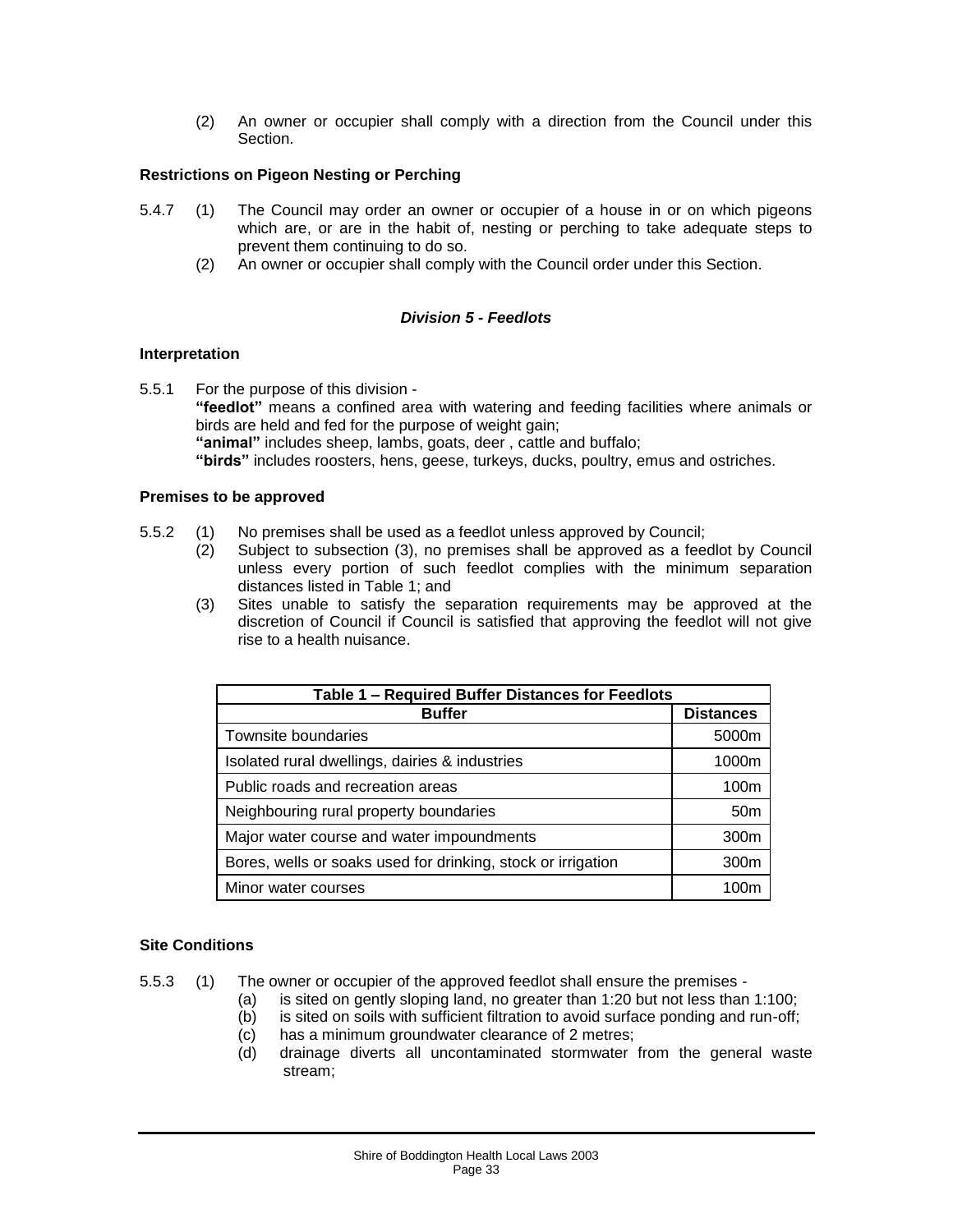- (e) has solid and liquid waste disposal arrangements that are not offensive or injurious to health.
- (2) The owner or occupier of the approved feedlot shall take effective measures to prevent the discharge of dust which may involve -
	- (a) reducing the stocking rate immediately to a level that does not cause the discharge of dust; or
	- (b) stabilisation of the soil surface to a level that does not cause the discharge of dust; or
	- (c) provision of adequate windbreaks to effectively prevent the discharge of dust.

## *Division 6 - Piggeries*

## **Interpretation**

5.6.1 For the purpose of this division -

**"intensive piggery"** means pigs are housed, fed and watered in breeding and growing pens in sheds;

"**piggery**" means any building, enclosure or yard in which one or more pigs are kept, bred, reared or fattened and shall include any portion of premises to which pigs have access.

## **Premises to be Approved**

- 5.6.2 (1) No premises shall be used as a piggery unless approved by Council;
	- (2) Subject to subsection (3), no premises shall be approved as a piggery by Council unless every portion of such piggery complies with the minimum separation distances listed in Table 2; or if it is an intensive piggery, the minimum separation distances listed in Table 3; and
	- (3) Sites unable to satisfy the separation requirements may be approved at the discretion of Council, if Council is satisfied that approving the piggery will not give rise to a health nuisance.

| Table 2 - Required Buffer Distances for Piggeries            |                  |  |  |  |
|--------------------------------------------------------------|------------------|--|--|--|
| <b>Buffer</b>                                                | <b>Distances</b> |  |  |  |
| Townsite boundaries                                          | 5000m            |  |  |  |
| Isolated rural dwellings, dairies & industries               | 1000m            |  |  |  |
| Public roads and recreation areas                            | 100m             |  |  |  |
| Neighbouring rural property boundaries                       | 50 <sub>m</sub>  |  |  |  |
| Major water course and water impoundments                    | 300m             |  |  |  |
| Bores, wells or soaks used for drinking, stock or irrigation | 300 <sub>m</sub> |  |  |  |
| Minor water courses                                          | 100m             |  |  |  |

## **Site Conditions**

- 5.6.3 The owner or occupier of premises shall take effective measures to prevent the discharge of dust which may involve -
	- (a) reducing the stocking rate immediately to a level that does not cause the discharge of dust; or
	- (b) stabilisation of the soil surface to a level that does not cause the discharge of dust; or
	- (c) provision of adequate windbreaks to effectively prevent the discharge of dust.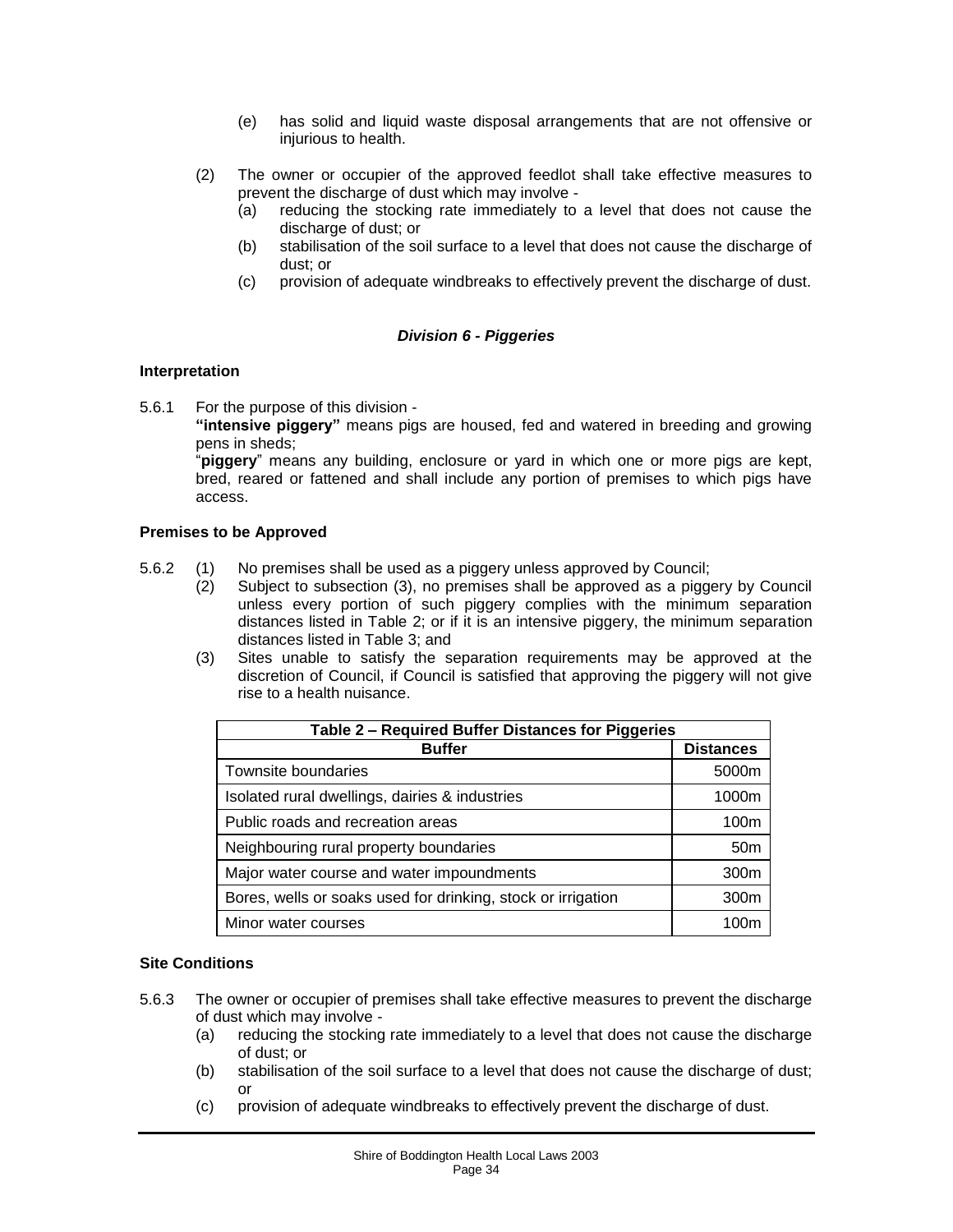## **Prevention of Nuisances**

5.6.4 In order to prevent dust, offensive fumes and effluent becoming a nuisance to the health of the inhabitants of the district, an intensive piggery shall comply with the minimum separation distances listed in Table 3.

| Table 3 - Required Buffer Distances for Intensive Piggeries |      |  |  |  |
|-------------------------------------------------------------|------|--|--|--|
| <b>Buffer</b>                                               | Code |  |  |  |
| Townsite boundaries                                         | A    |  |  |  |
| Isolated rural dwellings, dairies & industries              | В    |  |  |  |
| Public roads and recreation areas                           | C    |  |  |  |
| Neighbouring rural property boundaries                      | D    |  |  |  |
| Surface water supply catchments                             | Е    |  |  |  |
| Water courses/rural water impoundments                      | F    |  |  |  |
| Bores/wells/soaks Drinking water supply                     | G    |  |  |  |
| Stock irrigation supply                                     | н    |  |  |  |

|                                                                   | A                | B                | C                | D               | Е                | F                | G                | н                |
|-------------------------------------------------------------------|------------------|------------------|------------------|-----------------|------------------|------------------|------------------|------------------|
| Piggeries & facilities catering<br>for more than 5000 pigs        | 5000m            | 300m             | 200 <sub>m</sub> | 50 <sub>m</sub> | not<br>permitted | 300m             | 300m             | 100 <sub>m</sub> |
| 500 to 5000 pigs                                                  | 3500m            | 300 <sub>m</sub> | 150 <sub>m</sub> | 50 <sub>m</sub> | not<br>permitted | 300 <sub>m</sub> | 300 <sub>m</sub> | 100 <sub>m</sub> |
| 50 to 499 pigs                                                    | 2000m            | 300 <sub>m</sub> | 100m             | 50 <sub>m</sub> | not<br>permitted | 300 <sub>m</sub> | 300m             | 100 <sub>m</sub> |
| Less than 50 pigs                                                 | 500m             | 300m             | 50 <sub>m</sub>  | 30 <sub>m</sub> | not<br>permitted | 200m             | 300m             | 100m             |
| Land used to dispose of raw<br>or partly treated wastes           | 1000m            | 300m             | 100m             | 50 <sub>m</sub> | not<br>permitted | 300m             | 300m             | 300m             |
| dispose<br>0f<br>to<br>Land<br>used<br>effectively treated wastes | 200 <sub>m</sub> | 50 <sub>m</sub>  | 20 <sub>m</sub>  | 20 <sub>m</sub> | not<br>permitted | 100m             | 100 <sub>m</sub> | 100m             |

## *Division 7 - Car Parks*

## **Interpretation**

5.7.1 In this Division, unless the context otherwise requires - **"car park"** means premises, or any part of premises, set aside for parking of 3 or more motor vehicles; and **"occupier"** means a person having the charge, management or control of a car park.

## **Ventilation**

- 5.7.2 (1) A person shall not use or occupy, or permit to be used or occupied, a car park unless it is ventilated by either -
	- (a) natural ventilation; or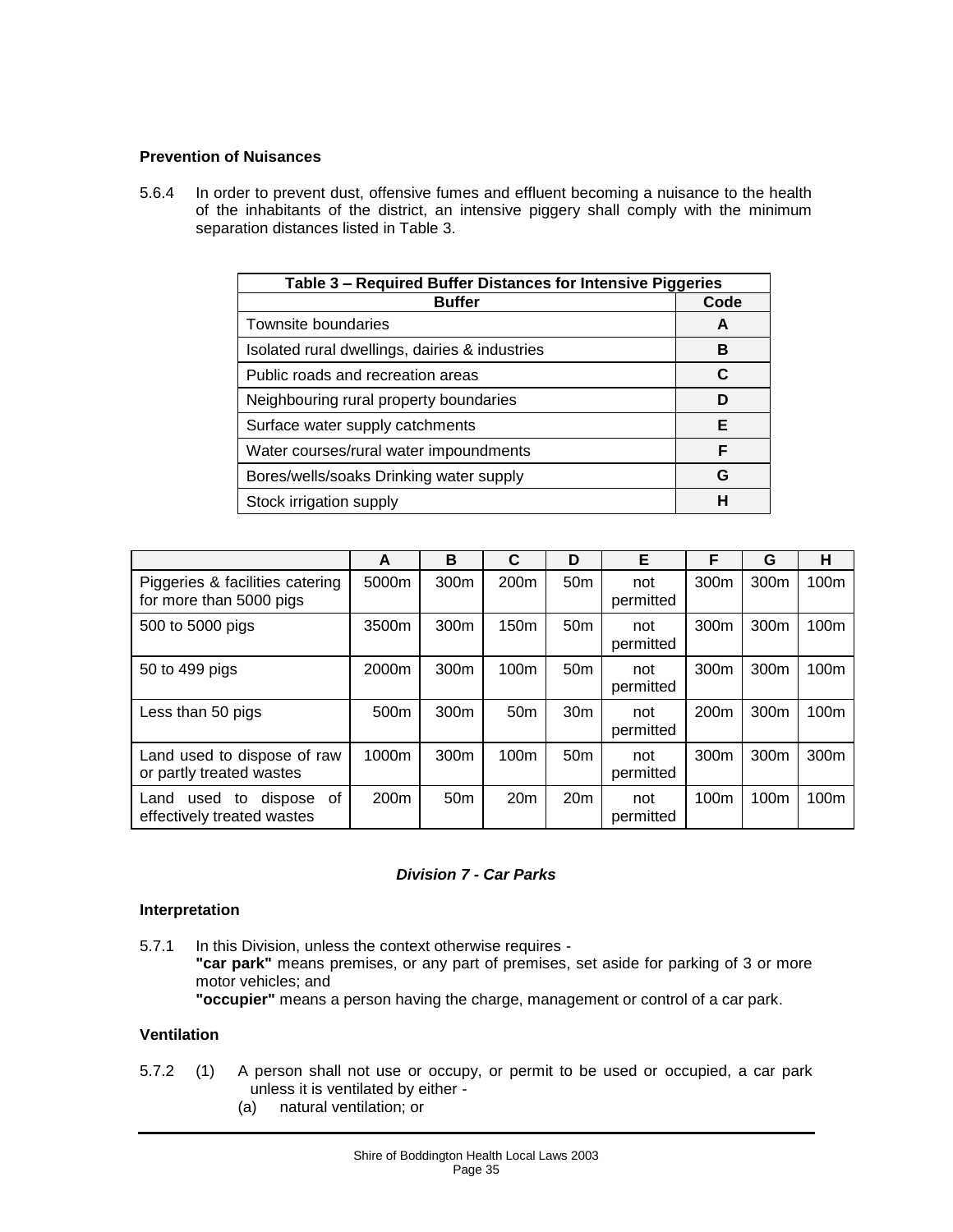(b) mechanical means,

in accordance with AS1668.2 Part 2 1991.

- (2) If, in the opinion of the Council, a car park is not properly ventilated, the Council may by notice require the occupier within a specified time to -
	- (a) provide a different or additional method of ventilation; and
	- (b) cease using the car park until it is properly ventilated.
- (3) An occupier shall comply with a notice under subsection (2).

## **Exhaust Air Discharge Points and Exhaust Registers**

- 5.7.3 An owner or occupier shall ensure that
	- (a) all exhaust air that is discharged from a car park shall be discharged
		- (i) at discharge points
			- (a) in accordance with AS1668.2 Part 2 1991; and
			- (b) located so that the hourly average exhaust flow rate is not reduced below the minimum requirement of AS1668.2 Part 2 1991;
		- (ii) at a velocity and in a direction so as not to be a danger to health or a nuisance;
	- (b) exhaust registers are located as far as possible from the source of supply air;
	- (c) in the case of a car park having a floor level below that of the external ground level, at least 50% of the required air is drawn into exhaust registers having their bottom edge located within 100 millimetres of the floor level; and
	- (d) any mechanical ventilation system is
		- (i) maintained in good working condition; and (ii) in operation at all times when the car park
		- in operation at all times when the car park is in use.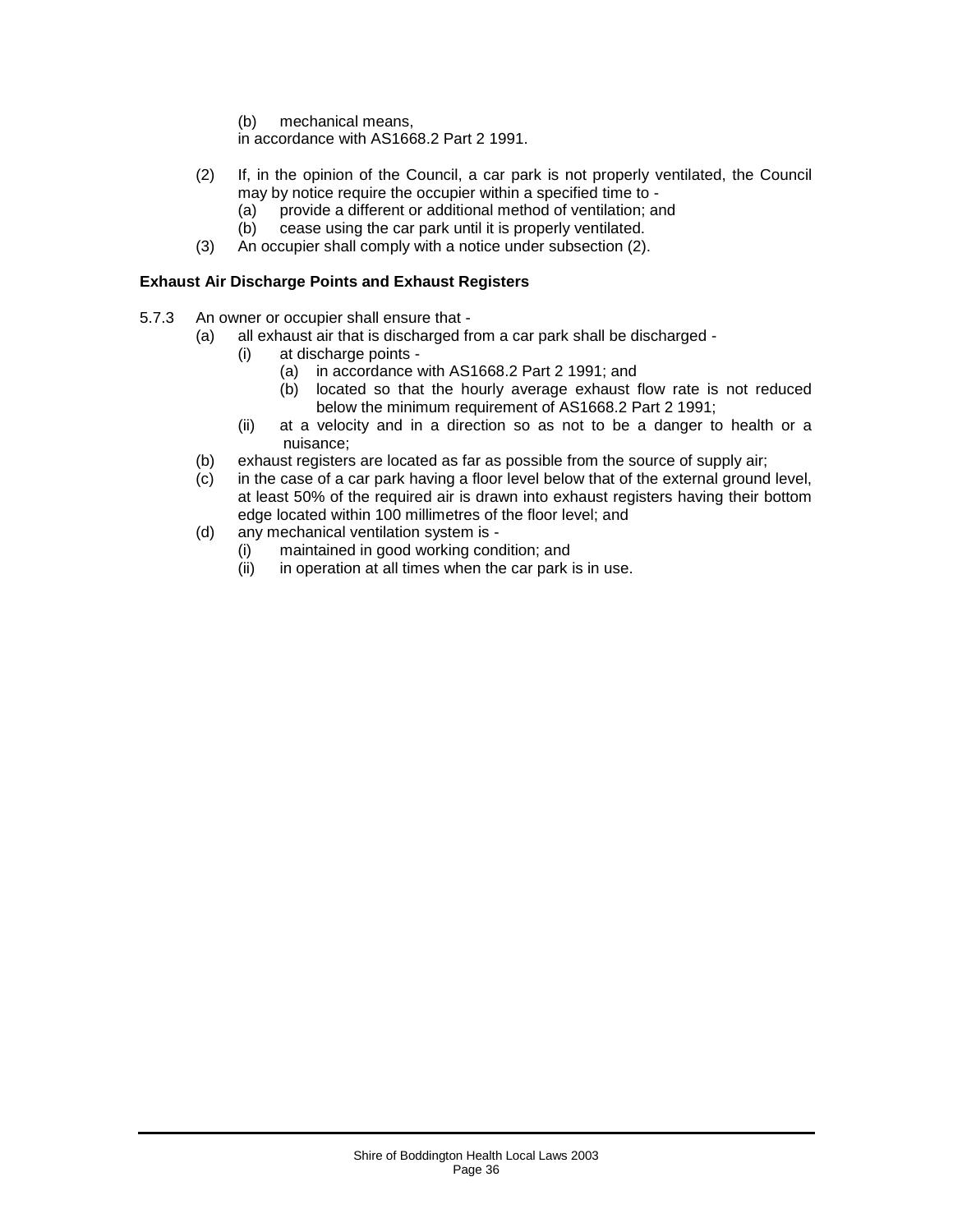## **PART 6 - PEST CONTROL**

#### *Division 1 - Flies*

#### **Interpretation**

6.1.1 In this Division, unless the context otherwise requires - **"flies"** means any of the two-winged insects constituting the order Diptera commonly known as flies.

#### **Fly breeding matter not to be left on Premises unless Covered or Treated**

6.1.2 An owner or occupier of premises shall not place, throw or leave, or permit or cause to be placed, thrown or left in, on or about the premises any matter or thing which is liable to attract or be a breeding place for flies, unless that matter or thing is covered, protected, treated or dealt with in such a manner as to effectively prevent it from attracting or being a breeding place for flies.

#### **Measures to be taken by an Occupier**

- 6.1.3 An owner or occupier of premises shall ensure that
	- (a) rubbish receptacles are kept clean and tightly sealed at all times except when refuse is being deposited or emptied;
	- (b) food scraps and uneaten pet food are wrapped tightly and deposited in a rubbish receptacle without delay;
	- (c) lawn clippings used on gardens as mulch are raked out thinly;
	- (d) fertilisers are dug well into the soil;
	- (e) compost heaps are kept well covered;
	- (f) barbecues are kept clean and free from food scraps;
	- (g) anything that is buried and may attract or be a breeding place for flies is covered with at least 100 millimetres of soil; and
	- (h) excrement from pets is collected and properly disposed of without delay.

## **Officer may give Notice directing measures to be Taken**

- 6.1.4 Where in the opinion of an Environmental Health Officer flies are prevalent or are breeding on any premises, the Officer may give to the owner or occupier of the premises notice in writing directing him or her to take, within the time specified in the notice, such measures as in the opinion of the Officer are necessary to -
	- (a) control the prevalence;
	- (b) effect the eradication; or
	- (c) effectively prevent the breeding;
	- of flies.

## **Council may Execute Work and Recover Costs**

- 6.1.5 (1) Where
	- (a) a person is required under this Division or directed by a notice given under Section 6.1.4, to execute any work; and
	- (b) that person fails or neglects to comply with the requirement, the Council may execute the work and may recover from that person the cost of executing the work, in addition to any penalty for which that person may be liable under these Local Laws..
	- (2) The costs and expenses incurred by the Council in the execution of a power under subsection (1), may be recovered in a court of competent jurisdiction from the person referred to in subsection (1).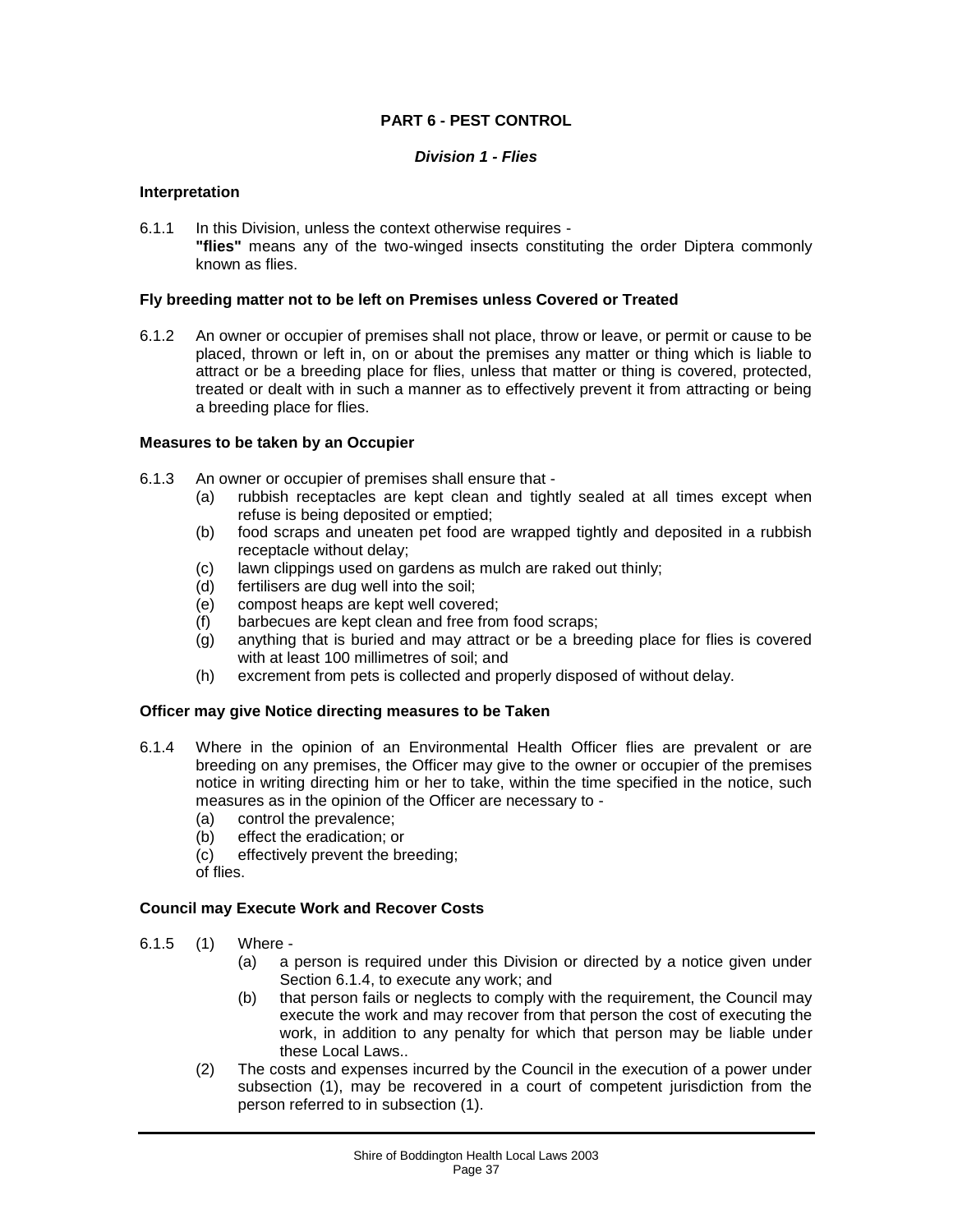(3) The Council shall not be liable to pay compensation or damages of any kind to the person referred to in subsection (1) in relation to any action taken by the Council under this Section..

#### *Division 2 - Mosquitoes*

#### **Interpretation**

6.2.1 In this Division, unless the context otherwise requires - **"mosquitoes"** means any of the two-winged insects constituting the family Diptera Culicidae commonly known as mosquitoes.

#### **Measures to be taken to prevent mosquitoes breeding**

- 6.2.2 (1) An owner or occupier of premises shall ensure that the premises are kept free from possible mosquito breeding sites and shall -
	- (a) follow any direction of an Environmental Health Officer for the purpose of
		- (i) controlling the prevalence of mosquitoes;
		- (ii) eradication; or
		- (iii) effectively preventing the breeding of mosquitoes
	- (b) assist the Environmental Health Officer to locate any possible mosquito breeding sites that may be present in, or about the premises.
	- (2) An owner or occupier of premises where water is kept in a horse trough, poultry drinking vessel or other receptacle shall -
		- (a) frequently change the water; and
		- (b) keep the water clean and free from vegetable matter and slime.
	- (3) An owner or occupier of premises where a septic tank is installed shall ensure the fixture is in sound condition at all times, and mesh having openings no larger than 1.2mm covers any educt vent to the system.
	- (4) An owner or occupier of land shall cause all drains and channels in or on the land to be kept in good order and free from obstruction.

## **Council may Execute Work and Recover Costs**

- 6.2.3 (1) Where
	- (a) a person is required under this division or directed by a notice given under Section 6.2.2 to execute any work; and
	- (b) that person fails or neglects to comply with the requirement, the Council may execute the work and recover from that person the cost of executing the work, in addition to any penalty for which that person may be liable.
	- (2) The costs and expenses incurred by the Council in the execution of a power under subsection (1) may be recovered in a court of competent jurisdiction from that person.
	- (3) The Council shall not be liable to pay compensation or damages of any kind to the person referred to in subsection (1) in relation to any action taken by the Council.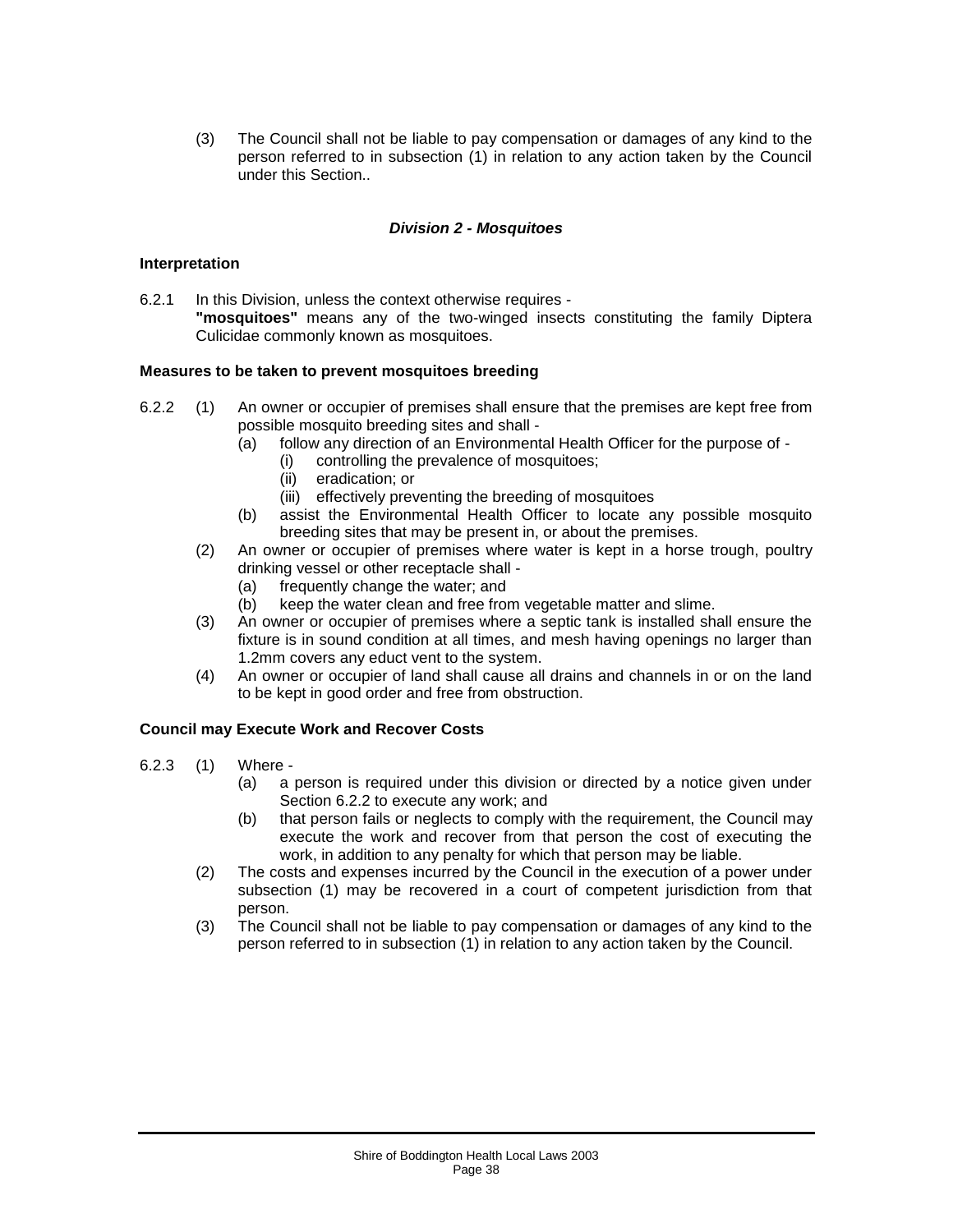#### **Interpretation**

6.3.1 In this Division, unless the context otherwise requires -

**"rodents"** means those animals belonging to the order Rodentia and includes rats, mice and rabbits but does not include animals kept as pets in an enclosure designed for the purpose of keeping as pet animals of that kind.

#### **Measures to be taken to eradicate Rodents**

- 6.3.2 (1) An owner or occupier of premises shall at all times take effective measures to eradicate any rodents in or on the premises.
	- (2) An Environmental Health Officer may direct, orally or in writing, an owner or occupier of premises to take whatever action, in the opinion of the Environmental Health officer, is necessary or desirable to prevent or deter the presence of rodents in or on the premises.
	- (3) An owner or occupier shall within the time specified comply with any direction given by an Environmental Health Officer under this Section.

#### **Food and Wastes to be kept in rodent proof Receptacles**

- 6.3.3 A person shall not place or caused to be placed in or on any premises, and an owner or occupier of premises shall not permit to remain in or on the premises -
	- (a) any food, refuse, or other waste matter which might attract rodents to the premises or which might afford harbourage for rodents; or
	- (b) any food intended for birds or other animals,

unless it is contained in a rodent proof receptacle or a compartment which is kept effectively protected against access by rodents.

#### **Restrictions on the Keeping of Rodents**

- 6.3.4 A person or body which keeps rodents shall
	- (a) at all times ensure that all live rodents are kept in the effective control of a person or in locked cages; and
	- (b) if a rodent escapes, forthwith comply with the requirements of Section 6.3.2 and ensure that all reasonable steps are taken to destroy or recapture the rodent.

#### **Food Premises etc., to be cleaned after Use**

6.3.5 An owner or occupier of a food premises, theatre or place of entertainment, whether indoor or outdoor, shall cause the premises to be cleaned immediately after the last occasion on which the premises has been used on that day or, if the use extends after midnight, then immediately after that use.

#### *Division 4 - Cockroaches*

#### **Interpretation**

6.4.1 In this Division, unless the context otherwise requires - **"cockroach"** means any of the various orthopterous insects commonly known as cockroaches.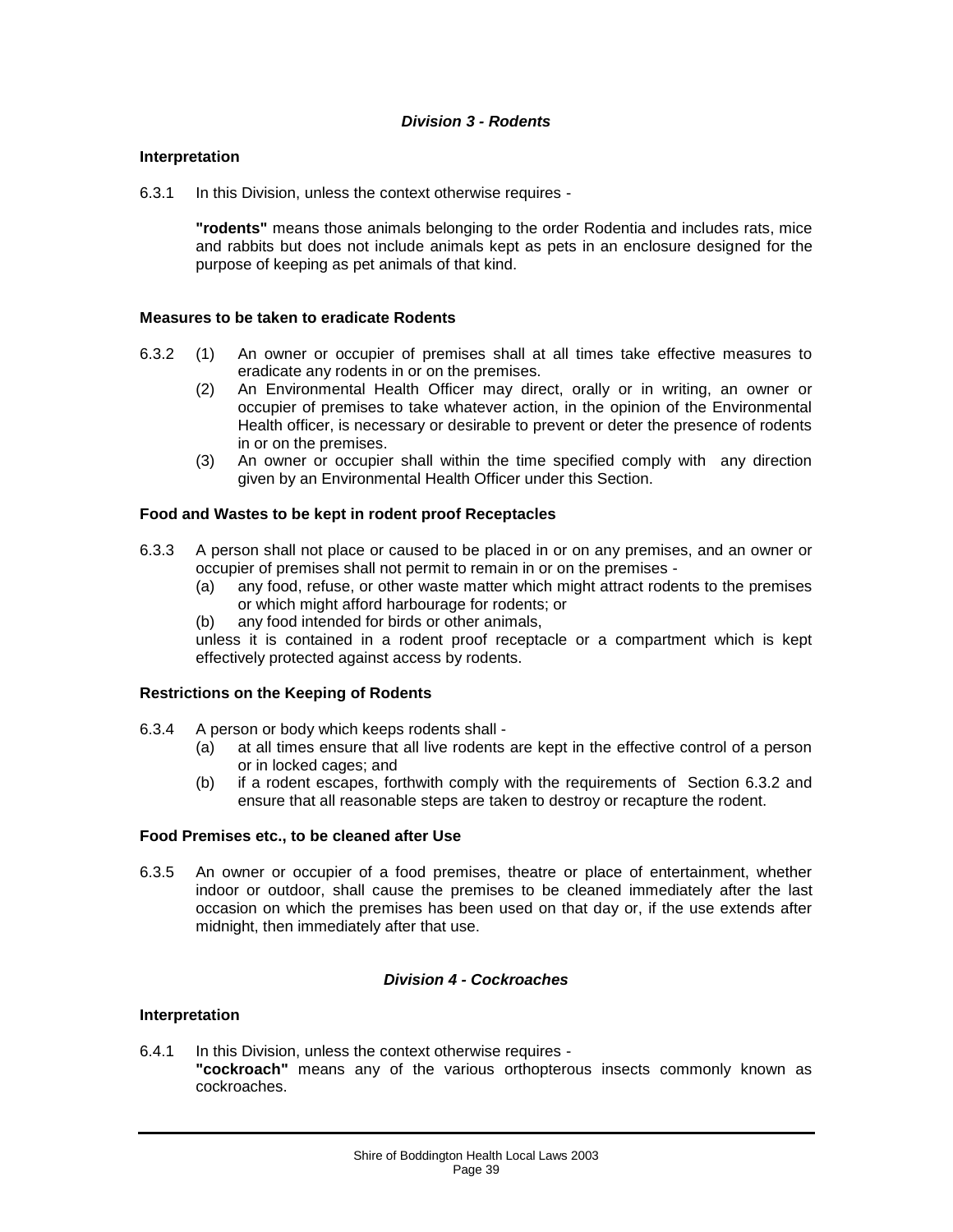#### **Measures to be taken to eradicate Cockroaches**

- 6.4.2 (1) An owner or occupier of premises shall take effective measures to eradicate any cockroaches in or on the premises.
	- (2) An Environmental Health Officer may direct, orally or in writing, an owner or occupier of premises to take whatever action that, in the opinion of the Environmental Health Officer, is necessary or desirable to prevent or deter the presence of cockroaches in or on the premises.
	- (3) An owner or occupier shall within the time specified comply with any direction given by an Environmental Health Officer under this Section.

#### *Division 5 - Argentine Ants*

#### **Interpretation**

6.5.1 In this Division, unless the context otherwise requires - **"Argentine Ant"** means an ant belonging to the species *Irdomyrmex humilis*.

#### **Measures to be taken to keep premises free from Argentine Ants**

- 6.5.2 An owner or occupier of premises shall ensure that the premises are kept free from Argentine Ant colonies and shall -
	- (a) take all steps to locate any nests, if Argentine Ants are notice in, on or about the premises;
	- (b) properly treat all nests of Argentine Ants with an approved residual based insecticide; and
	- (c) whenever required by an Environmental Health Officer
		- (i) treat any area or infestation with an insecticide referred to in paragraph (b); and
		- (ii) remove any objects, including timber, firewood, compost or pot plants in accordance with a direction from the Environmental Health Officer.

## *Division 6 - European Wasps*

#### **Interpretation**

6.6.1 In this Division, unless the context otherwise requires - **"European Wasp"** means a wasp *Vespula germanica*.

#### **Measures to be taken to keep premises free from European Wasp Nests**

- 6.6.2 An owner or occupier of premises shall ensure that the premises are kept free from European Wasp nests and shall -
	- (a) follow any direction of an Environmental Health Officer for the purpose of destroying the wasps and their nest; and
	- (b) assist an Environmental Health Officer to trace any nest that may be present in, on or about the premises.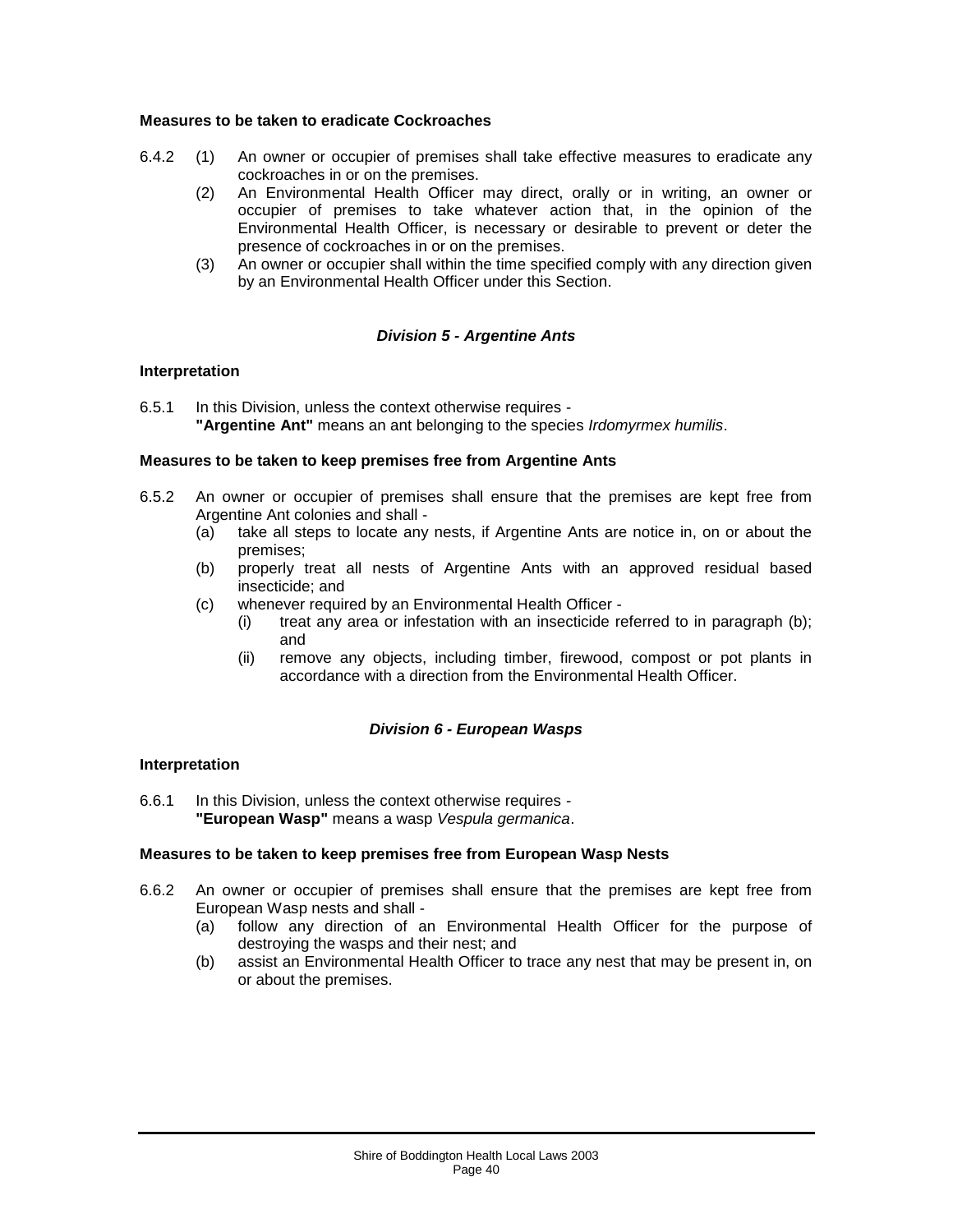## *Division 7 - Bee Keeping*

### **Interpretation**

6.7.1 In this Division, unless the context otherwise requires - **"bees"** means an insect belonging to any of the various hymenopterous insects of the super family Apoidea and commonly known as a bee; **"bee hive"** means a moveable or fixed structure, container or object in which a colony of bees is kept.

### **Restrictions on keeping of Bees in Hives**

- 6.7.2 (1) A person shall not keep or permit the keeping of bees anywhere within Town sites unless approval to do so has been given by the Council.
	- (2) If in the opinion of an Environmental Health Officer, the approved beehives are causing a nuisance, the Council may direct any bees or approved beehives to be removed.
	- (3) A person shall comply with a direction within the time specified.

#### *Division 8 - Arthropod Vectors of Disease*

#### **Interpretation**

- 6.8.1 In this Division, unless the context otherwise requires **"vectors of disease"** includes -
	-
	- (a) fleas (Siphonaptera);<br>(b) bedbugs (Cimex lectu (b) bedbugs (*Cimex lectularius*);
	- (c) crab lice (*Phthirus pubis*);
	- (d) body lice (*Pediculus humanus var. corporis*); and
	- (e) head lice (*Pediculus humanus var. capitis*).

#### **Responsibility of the Owner or Occupier**

- 6.8.2 The owner or occupier of premises shall
	- (a) keep the premises and any person residing in or on the premises free from any arthropod vectors of disease; and
	- (b) comply with the direction of an Environmental Health Officer to treat the premises, or anything on the premises, for the purpose of destroying any arthropod vectors of disease.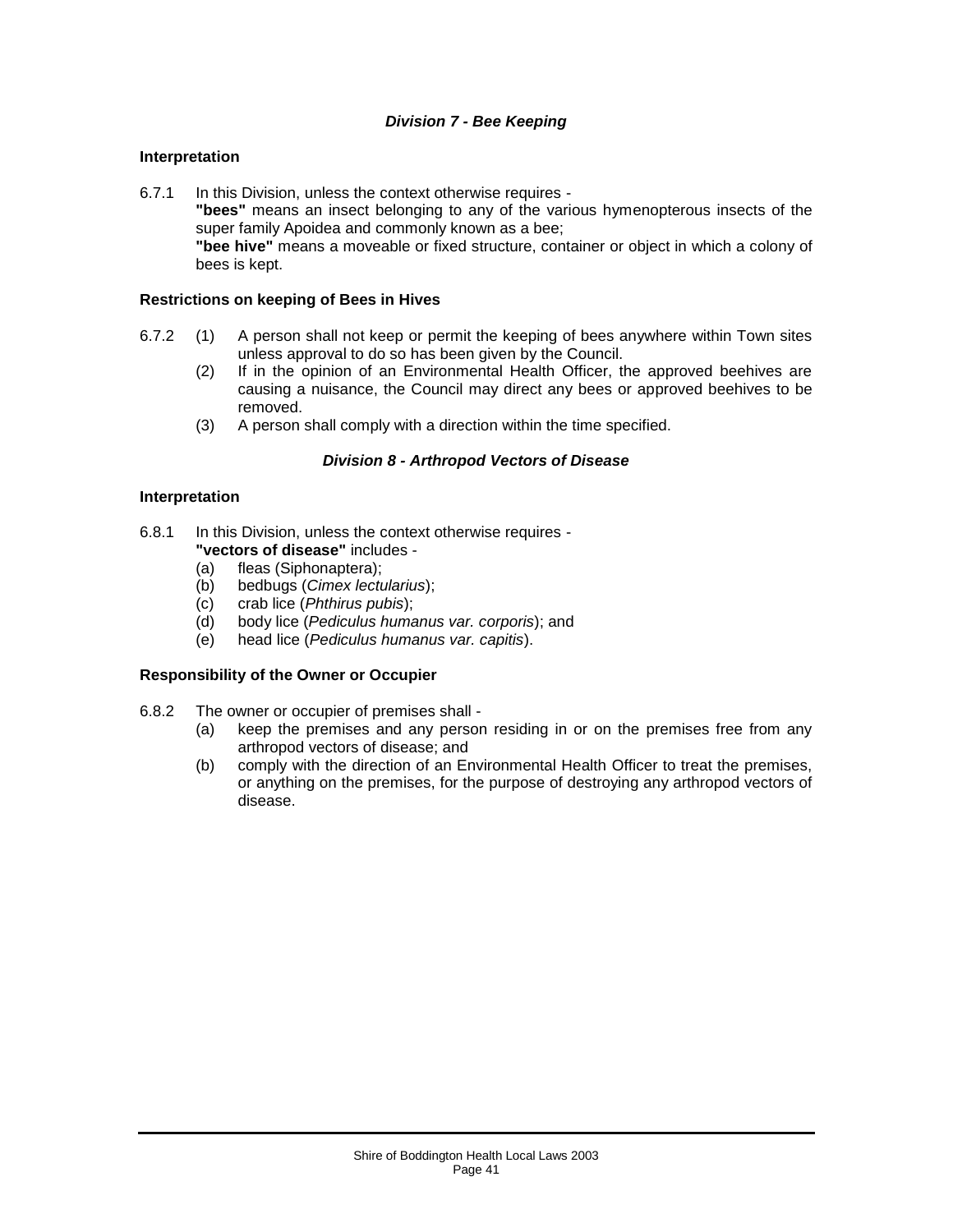## **PART 7 - INFECTIOUS DISEASES**

#### *Division 1 - General Provisions*

#### **Requirements for an owner or occupier to clean, disinfect and disinfest**

- 7.1.1 (1) The Council or an Environmental Health Officer may, by notice in writing, direct an owner or occupier of premises, within the time and in the manner specified in the notice, to clean, disinfect and disinfest -
	- (a) the premises; or<br>(b) such things in or
	- such things in or on the premises as are specified in the notice,
	- or both, to the satisfaction of an Environmental Health Officer.
	- (2) An owner or occupier shall comply with a notice given under subsection (1).

#### **Environmental Health Officer may disinfect or disinfest premises**

- 7.1.2 (1) Where the Council or the Medical Officer is satisfied that any case of infectious disease has occurred on any premises, the Council or the Medical Officer may direct an Environmental Health Officer, other Council officer or other person to disinfect and disinfest the premises or any part of the premises and anything in or on the premises.
	- (2) An owner or occupier of premises shall permit, and provide access to enable, an Environmental Health Officer, other Council officer or other person to carry out the direction given under subsection (1).
	- (3) The Council may recover, in a court of competent jurisdiction, the cost of carrying out the work under this Section from the owner or occupier of the premises in or on which the work was carried out.
	- (4) The Council shall not be liable to pay compensation or damages of any kind to the owner or occupier of premises in relation to any action taken by the Council or any of its staff or employees under this Section.

#### **Insanitary houses, premises and things**

- 7.1.3 (1) An owner or occupier of any house or premises shall maintain the house or premises free from any insanitary condition or thing.
	- (2) Where an Environmental Health Officer considers that a house is insanitary, the officer may, by notice in writing, direct an owner of the house, within the time and in the manner specified in the notice, to destroy or amend the house.
	- (3) Where an Environmental Health Officer considers that
		- (a) a house or premises is not being maintained in a sanitary condition; or
		- (b) any thing is insanitary,

the officer may, by notice in writing, direct, as the case may be -

- (i) the owner or occupier of the house or premises to amend any insanitary condition; or
- (ii) the owner or occupier of the insanitary thing to destroy or amend it,
- within the time and in the manner specified in the notice.
- (4) A person to whom a notice has been given under subsections (2) or (3) shall comply with the terms of the notice.

#### **Persons in contact with an infectious disease sufferer**

- 7.1.4 If a person in any house is, or is suspected of, suffering from an infectious disease, any occupant of the house or any person who enters or leaves the house -
	- (a) shall obey such instructions or directions as the Council or the Medical Officer may issue;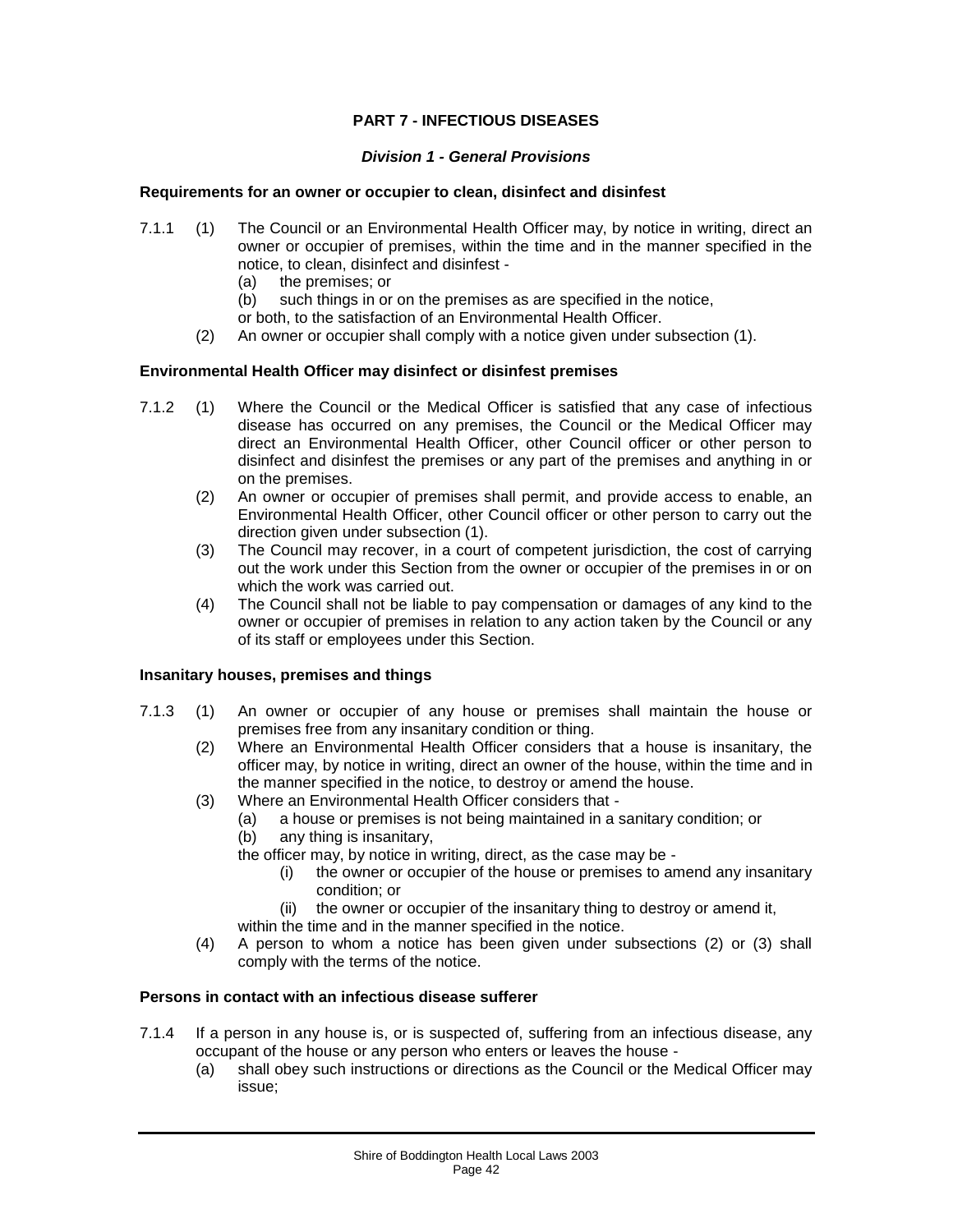(b) may be removed, at the direction of the Council or the Medical Officer to isolation in an appropriate place to prevent or minimise the risk of the infection spreading; and if so removed, shall remain in that place until the Medical Officer otherwise directs.

## **Declaration of infected house or premises**

- 7.1.5 (1) To prevent or check the spread of infectious disease, the Council or the Medical Officer may from time to time declare any house or premises to be infected.
	- (2) A person shall not enter or leave any house or premises declared to be infected without the written consent of the Medical Officer or the Principal Environmental Health Officer.

## **Destruction of infected animals**

- 7.1.6 (1) The Environmental Health Officer, upon being satisfied that an animal is or may be infected or is liable to be infected or to convey infection may, by notice in writing, direct that the animal be examined by a registered veterinary officer and all steps taken to enable the condition to be controlled or eradicated or the animal destroyed and disposed of -
	- (a) in the manner and within the time specified in the notice; and
	- (b) by the person in whose possession, or upon whose premises, the animal is located.
	- (2) A person who has in his or her possession or upon premises occupied by him or her, an animal which is the subject of a notice under subsection (1) shall comply with the terms of the notice.

## **Disposal of a body**

- 7.1.7 (1) An occupier of premises in or on which is located the body of a person who has died of an infectious disease shall, subject to subsection (2), cause the body to be buried or disposed of in such manner, within such time and with such precautions as may be directed by the Medical Officer.
	- (2) A body shall not be removed from premises where death occurred except to a cemetery or morgue.

## **Council may carry out work and recover costs**

- 7.1.8 (1) Where
	- (a) a person is required under this Division or by a notice given under this Division, to carry out any work; and
	- (b) that person fails or neglects to comply with the requirement,

that person commits an offence and the Council may carry out the work or arrange for the work to be carried out by another.

- (2) The costs and expenses incurred by the Council in the execution of a power under this Section may be recovered in a court of competent jurisdiction from the person referred to in subsection (1)(a).
- (3) The Council shall not be liable to pay compensation or damages of any kind to the person referred to in subsection (1)(a) in relation to any action taken by the Council under this Section.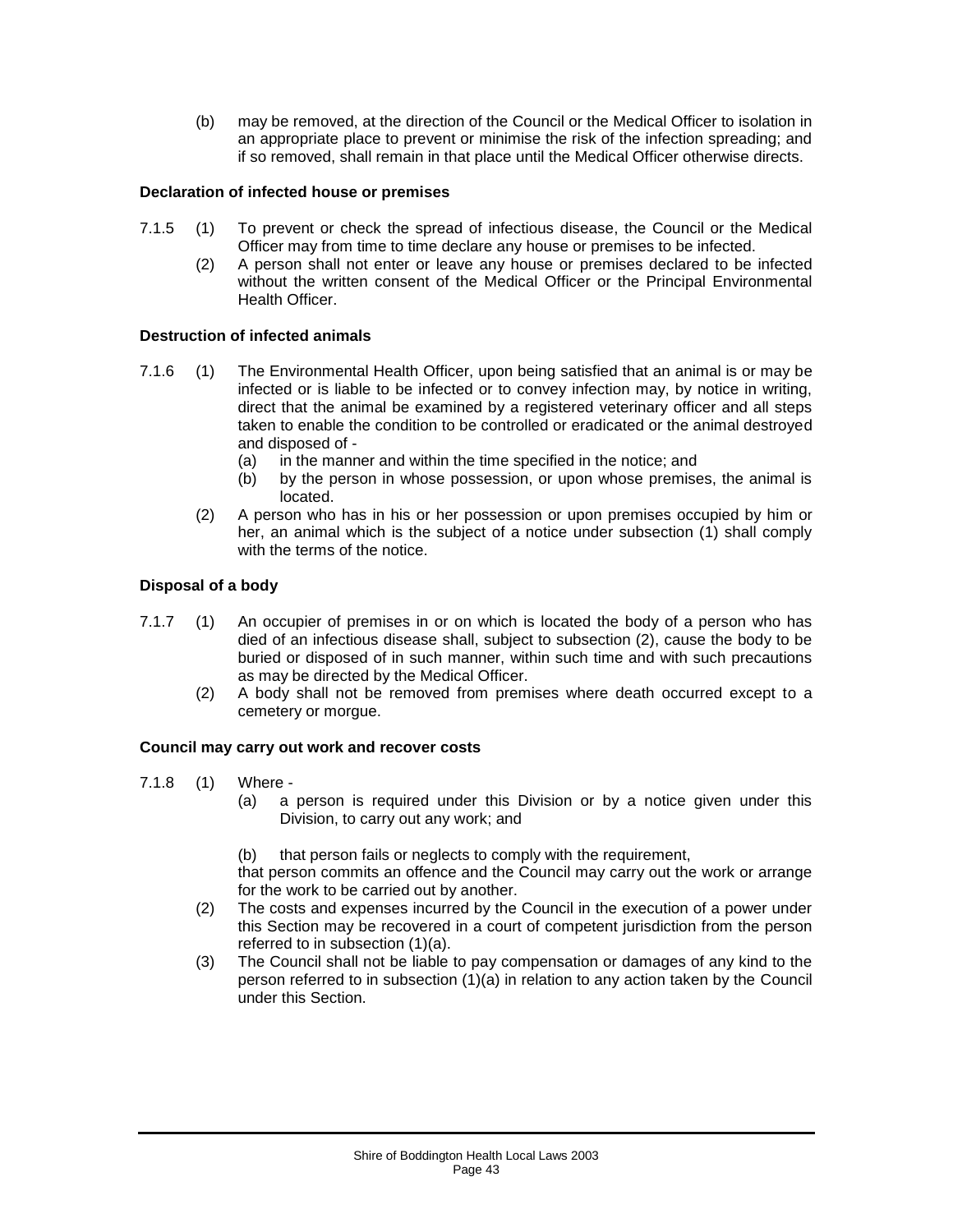#### *Division 2 - Disposal of Used Condoms and Needles*

### **Disposal of used condoms**

- 7.2.1 (1) An occupier of premises on or from which used condoms are produced shall ensure that the condoms are -
	- (a) placed in a sealed impervious container and disposed of in a sanitary manner; or
	- (b) disposed of in such a manner as may be directed by the Council.
	- (2) A person shall not dispose of a used condom in a public place except in accordance with subsection (1).

#### **Disposal of used needles**

7.2.2 A person shall not dispose of a used hypodermic syringe or needle in a public place unless it is placed in an impenetrable, leak-proof container deposited in a refuse receptacle.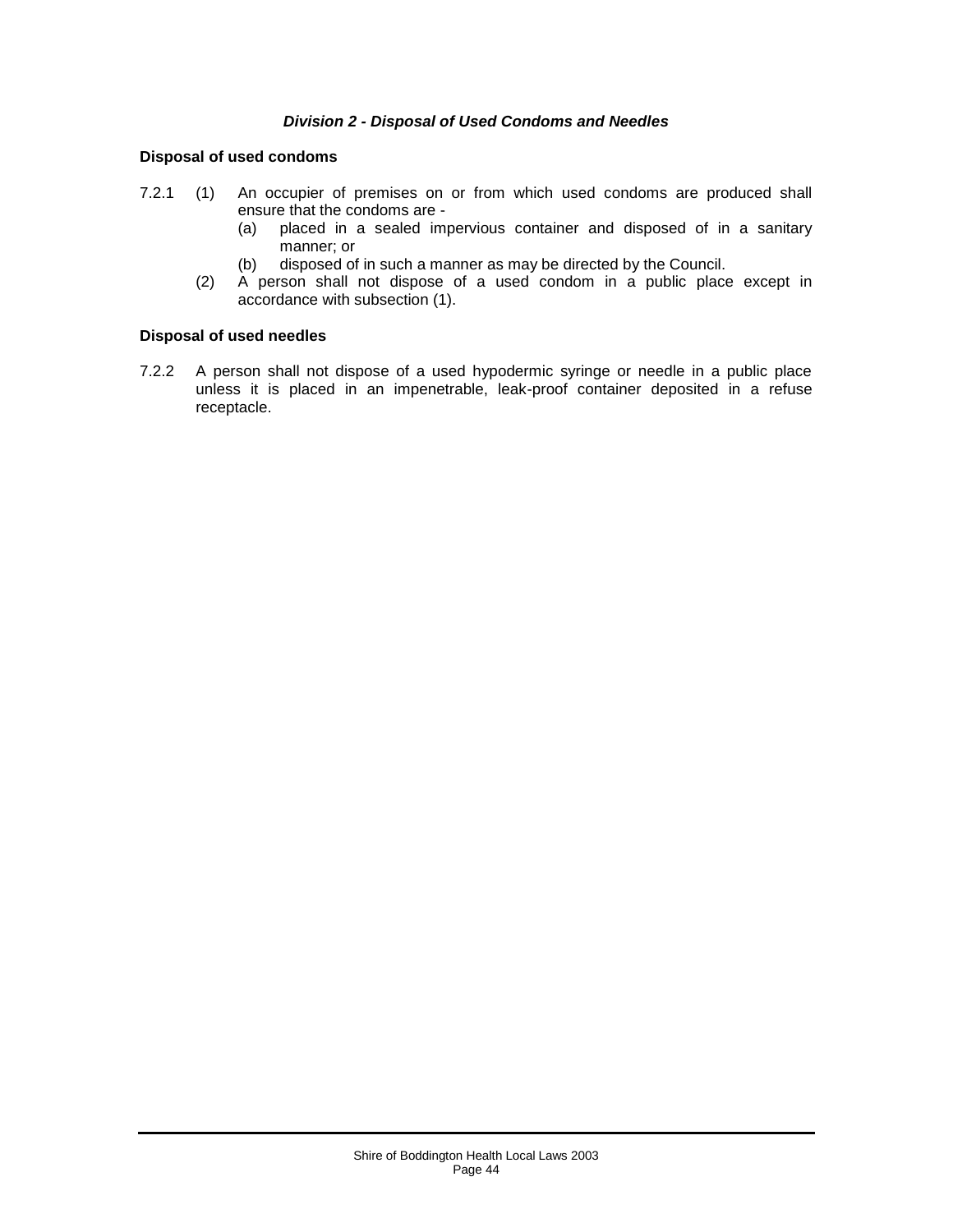## **PART 8 - LODGING HOUSES**

#### *Division 1 - Registration*

#### **Interpretation**

8.1.1 (1) In this Part, unless the context otherwise requires -

**"bed"** means a single sleeping berth only. A double bed provided for the use of couples, shall have the same floor space requirements as two single beds;

**"bunk"** means a sleeping berth comprising one of two arranged vertically;

**"dormitory"** means a building or room utilised for sleeping purposes at a short term hostel or recreational campsite.

**"keeper"** means a person whose name appears on the register of keepers, in respect of a lodging house, as the keeper of that lodging house;

**"lodger"** means a person who obtains, for hire or reward, board or lodging in a lodging house;

**"lodging house"** includes a recreational campsite, a serviced apartment and a short term hostel.

**"manager"** means a person duly appointed by the keeper in accordance with this Division to reside in, and have the care and management of, a lodging house;

**"recreational campsite"** means a lodging house -

- (a) situated on a campsite principally used for
	- (i) recreational, sporting, religious, ethnic or educational pursuits; or
	- (ii) conferences or conventions; and
- (b) where the period of occupancy of any lodger is not more than 14 consecutive days,

and includes youth camps, youth education camps, church camps and riding schools; **"register of lodgers"** means the register kept in accordance with Section 157 of the Act and this Part;

**"resident"** means a person, other than a lodger, who resides in a lodging house;

**"serviced apartment"** means a lodging house in which each sleeping apartment, or group of sleeping apartments in common occupancy, is provided with its own sanitary conveniences and may have its own cooking facilities; and

**"short term hostel"** means a lodging house where the period of occupancy of any lodger is not more than 14 consecutive days and shall include youth hostels and backpacker hostels.

**"vectors of disease"** means an arthropod or rodent that transmits, by biological or mechanical means, an infectious agent from a source or reservoir to a person, and includes fleas, bedbugs, crab lice, body lice and head lice.

(2) Where in this Part an act is required to be done or forbidden to be done in relation to any lodging house, the keeper of the lodging house has, unless the contrary intention appears, the duty of causing to be done the act so required to be done, or of preventing from being done the act so forbidden to be done, as the case may be.

#### **Lodging House Not to be Kept Unless Registered**

- 8.1.2 A person shall not keep or cause, suffer or permit to be kept a lodging house unless
	- (a) the lodging house is constructed in accordance with the requirements of this Part;
	- (b) the lodging house is registered by the Council under Section 8.1.4;
	- (c) the name of the person keeping or proposing to keep the lodging house is entered in the register of keepers; and
	- (d) either
		- (i) the keeper; or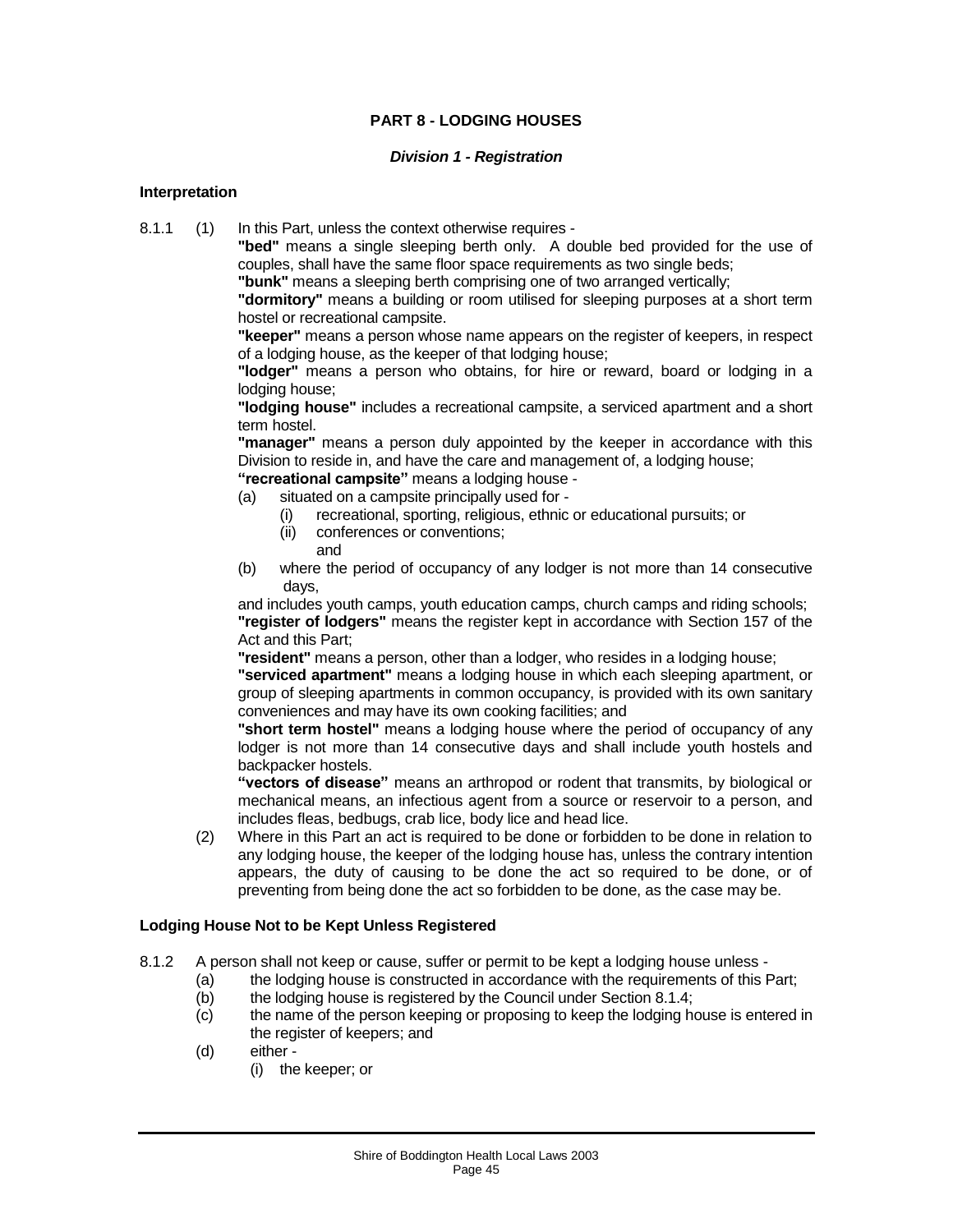(ii) a manager who, with the written approval of an Environmental Health Officer, has been appointed by the keeper to have the care and management of the lodging house,

resides or intends to reside continuously in the lodging house whenever there is one or more lodgers in the lodging house.

## **Application for Registration**

- 8.1.3 An application for registration of a lodging house shall be
	- (a) in the form prescribed in Part 12, Schedule 5<br>(b) duly completed and signed by the proposed k
	- (b) duly completed and signed by the proposed keeper; and (c) accompanied by -
	- accompanied by -
		- (i) the fee as fixed from time to time by Council under Section 344C of the Act; and
		- (ii) detailed plans and specifications of the lodging house.

#### **Approval of Application**

8.1.4 The Council may approve, with or without conditions, an application under Section 8.1.3 by issuing to the applicant a certificate in the form of Part 12, Schedule 6.

#### **Renewal of Registration**

- 8.1.5 A person who keeps a lodging house which is registered under this Part shall
	- (a) during the month of June in each year apply to the Council for the renewal of the registration of the lodging house; and
	- (b) pay the fee as fixed from time to time by Council under Section 344C of the Act , at the time of making each application for renewal.

#### **Notification upon Sale or Transfer**

8.1.6 If the owner of a lodging house sells or transfers or agrees to sell or transfer the lodging house to another person, he or she shall, within 14 days of the date of sale, transfer or agreement, give to the Council written notice in the form prescribed in Part 12 Schedule 7 of the full name, address and occupation of the person to whom the lodging house has been, or is to be, sold or transferred.

#### **Revocation of Registration**

- 8.1.7 (1) Subject to subsection (3), the Council may, at any time, revoke the registration of a lodging house for any reason which, in the opinion of the Council, justifies the revocation.
	- (2) Without limiting the generality of subsection (1), the Council may revoke a registration upon any one or more of the following grounds -
		- (a) that the lodging house has not, to the satisfaction of Council, been kept free from vectors of disease or in a clean, wholesome and sanitary condition;
		- (b) that the keeper has
			- (i) been convicted of an offence against these Local Laws in respect of the lodging house;
			- (ii) not complied with a requirement of this Part; or
			- (iii) not complied with a condition of registration.
		- (c) that the Council, having regard to a report from the Police Service, is satisfied that the keeper or manager is not a fit and proper person; and
		- (d) that, by reason of alterations or additions or neglect to repair and renovate, the condition of the lodging house is such as to render it, in the opinion of the Environmental Health Officer, unfit to remain registered.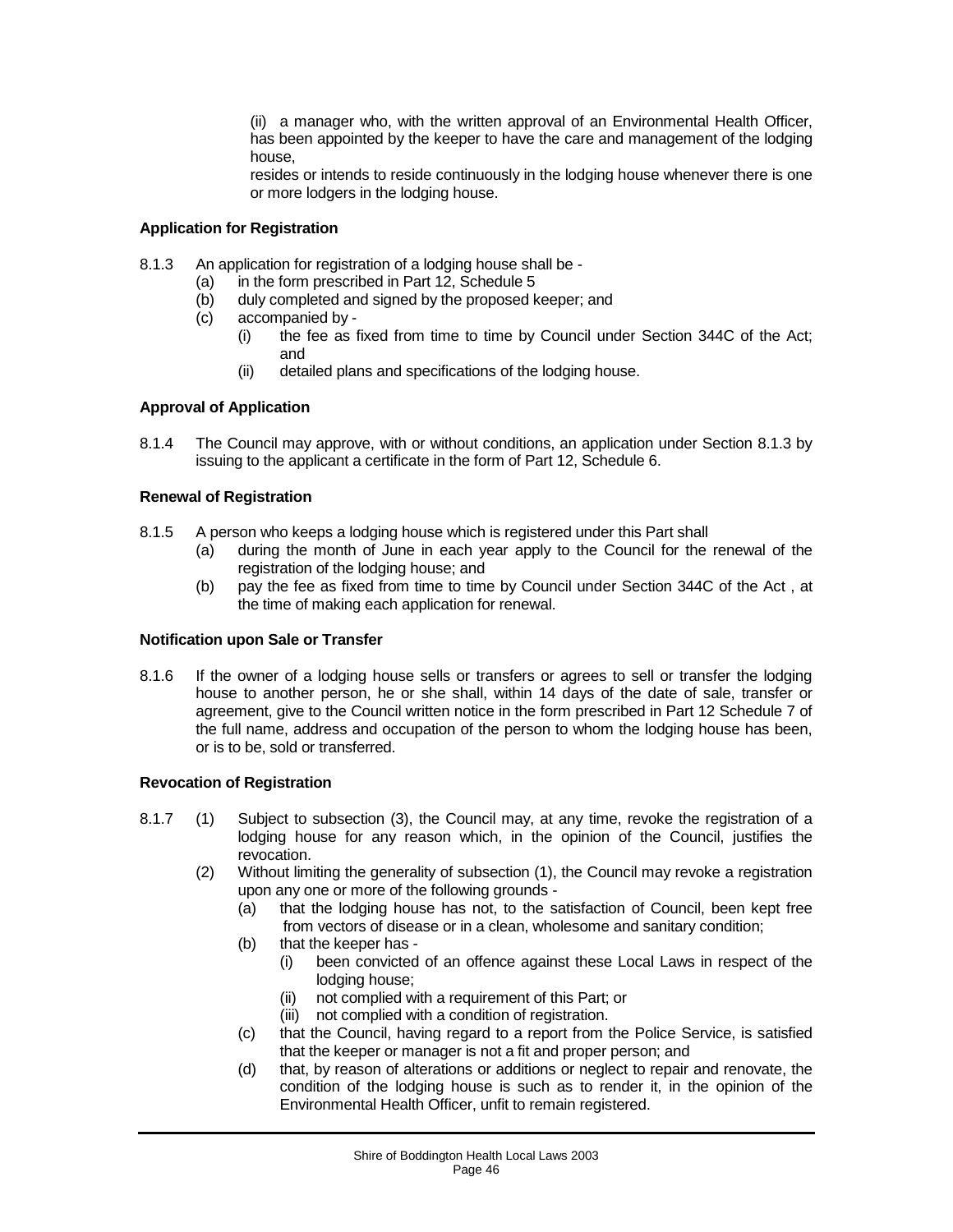- (3) Before revoking the registration of a lodging house under these Local Laws, the Council shall give notice to the keeper requiring him or her, within a time specified in the notice, to show cause why the registration should not be revoked.
- (4) Whenever the Council revokes the registration of a lodging house, it shall give the keeper notice of the revocation and the registration shall be revoked as from the date on which the notice is served on the keeper.

## *Division 2 - Construction and Use Requirements*

### **General Construction Requirements**

8.2.1 The general construction requirements of a lodging house shall comply with the Building Code and the Act.

### **Kitchen**

- 8.2.2 A keeper of a lodging house shall provide in that lodging house a kitchen which
	- (a) has adequate
		- (i) cooking appliances;
		- (ii) food storage facilities and cupboards to prevent contamination of food, or cooking or eating utensils, by dirt, dust, flies or other vectors of disease of any kind; and
		- (iii) refrigerator space for storage of perishable goods;
	- (b) may be required by Council to comply with the requirements of the *Health (Food Hygiene) Regulations 1993.*

### **Dining Room**

- 8.2.3 The keeper of a lodging house shall provide in that lodging house a dining room
	- (a) located in close proximity to, or combined with, the kitchen;
	- (b) the floor area of which shall be 0.5 square metres per person or not less than 10 square metres whichever is the greater; and
	- (c) which shall be
		- (i) adequately furnished to accommodate, at any one time, half of the number of lodgers; and
		- (ii) provided with a suitable floor covering.

## **Lounge Room**

- 8.2.4 The keeper of a lodging house shall provide in that lodging house a lounge room
	- (a) with a floor area
		- (i) where the lounge is not combined with the dining room not less than 0.6 square metres per person;
		- (ii) where the lounge room is combined with a dining room not less than 1.2 square metres per person,
			- but in either case having a minimum of 13 square metres; and
	- (b) which shall be
		- (i) adequately furnished to accommodate, at any one time, half of the number of lodgers; and
		- (ii) provided with a suitable floor covering.

## **Sanitary Conveniences**

- 8.2.5 (1) A keeper shall maintain in good working order and condition and in convenient positions on the premises-
	- (a) toilets; and
	- (b) bathrooms, each fitted with a wash hand basin and a shower or a bath.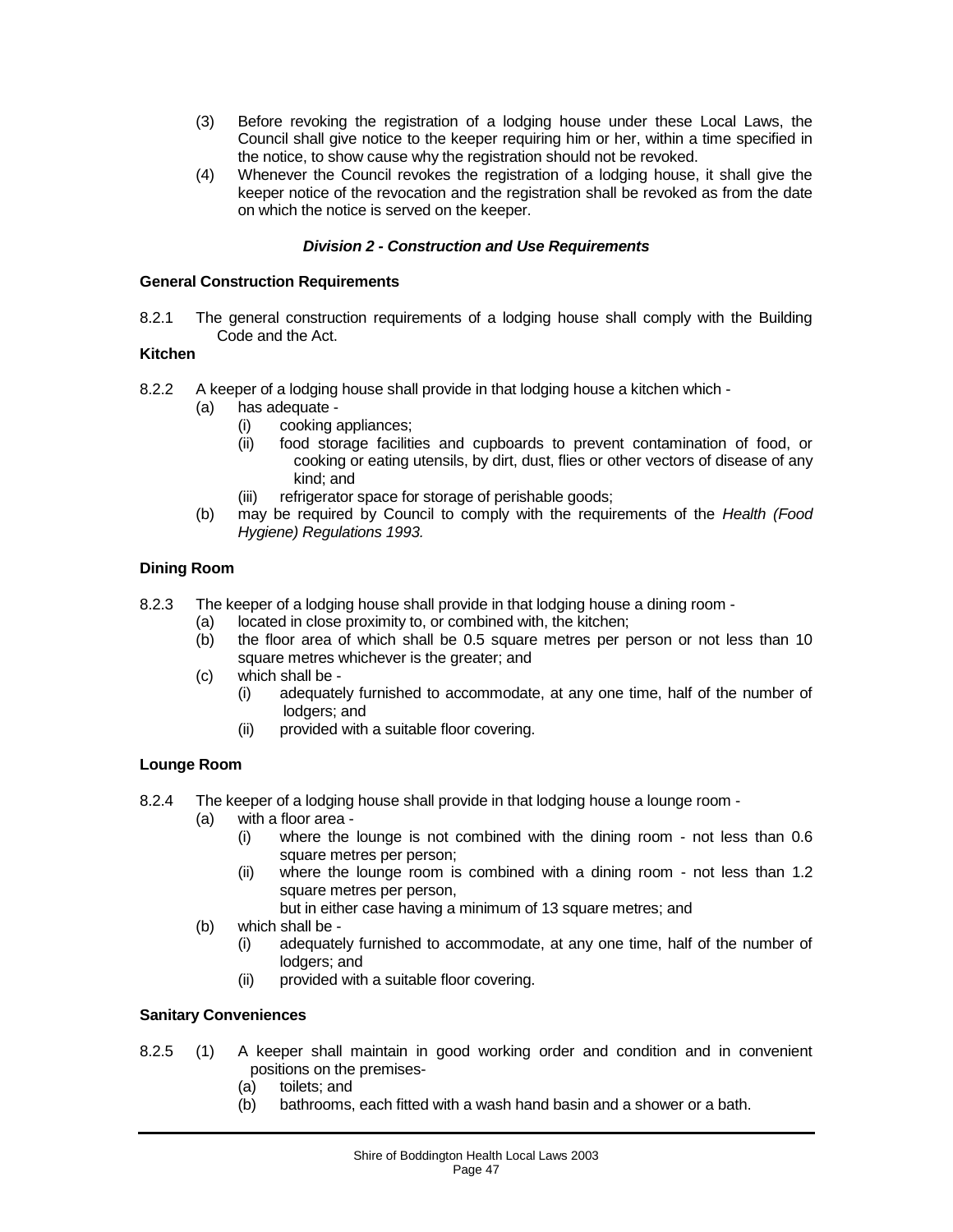in accordance with the requirements of the Building Code.

- (2) A bathroom or toilet which is used as a private bathroom or toilet to the exclusion of other lodgers or residents shall not be counted for the purposes of subsection (1).
- (3) Each bath, shower and hand wash basin shall be provided with an adequate supply of hot and cold water.
- (4) The walls of each shower and bath shall be of an impervious material to a minimum height of 1.8 metres above the floor level.
- (5) Each toilet and bathroom shall
	- (a) be situated, separated and screened as to ensure privacy;
	- (b) be apportioned to each sex;<br>(c) have a distinct sign displayee
	- have a distinct sign displayed in a prominent position denoting the sex for which the toilet or bathroom is provided; and
	- (d) be provided with adequate electric lighting, and
- 6) Paragraphs (b) and (c) of subsection (5) do not apply to a serviced apartment.

#### **Laundry**

- 8.2.6 (1) A keeper shall
	- (a) subject to subsection (2)
		- $(i)$  in the case of a recreational campsite, provide on the premises a laundry consisting of at least one 45 litre stainless steel trough; and
		- (ii) in any other case, provide on the premises a laundry unit for each 15 lodgers;
	- (b) at all times maintain each laundry in a proper sanitary condition and in good repair;
	- (c) provide an adequate supply of hot and cold water to each wash trough, sink and washing machine; and
	- (d) ensure that the floor area of each laundry is properly surfaced with an even fall to a floor waste.
	- (2) An Environmental Health Officer may approve the provision of a reduced number of laundry units if suitable equipment of a commercial type is installed.
	- (3) In this Section
		- **"laundry unit"** means a group of facilities consisting of -
		- (a) a washing machine with a capacity of not less than 4 kilograms of dry clothing;
		- (b) one wash trough of not less than 36 litres capacity, connected to both hot and cold water; and
		- (c) either an electric drying cabinet or not less than 30 metres of clothes line, and for which a hot water system is provided that -
		- (d) is capable of delivering 136 litres of water per hour at a temperature of at least 75°C for each washing machine provided with the communal facilities; and
		- (e) has a delivery rate of not less than 18 litres per minute to each washing machine.

## **Fire Prevention and Control**

- 8.2.7 (1) A keeper shall
	- (a) in each passage in the lodging house provide an emergency light
		- (i) in such a position and of such a pattern, as shall be approved by an Environmental Health Officer; and
		- (ii) which shall be kept separate from the general lighting system and kept illuminated during the hours of darkness;
	- (b) provide an approved fire blanket positioned within 2 metres of the cooking area in each kitchen;
	- (c) ensure that each exit sign and fire fighting appliance is clearly visible, accessible and maintained in good working order at all times;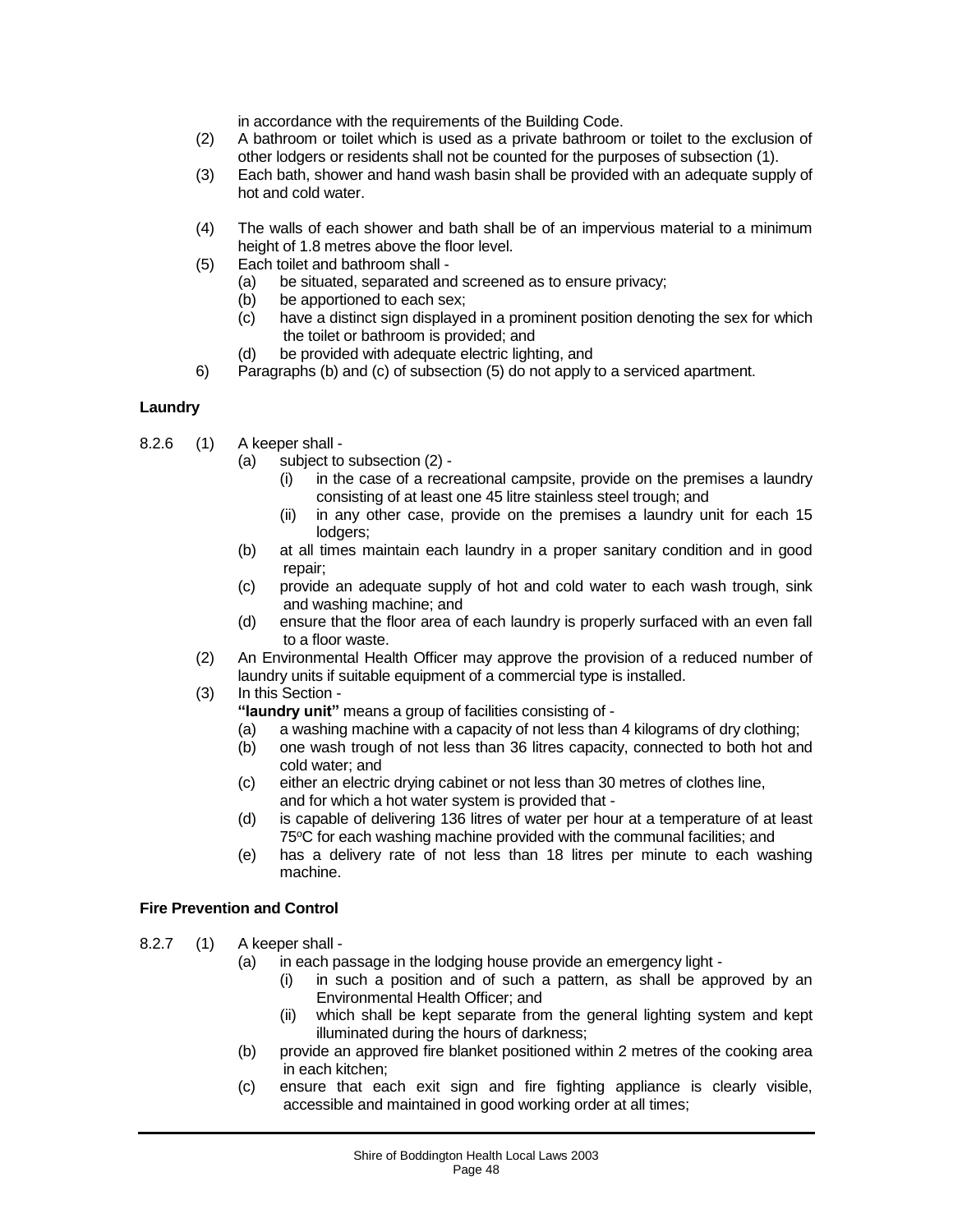- (d) ensure all fire fighting equipment and fire detection and alarm systems are adequately maintained at all times in such a condition as will enable their proper performance.
- (2) A keeper shall ensure that all buildings comprising the lodging house are fitted with fire protection equipment as required by the Building Code and approved by Council.

#### **Obstruction of Passages and Stairways**

- 8.2.8 A keeper shall not cause, suffer or permit furniture, fittings or other things to be placed either temporarily or permanently in or on -
	- (a) a stairway, stair landing, fire-escape, window or common passageway; or
	- (b) Part of the lodging house in common use or intended or adapted for common use,

in such a manner as to form an obstruction to the free passage of lodgers, residents or persons in or occupying the lodging house.

#### **Fitting of Locks**

8.2.9 A person shall not fit, or cause or permit to be fitted, to an exit door a lock or other device which prevents the door being opened from within a lodging house.

#### **Restriction on use of Rooms for Sleeping**

- 8.2.10 (1) Subject to subsection (3) and Section 8.3.10, a keeper shall not use or permit to be used as a sleeping apartment a room in a lodging house -
	- (a) which contains food;
	- (b) which contains or is fitted with a cooking appliance or kitchen sink;
	- (c) which is used as a kitchen, scullery, store room, dining room, general sitting room, lounge room or for the preparation or storage of food;
	- (d) which is not reasonably accessible without passing through a sleeping or other room in the private occupation of another person;
	- (e) which, except in the case of a short term hostel or a recreational campsite, contains less than 5.5 square metres of clear space for each lodger occupying the room;
	- (f) which is naturally illuminated by windows having a ratio of less than 0.1 square metre of unobstructed glass to every 1.0 square metre of floor area;
	- (g) which is ventilated at a ratio of less than 0.5 square metre of unobstructed ventilating area to every 10 square metres of floor area;
	- (h) in which the lighting or ventilation referred to in paragraphs (f) and (g) is obstructed or is not in good and efficient order;
	- (i) which is not free from internal dampness;
	- (j) of which any part of the floor is below the level of the adjoining ground; or
	- $(k)$  the floor of which is not fitted with an approved carpet or vinyl floor covering or other floor treatment approved by an Environmental Health Officer.
	- (2) For the purposes of this Section, two children under the age of 10 years shall be counted as one lodger.
	- (3) Paragraphs (a), (b) and (c) of subsection (1) shall not apply to a serviced apartment.

#### **Sleeping Accommodation, Short Term Hostels and Recreational Campsites**

- 8.2.11 (1) A keeper of a short term hostel or recreational campsite shall provide clear floor space of not less than -
	- (a) 4 square metres per person in each dormitory utilising beds;
	- (b) 2.5 square metres per person in dormitories utilising bunks.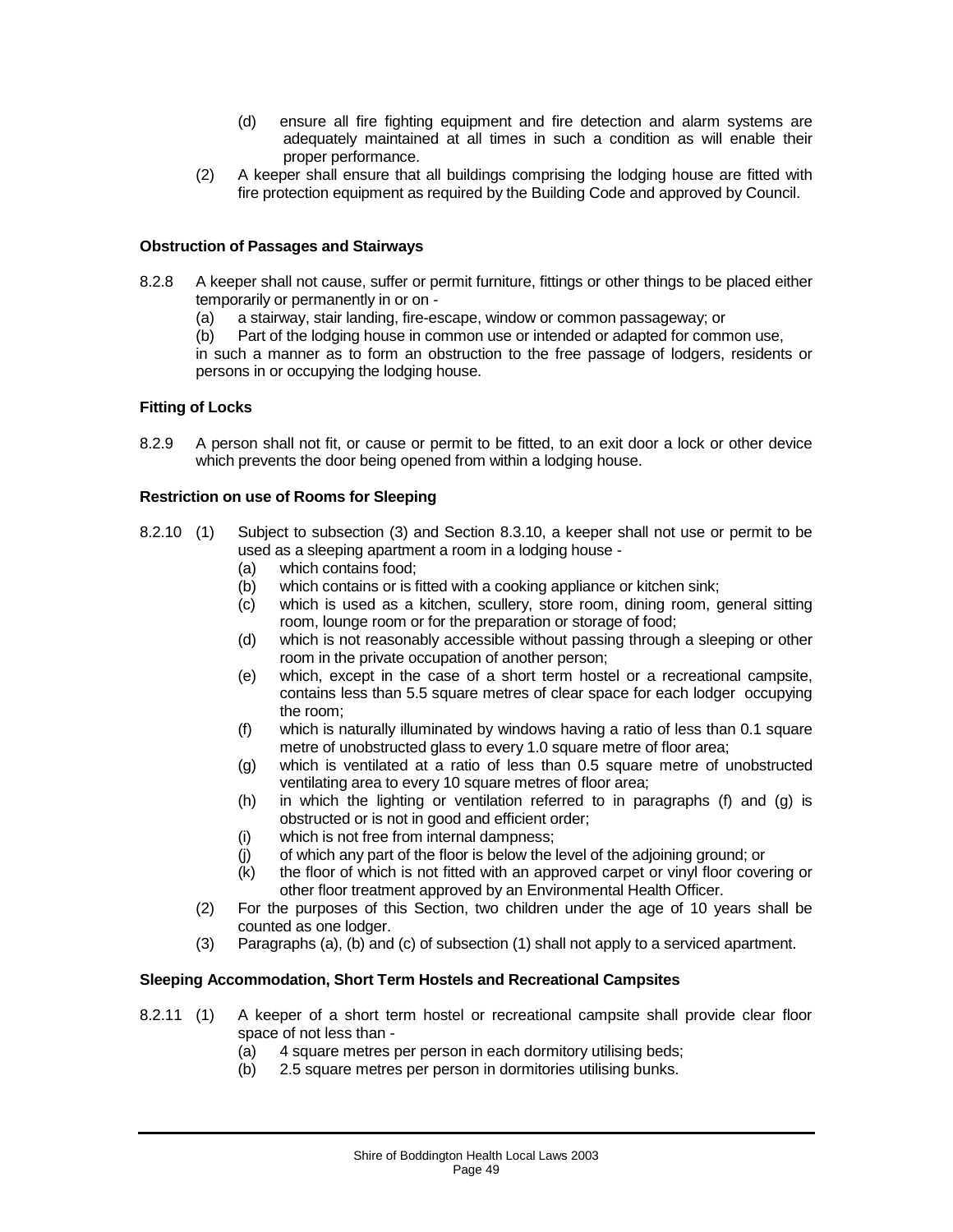- (2) The calculation of floor space in subsection (1) shall exclude the area occupied by any large items of furniture, such as wardrobes, but may include the area occupied by beds.
- (3) The minimum height of any ceiling in a short term hostel or recreational campsite shall be 2.4 metres in any dormitory utilising beds, and 2.7 metres in any dormitory utilising bunks.
- (4) The minimum floor area requirements in subsection (1) will only apply if there is ventilation, separation distances, fire egress and other safety requirements in accordance with the Building Code.
- (5) The keeper of any short term hostel or recreational campsite shall provide
	- (a) fixed outlet ventilation at a ratio of 0.15 square metres to each 10 square metres of floor area of the dormitories, and shall ensure that dormitories are provided with direct ventilation to the open air from a point within 230 millimetres of the ceiling level through a fixed open window or vents, carried as direct to the open air as is practicable;
	- (b) mechanical ventilation in lieu of fixed ventilation, subject to Council's approval.
- (6) The keeper of any short term hostel or recreational campsite shall provide
	- (a) beds with a minimum size of
		- (i) in short term hostels 800 millimetres x 1.9 metres; and
		- (ii) in recreational campsites 750 millimetres x 1.85 metres.
		- (b) storage space for personal effects, including backpacks, so that cleaning operations are not hindered and access spaces are not obstructed.
- (7) The keeper of any short term hostel or recreational campsite shall
	- (a) maintain at all times a minimum distance of 750 millimetres between beds and a minimum distance of 900 millimetres between bunks;
	- (b) ensure that, where bed or bunk heads are placed against the wall on either side of a dormitory, there is a passageway of at least 1.35 metres between each row of beds and passageway of at least 2 metres between each row of bunks, and shall ensure that the passageway is kept clear of obstruction at all times; and
	- (c) ensure all doors, windows and ventilators are kept free of obstruction.
- (8) The keeper of a short term hostel or recreational campsite shall ensure that
	- (a) materials used in dormitory areas comply with AS 1530.2 1993 and AS 1530.3 - 1999 as follows:-
		- Drapes, curtains, blinds and bed covers
			- a maximum Flammability Index of 6;
		- Upholstery & bedding
			- a maximum Spread of Flame Index of 6
			- a maximum Smoke Developed Index of 5;
		- Floor coverings
			- a maximum Spread of Flame Index of 7;
			- a maximum Smoke Developed Index of 5;
		- Fire retardant coatings used to make a material comply with these indices must be -
		- (i) certified by the manufacturer as approved for use with the fabric to achieve the required indices; and
		- (ii) certified by the manufacturer to retain its fire retardative effect after a minimum of 5 commercial dry cleaning or laundering operations carried out in accordance with AS2001.5.4-1987, Procedure 7A, using ECE reference detergent; and
		- (iii) certified by the applicator as having been carried out in accordance with the manufacturer's specification;
	- (b) emergency lighting is provided in accordance with the Building Code;
	- (c) a lodger or other person does not smoke in any dormitory, kitchen, dining room, or other enclosed public place, within a short term hostel or recreational campsite;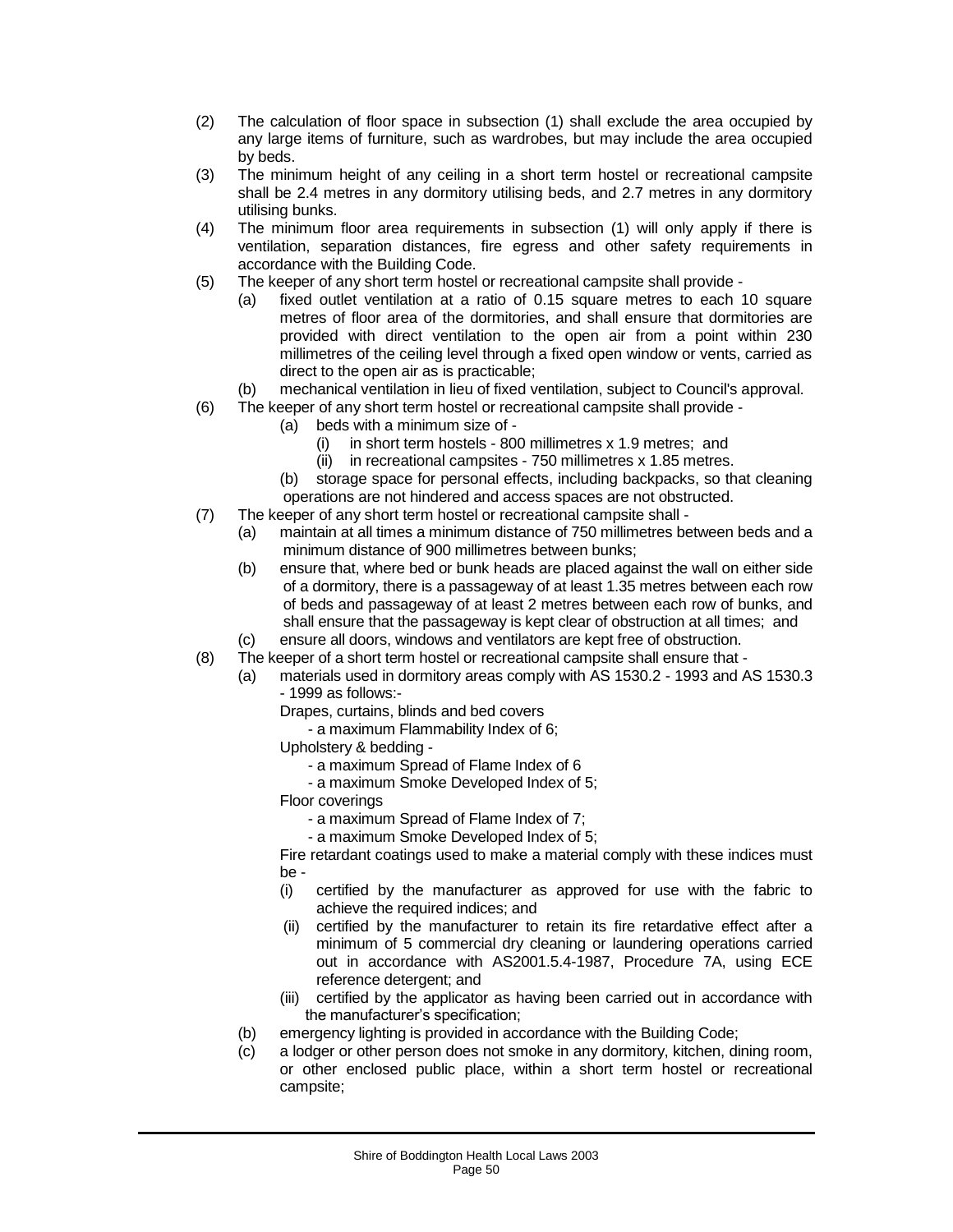(d) all mattresses in a short term hostel or recreational campsite are fitted with a mattress protector.

## **Furnishing etc. of Sleeping Apartments**

- 8.2.12 (1) A keeper shall
	- (a) furnish each sleeping apartment with a sufficient number of beds and sufficient bedding of good quality;
	- (b) ensure that each bed
		- (i) has a bed head, mattress and pillow; and  $(i)$  is provided with a pillow case, mattress co
		- is provided with a pillow case, mattress cover, two sheets, two blankets or equivalent; and
	- (c) furnish each bedroom so that there are adequate storage facilities for belongings within the room.
	- (2) The keeper shall not cause, suffer or permit any tiered beds or bunks to be used in a sleeping apartment other than in a lodging house used exclusively as a short term hostel or recreational campsite.
	- (3) The sheets and blankets required to be provided by subsection (1)(b)(ii), shall be deemed to have been provided by the keeper, where the keeper offers them for hire to the lodgers. In such circumstances, each lodger must either provide his own clean sheets or hire them from the keeper.
	- (4)In a short term hostel or recreational campsite, the storage facilities required by subsection (1)(c) may be located in a separate secure storage room or locker room."

## **Ventilation**

- 8.2.13 (1) If, in the opinion of an Environmental Health Officer, a kitchen, bathroom, toilet, laundry or habitable room is not adequately or properly ventilated, he or she may direct the keeper to provide a different or additional method of ventilation.
	- (2) The keeper shall comply with any direction given under subsection (1) within such time as directed.

## **Numbers to be Placed on Doors**

- 8.2.14 (1) A keeper shall place or cause to be placed on the outside of the doors of all rooms available to lodgers in the lodging house, serial numbers so that
	- (a) the number "1" is placed on the outside of the door of the room nearest to the front or main entry door of the lodging house; and
	- (b) the numbers continue in sequence throughout each floor (if there is more than one) of the lodging house.
	- (2) The numbers to be placed on the doors under subsection (1) shall be
		- (a) not less than 40 millimetres in height;
		- (b) 1.5 metres from the floor; and
		- (c) permanently fixed either by being painted on the doors or shown by other legible means.

#### *Division 3 - Management and Care*

#### **Keeper or Manager to Reside in the Lodging House**

- 8.3.1 Whenever there is one or more lodgers in a lodging house, a keeper or manager shall
	- (a) reside continuously in the lodging house; and
	- (b) not be absent from the lodging house unless he or she arranges for a reputable person to have the care and management of the lodging house.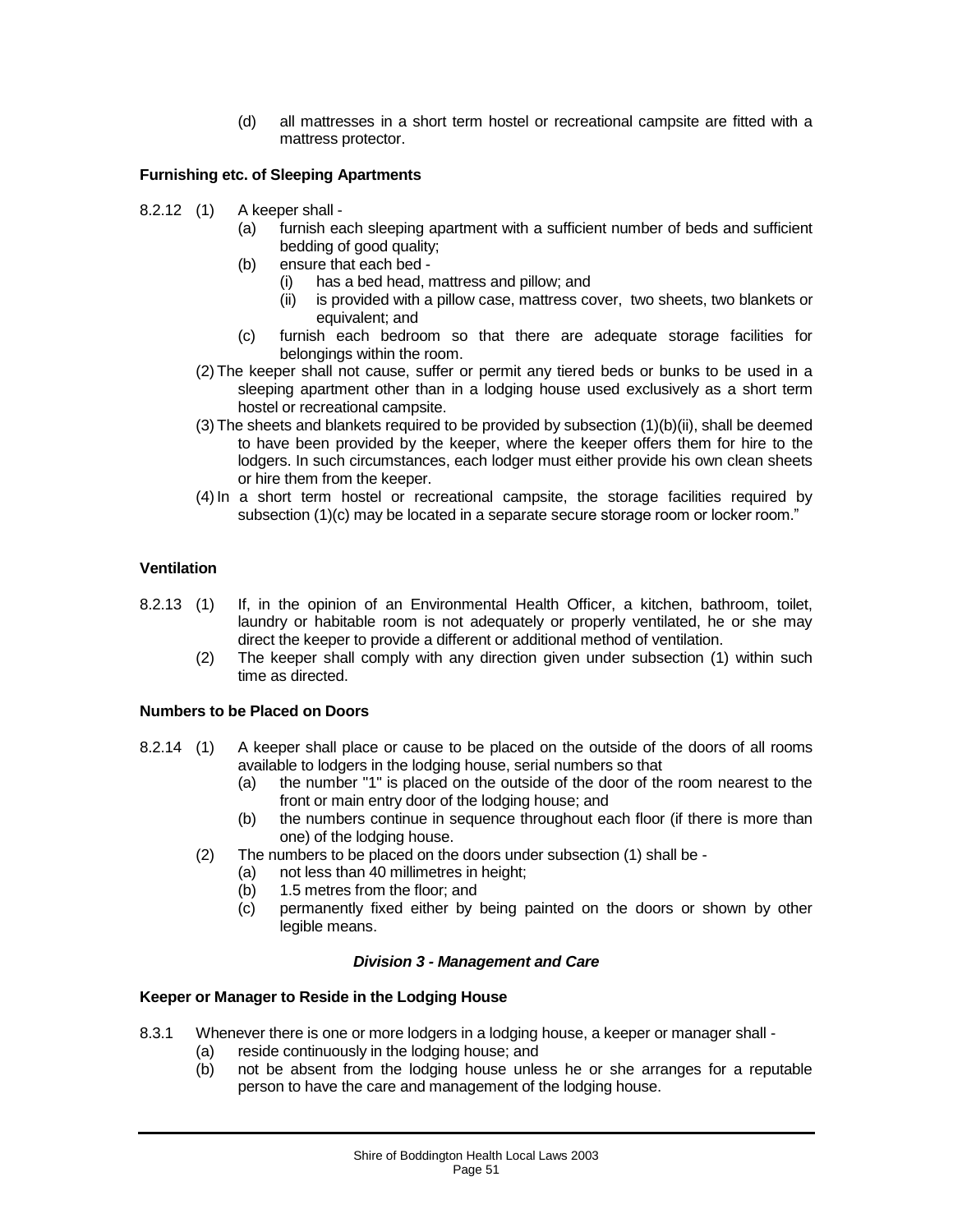## **Register of Lodgers**

- 8.3.2 (1) A keeper shall keep a register of lodgers in the form of Part 12, Schedule 8.
	- (2) The register of lodgers shall be
		- (a) kept in the lodging house; and
		- (b) open to inspection at any time on demand by any member of the Police Service or by an Environmental Health Officer.

## **Keeper Report**

8.3.3 A keeper shall, whenever required by the Council, report to the Council, in the form prescribed in Part 12, Schedule 9, the name of each lodger who lodged in the lodging house during the preceding day or night.

## **Certificate in Respect of Sleeping Accommodation**

- 8.3.4 (1) An Environmental Health Officer may issue to a keeper a certificate, in respect of each room, which shall be in the form prescribed in Part 12, Schedule 10.
	- (2) The certificate issued under subsection (1) shall specify the maximum number of persons who shall be permitted to occupy each room as a sleeping apartment at any one time.
	- (3) When required by an Environmental Health Officer, a keeper shall exhibit the certificate issued under this Section in a conspicuous place.
	- (4) A person shall not cause, suffer or permit a greater number of persons than is specified on a certificate issued under this Section to occupy the room to which it refers.

#### **Duplicate Keys and Inspection**

- 8.3.5 Each keeper and manager of a lodging house shall
	- (a) retain possession of a duplicate key to the door of each room; and (b) when required by an Environmental Health Officer, open the door
		- when required by an Environmental Health Officer, open the door of any room for the purposes of inspection by the Officer.

## **Room Occupancy**

- 8.3.6 (1) A Keeper shall not
	- (a) cause, suffer or permit more than the maximum number of persons permitted by the Certificate of Registration of the lodging house to be lodged at any one time in the lodging house;
	- (b) cause, suffer or permit to be placed or kept in any sleeping apartments
		- (i) a larger number of beds; or
		- (ii) a larger quantity of bedding,
		- than is required to accommodate and provide for the maximum number of persons permitted to occupy the sleeping apartment at any one time; and
	- (c) use or cause, suffer or permit to be used for sleeping purposes a room that
		- (i) has not been certified for that purpose; and
		- (ii) the Council or the Medical Officer has forbidden to be used as a sleeping apartment.
	- (2) For the purpose of this Section, two children under 10 years of age shall be counted as one lodger.

#### **Maintenance of a Room by a Lodger or Resident**

8.3.7 (1) A keeper may permit, or contract with, a lodger or resident to service, clean or maintain the room or rooms occupied by the lodger or resident.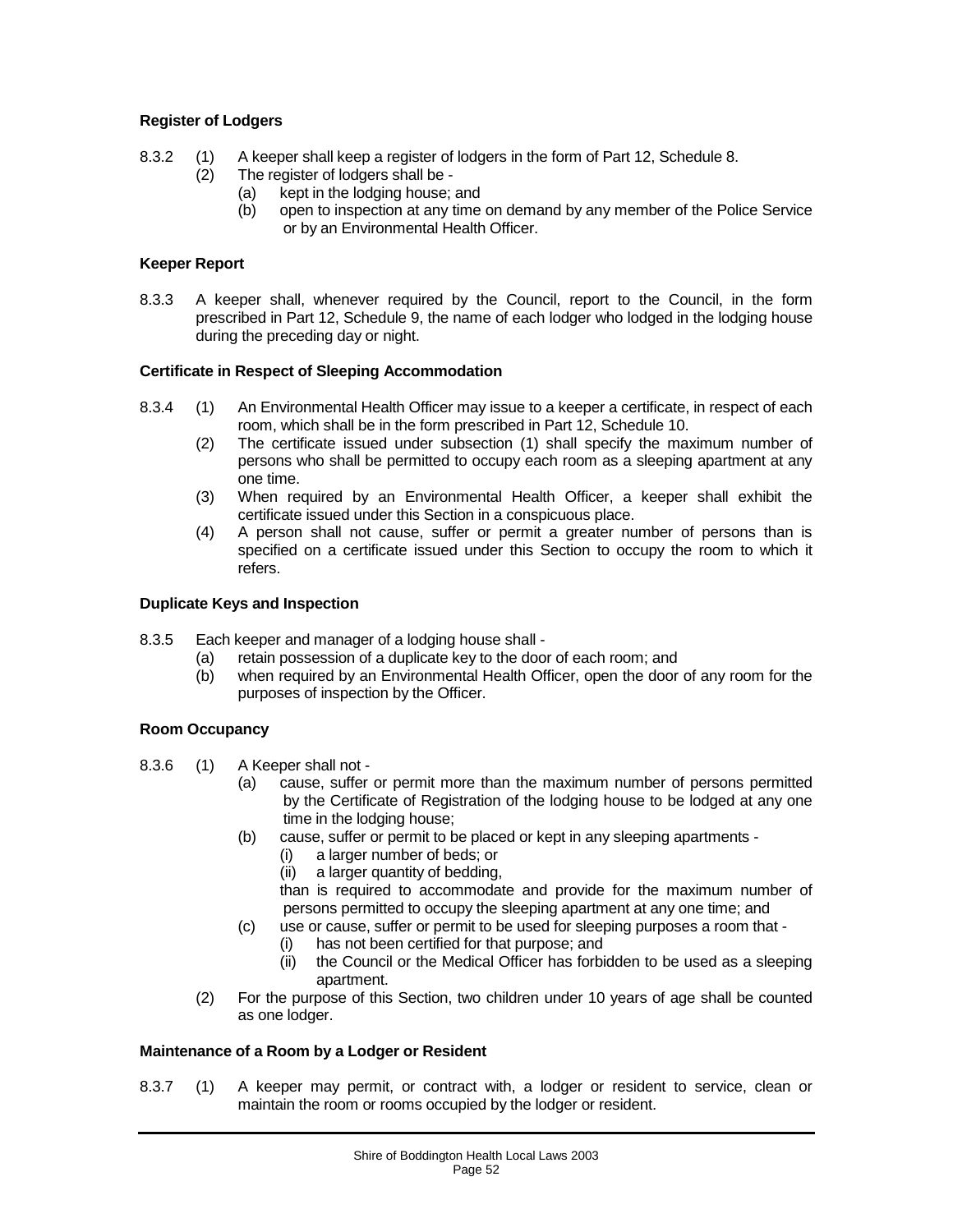- (2) Where permission is given or a contract entered into under subsection (1), the keeper shall -
	- (a) inspect each room the subject of the permission or agreement at least once a week; and
	- (b) ensure that each room is being maintained in a clean and sanitary condition.
- (3) A lodger or resident who contracts with a keeper to service, clean or maintain a room occupied by him or her, shall maintain the room in a clean and sanitary condition.

## **Cleaning and Maintenance Requirements**

- 8.3.8 (1) In this Section
	- **"bed linen"** includes sheets, pillow cases, mattress protectors and mattress covers.
	- (2) A keeper of a lodging-house shall
		- (a) maintain in a clean, sound and undamaged condition -<br>(i) the floor, walls, ceilings, woodwork and painted su
			- the floor, walls, ceilings, woodwork and painted surfaces;
			- (ii) the floor coverings and window treatments; and
			- (iii) the toilet seats.
		- (b) maintain in a clean condition and in good working order
			- (i) all fixtures and fittings; and
			- (ii) windows, doors and door furniture;
		- (c) ensure that the internal walls of each bathroom and toilet are painted so as to maintain a smooth impervious washable surface;
		- (d) whenever there is one or more lodgers in a lodging-house, ensure that the laundry floor is cleaned daily;
		- (e) ensure that
			- (i) all bed linen, towels and house linen in use is washed at least once a week;
			- (ii) within a reasonable time of a bed having been vacated by a lodger or resident, the bed linen is removed and washed;
			- (iii) a person does not occupy a bed which has been used by another person, unless the bed has been provided with clean bed linen;
			- (iv) all beds, bedsteads, blankets, rugs, covers, bed linen, towels and house linen are kept clean, in good repair and free from vectors of disease;
			- (v) when any vectors of disease are found in a bed, furniture, room or sleeping apartment, immediate effective action is taken to eradicate the vectors of disease; and
			- (vi) a room which is not free from vectors of disease is not used as a sleeping apartment;
		- (f) when so directed by an Environmental Health Officer, ensure that
			- (i) a room, together with its contents and any other part of the lodging-house, is cleaned and disinfected; and
			- (ii) a bed or other article of furniture is removed from the lodging-house and properly disposed of;
		- (g) ensure that the yard is kept clean at all times;
		- (h) provide all bedrooms, passages, common areas, toilets, bathrooms and laundries with adequate lighting; and
		- (i) comply with any direction, whether orally or in writing, given by an Environmental Health Officer.

## **Responsibilities of Lodgers and Residents**

- 8.3.9 A lodger or resident shall not
	- (a) use any room available to lodgers
		- (i) as a shop, store or factory; or
		- (ii) for manufacturing or trading services;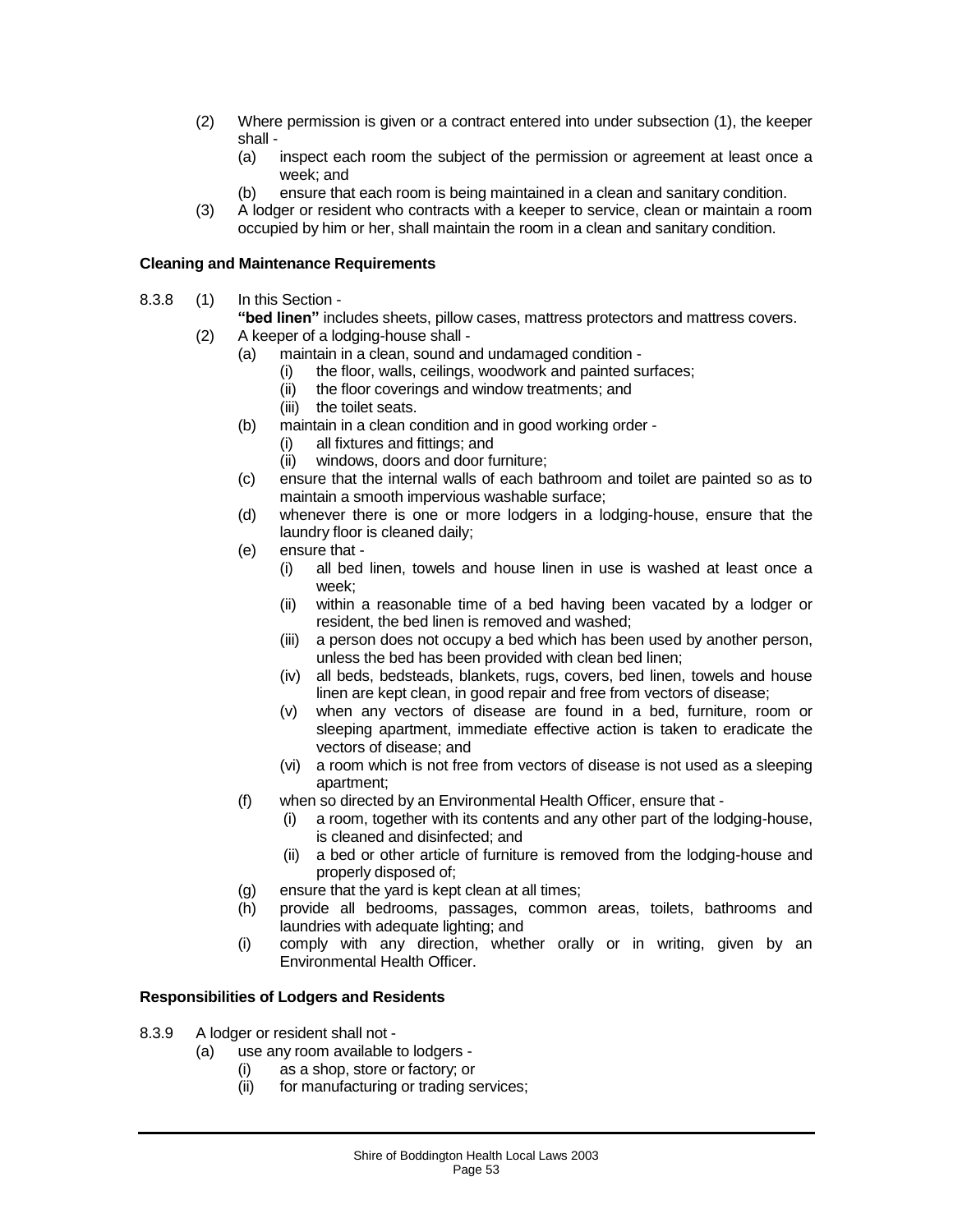- (b) keep or store in or on the lodging house any goods or materials which are inflammable, obnoxious or offensive; Government Gazette 6/10/09 No.180
- (c) use a bath or wash hand basin other than for ablutionary purposes;
- (d) use a bathroom facility or fitting for laundry purposes;
- (e) use a sink installed in a kitchen or scullery for any purpose other than the washing and cleaning of cooking and eating utensils, other kitchenware and culinary purposes;
- (f) deposit rubbish or waste food other than into a proper rubbish receptacle;
- (g) in a kitchen or other place where food is kept
	- (i) wash or permit the washing of clothing or bedding; or
	- (ii) keep or permit to be kept any soiled clothing or bedding;
- (h) subject to Section 8.3.10
	- (i) keep, store, prepare or cook food in any sleeping apartment; or
	- (ii) unless sick or invalid and unable to leave a sleeping apartment for that reason, use a sleeping apartment for dining purposes;
- (i) place or keep, in any part of a lodging house, any luggage, clothing, bedding or furniture, that is infested with vectors of disease;
- (j) store or keep items other than personal effects
	- (i) in any kitchen, living or sleeping apartment so as to prevent the cleaning of the floors, walls, fittings or fixtures; or
	- (ii) in a sleeping apartment so as to decrease the air space to less than the minimum required by this Part;
- (k) obstruct or prevent the keeper or manager from inspecting or examining the room or rooms occupied by the lodger or resident; and
- (l) fix any fastener or change any lock to a door or room without the written approval of the keeper.

## **Approval for Storage of Food**

- 8.3.10 (1) An Environmental Health Officer may
	- (a) upon written application from a keeper, approve the storage of food within a refrigerator or sealed container in a sleeping apartment; and
	- (b) withdraw the approval if a nuisance or vector of disease infestation is found to exist in the lodging house.
	- (2) The keeper of a serviced apartment may permit the storage and consumption of food within that apartment if suitable storage and dining facilities are provided.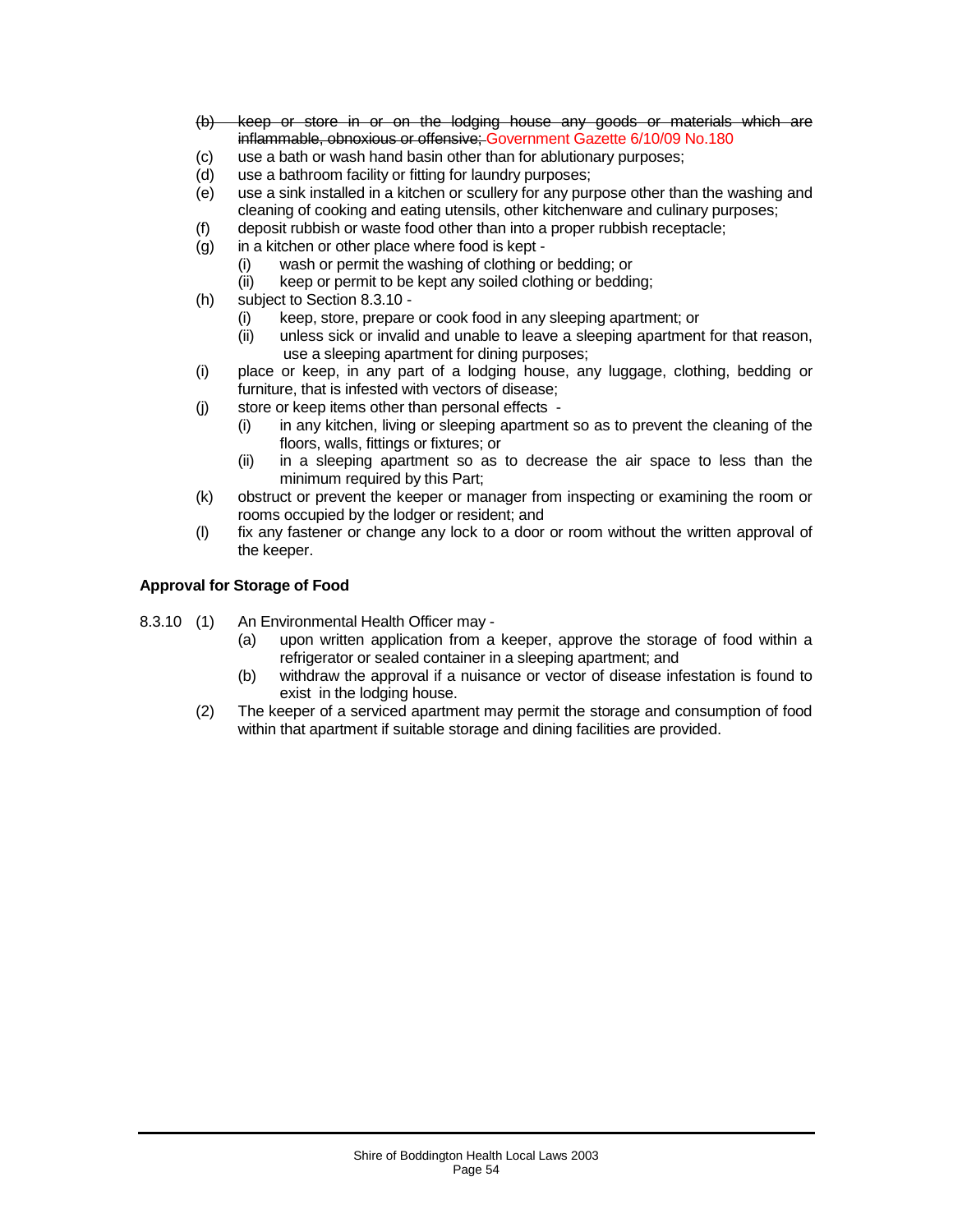## **PART 9 - OFFENSIVE TRADES**

#### *Division 1 - General*

#### **Interpretation**

#### 9.1.1 In this Part, unless the context otherwise requires

**"occupier"** in relation to premises includes the person registered as the occupier of the premises specified in the Certificate of Registration; **"offensive trade"** means any trades as defined by Section 186 of the Act; and **"premises"** includes dwelling house.

#### **Consent to Establish an Offensive Trade**

9.1.2 A person seeking the consent of the Council under section 187 of the Act to establish an offensive trade shall make application in the form prescribed in Part 12, Schedule 11 and in accordance with Council's Town Planning Scheme.

#### **False Statement**

9.1.3 A person who makes a false statement in an application under Section 9.1.2 shall be guilty of an offence.

#### **Registration of Premises**

- 9.1.4 An application for the registration of premises pursuant to section 191 of the Act shall be
	- (a) in the form of Part 12, Schedule 12.<br>(b) accompanied by the fee prescribed
	- (b) accompanied by the fee prescribed in the *Offensive Trade (Fees) Regulations 1976*  as amended from time to time; and
	- (c) lodged with the Chief Executive Officer.

#### **Certificate of Registration**

9.1.5 Upon the registration of premises for the carrying on of an offensive trade, the Council shall issue to the applicant a certificate in the form of Part 12, Schedule 13.

#### **Change of Occupier**

9.1.6 Where there is a change of occupier of the premises registered pursuant to this Division, the new occupier shall forthwith notify the Chief Executive Officer in writing of such change.

#### **Alterations to Premises**

9.1.7 While any premises remain registered under this Division, a person shall not, without the written permission of the Council, make or permit any change or alteration whatever to the premises.

#### **Occupier Includes Employee**

9.1.8 Where in any Section contained in this Part a duty is imposed upon the occupier of premises in or upon which an offensive trade is carried on, the reference to the occupier shall be interpreted to include the employees of the occupier and any employee committing a breach of any provision of this Part shall be liable to the same penalties as if he were the occupier. Government Gazette 6 October 2009 No.180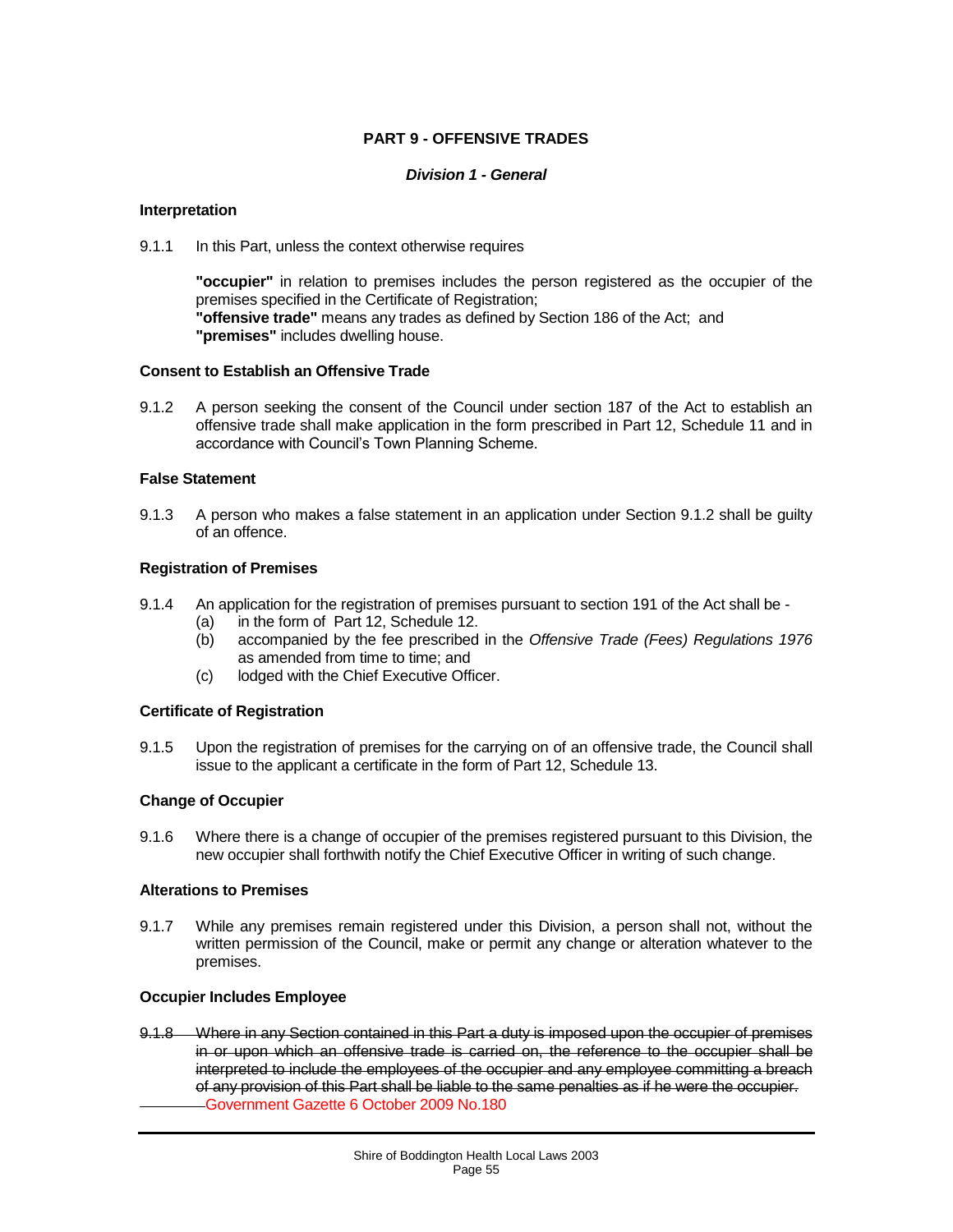#### *Division 2 - General Duties of an Occupier*

#### **Interpretation**

9.2.1 In this Division, unless the context otherwise requires -

**"occupier"** means the occupier, or where there is more than one occupier, each of the occupiers of the premises in or upon which an offensive trade is carried on; and **"the premises"** means those premises in or upon which an offensive trade is carried on.

#### **Cleanliness**

- 9.2.2 The occupier shall
	- (a) keep or cause to be kept in a clean and sanitary condition and in a state of good repair the floors, walls and ceilings and all other portions of the premises;
	- (b) keep or cause to be kept in a clean and sanitary condition and in a state of good repair all fittings, fixtures, appliances, machinery, implements, shelves, counters, tables, benches, bins, cabinets, sinks, drain boards, drains, grease traps, tubs, vessels and other things used on or in connection with the premises;
	- (c) keep the premises free from any unwholesome or offensive odour arising from the premises;
	- (d) maintain in a clean and tidy condition all yards, footpaths, passage ways, paved areas, stores or outbuildings used in connection with the premises; and
	- (e) clean daily and at all times keep and maintain all sanitary conveniences and all sanitary fittings and grease traps on the premises in a clean and sanitary condition.

#### **Rats and Other Vectors of Disease**

- 9.2.3 The occupier shall
	- (a) ensure that the premises are kept free from rodents, cockroaches, flies and other vectors of disease; and
	- (b) provide in and on the premises all effective means and methods for the eradication and prevention of rodents, cockroaches, flies and other vectors of disease..

#### **Sanitary Conveniences and Wash Basins**

9.2.4 The occupier shall provide on the premises in an approved position sufficient sanitary conveniences and wash hand basins, each with an adequate supply of hot and cold water for use by employees and by all other persons lawfully upon the premises.

#### **Painting of Walls etc.**

9.2.5 The occupier shall cause the internal surface of every wall, the underside of every ceiling or roof and all fittings as may be directed in and on the premises to be cleaned and painted when instructed by an Environmental Health Officer.

#### **Effluvia, Vapours, Gases or Dust**

9.2.6 (a) The occupier shall provide, use and maintain in a state of good repair and working order, appliances and preventive measures capable of effectively destroying or of rendering harmless all offensive effluvia, vapours, dust or gases arising in any process of his business or from any material, residue or other substance which may be kept or stored upon the premises;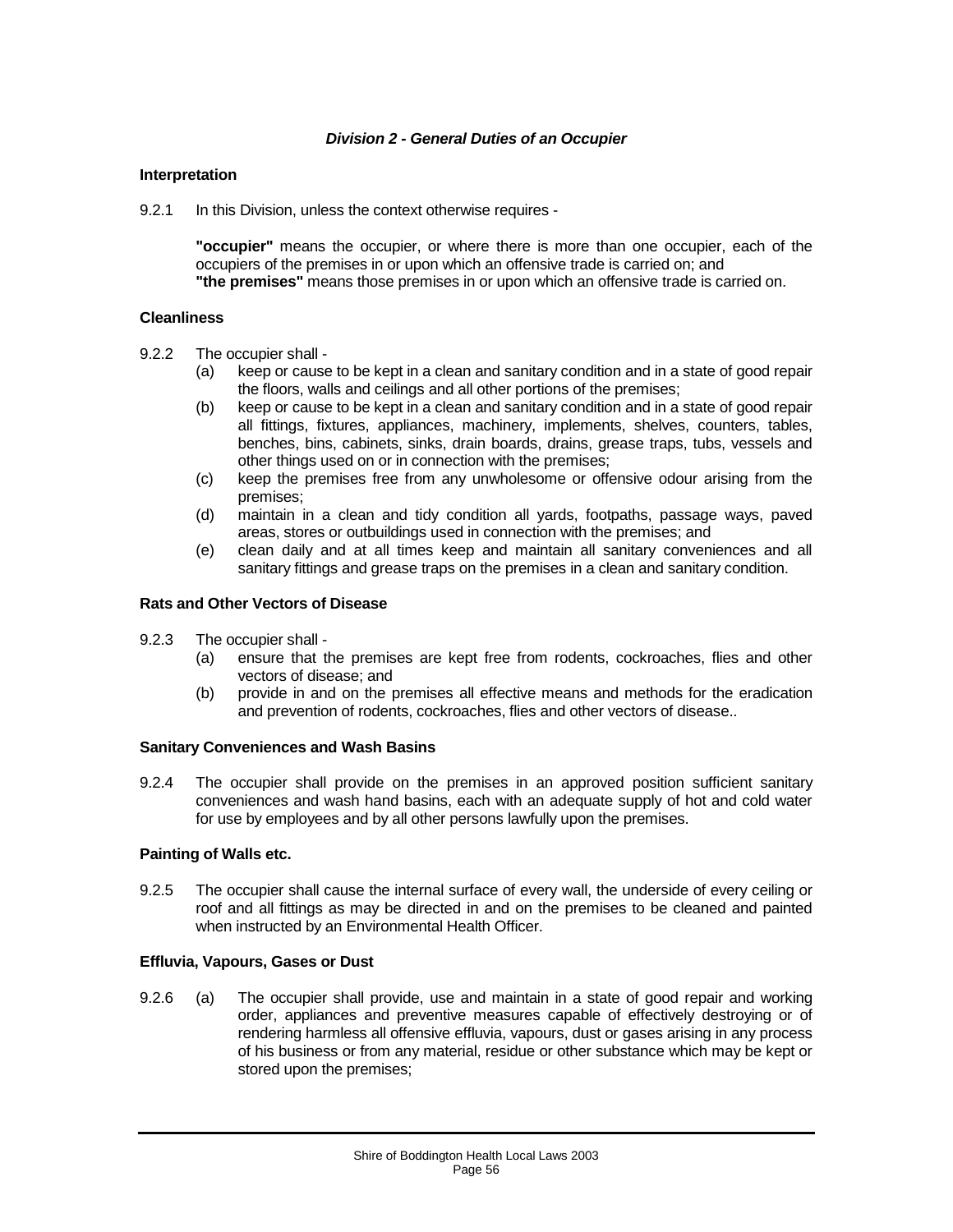(b) The occupier shall manage and operate the premises such that odours emanating from the premises do not unreasonably interfere with the health, welfare, convenience, comfort or amenity of any person.

## **Offensive Material**

- 9.2.7 The occupier shall
	- (a) provide on the premises impervious receptacles of sufficient capacity to receive all offensive material and trade refuse produced upon the premises in any one day;
	- (b) keep air-tight covers on the receptacles, except when it is necessary to place something in or remove something from them;
	- (c) cause all offensive material and trade refuse to be placed immediately in the receptacles;
	- (d) cause the contents of the receptacles to be removed from the premises at least once in every working day and or at such other intervals as may be approved or directed; and
	- (e) cause all receptacles after being emptied to be cleaned immediately with an efficient disinfectant.

## **Storage of Materials**

9.2.8 The occupier shall cause all material on the premises to be stored so as not to be offensive or injurious to health whether by smell or otherwise and so as to prevent the creation of a nuisance.

## **Specified Offensive Trades**

- 9.2.9 (1) For the purposes of this Section, "specified offensive trade" means one or more of the offensive trades carried on, in or connected with the following works or premises-
	- (a) fish processing premises, fish curing premises and shellfish and crustacean processing establishments; and
	- (b) laundries, dry cleaning premises and dye works.
	- (2) Where premises are used for or in relation to a specified offensive trade, the occupier shall -
		- (a) cause the floor of the premises to
			- (i) be properly paved and drained with impervious materials;
			- (ii) have a smooth surface; and
			- (iii) have a fall to a bucket trap or spoon drain in such a way that all liquids falling on the floor shall be conducted by the trap or drain to a drain inlet situated inside the building where the floor is situated; and
		- (b) cause the angles formed by the walls with any other wall, and by the wall with the floor, to be coved to a radius of not less than 25 millimetres.
		- (c) cause all liquid refuse to be
			- (i) cooled to a temperature not exceeding 26 degrees Celsius and in accordance with the *Metropolitan Water Supply, Sewerage and Drainage Board By-laws 1981* before being discharged into any drain outlet from any part of the premises; and
			- (ii) directed through such screening or purifying treatment as an Environmental Health Officer may from time to time direct.

#### **Directions**

- 9.2.10 (1) An Environmental Health Officer may give to the occupier directions to prevent or diminish the offensiveness of a trade or to safeguard the public health.
	- (2) The occupier shall comply with any directions given under this Section..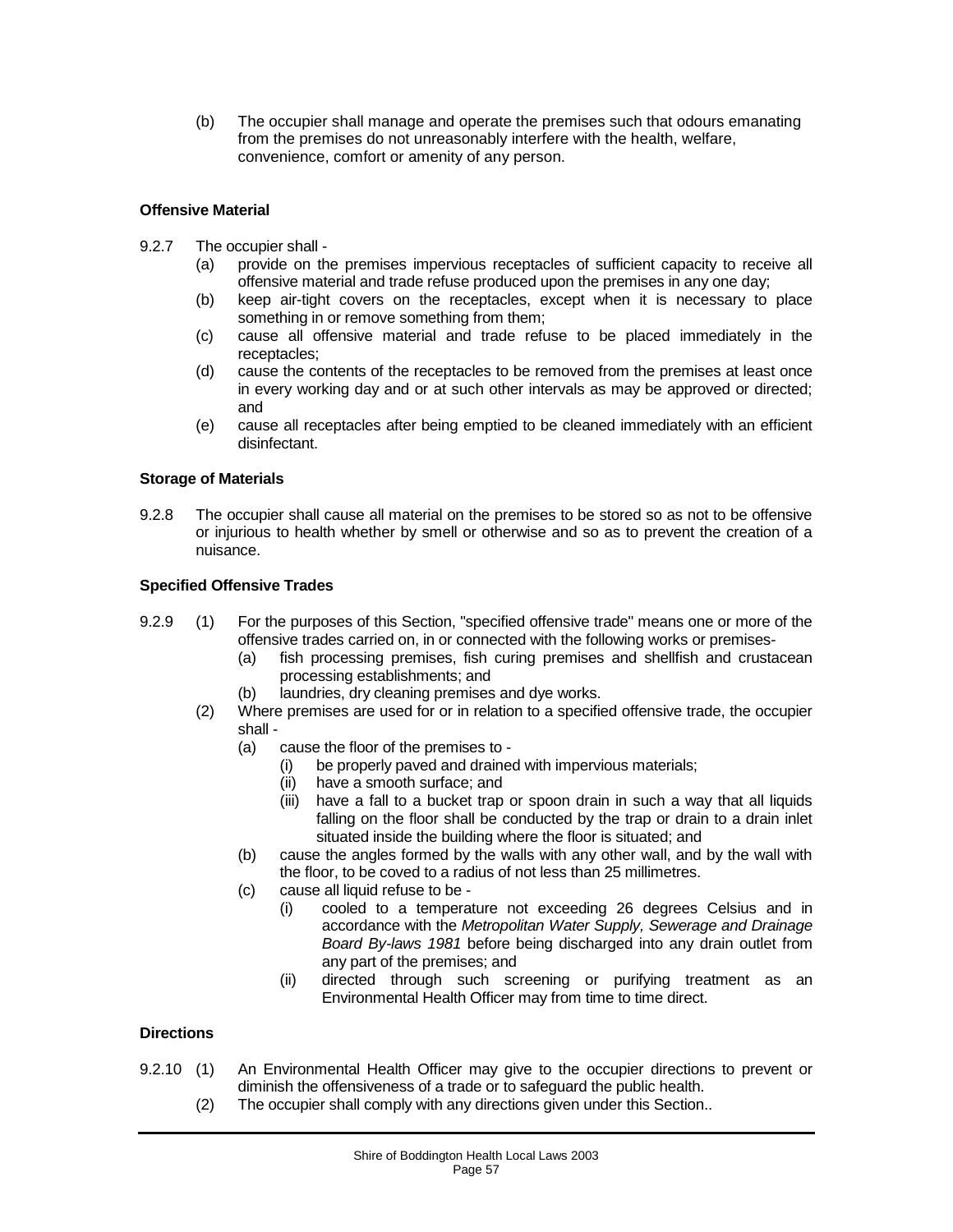#### **Other Duties of Occupier**

9.2.11 In addition to the requirements of this Division, the occupier shall comply with all other requirements of this Part that apply to the particular offensive trade or trades conducted on the premises.

#### *Division 3 - Fish Premises*

#### **Interpretation**

9.3.1 In this Division, unless the context otherwise requires -**"fish premises"** may include a fish processing establishment, fish curing establishment and a shellfish and crustacean processing establishment.

#### **Duties of an Occupier**

- 9.3.2 The occupier of a Fish premises shall
	- (a) not suffer or permit any decomposing fish to be kept on the premises where his trade is carried on for a longer period than is reasonably necessary to dispose of them;
	- (b) cause all decomposing fish, to be immediately deposited in an impervious receptacle furnished with an airtight cover; and
	- (c) cause the brine of pickle to be removed as often as is necessary to prevent it from becoming offensive.

#### **Disposal of Waste**

- 9.3.3 The occupier of a fish premises shall cause all offal and wastes, all rejected and unsaleable fish and any rubbish or refuse which is likely to be offensive or a nuisance to be-
	- (a) placed in the receptacles referred to in Section 9.2.7 and disposed of in accordance with that Section; or
	- (b) kept in a frozen state in an approved enclosure before its removal from the premises.

## **Fish Containers**

- 9.3.4 The occupier of a fish premises shall not allow any container used for the transport of fish to- (a) remain on the premises longer than is necessary for it to be emptied; or (b) be kept so as to cause a nuisance or to attract flies.
	- be kept so as to cause a nuisance or to attract flies.

## *Division 4 - Laundries, Dry Cleaning Establishments And Dye Works*

#### **Interpretation**

9.4.1 In this Division, unless the context otherwise requires -

#### **"dry cleaning establishment"** -

- (i) means premises where clothes or other articles are cleaned by use of solvents without using water; but
- (ii) does not include premises in which perchlorethylene or arklone is used as dry cleaning fluid in a fully enclosed machine operating on a full cycle;
- **"dye works"** means a place where articles are commercially dyed; but does not include dye works in which provision is made for the discharge of all liquid waste there from, into a public sewer;

**"exempt laundromat"** means a premises in which -

(a) laundering is carried out by members of the public using, machines or equipment provided by the owners or occupiers of those establishments;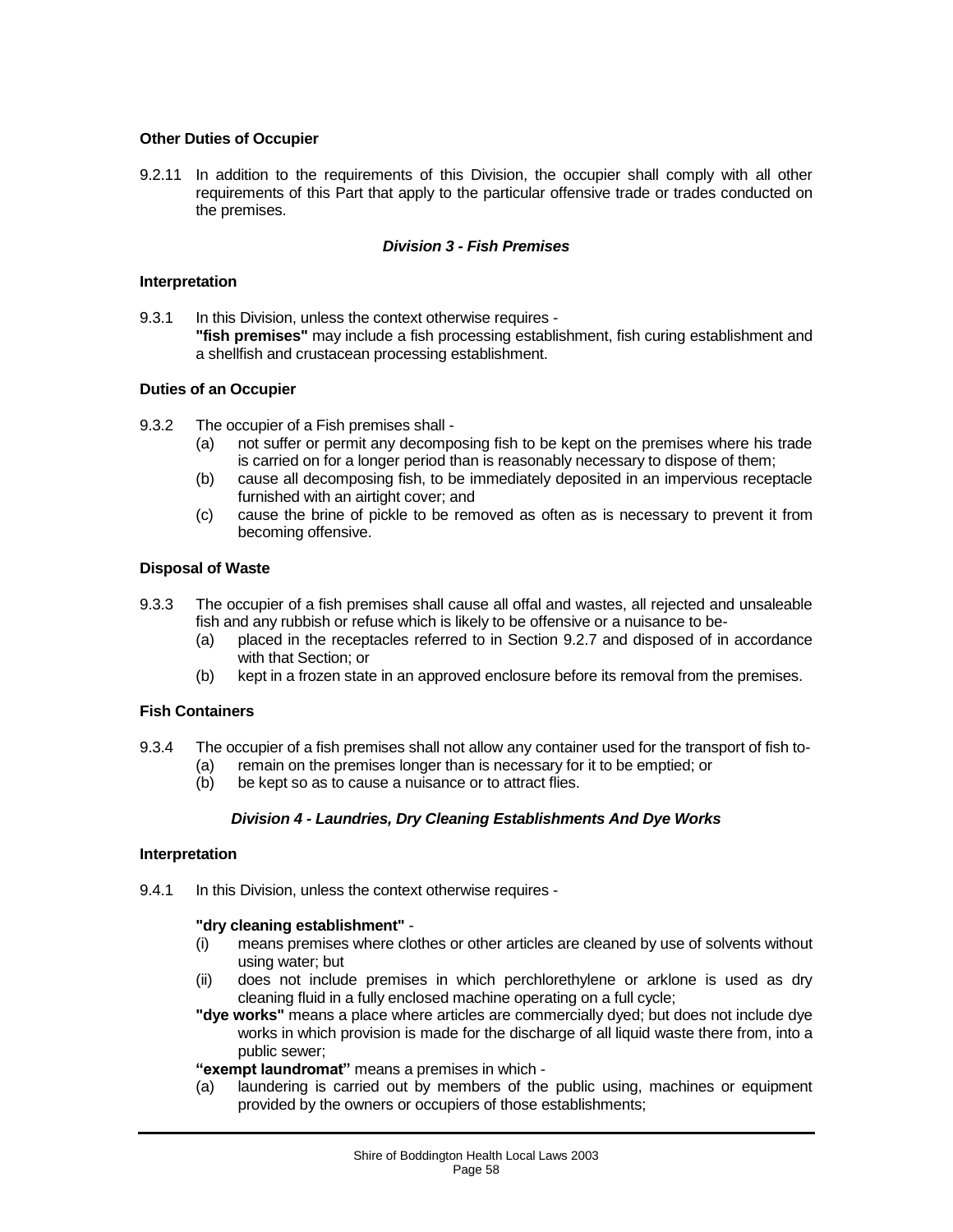- (b) laundering is not carried out by those owners or occupiers for or on behalf of other persons;
- (c) provision is made for the discharge of all liquid waste therefrom into a public sewer;

**"laundromat"** means a public place with coin operated washing machines, spin dryers or dry cleaning machines; and

**"laundry"** means any place where articles are laundered for the purpose of trade but does not include an exempt laundromat.

#### **Receiving Depot**

9.4.2 An owner or occupier of premises shall not use or permit the premises to be used as a receiving depot for a laundry, dry cleaning establishment or dye works except with the written permission of the Council who may at any time by written notice withdraw such permission.

#### **Reception Room**

- 9.4.3 (1) The occupier of a laundry, dry cleaning establishment or dye works shall
	- (a) provide a reception room in which all articles brought to the premises for treatment shall be received and shall not receive or permit to be received any such articles except in that room; and
	- (b) cause such articles as may be directed by an Environmental Health Officer to be thoroughly disinfected to the satisfaction of the officer.
	- (2) A person shall not bring or permit food to be brought into the reception room referred to in this Section.

#### **Walls and Floors**

- 9.4.4 The occupier of a laundry, dry cleaning establishment or dye works shall cause
	- (a) the internal surfaces of all walls to be rendered with a cement plaster with a steel float finish or other approved material to a height of 2 metres with a smooth impervious surface;
	- (b) the floor to be constructed of concrete and finished with a smooth impervious surface; and
	- (c) every floor and wall of any building on the premises to be kept at all times in good order and repair, so as to prevent the absorption of any liquid which may be splashed or spilled or may fall or be deposited on it.

#### **Laundry Floor**

9.4.5 The occupier of a laundry shall provide in front of each washing machine a non-corrosive grating, at least 910 millimetres in width and so constructed as to prevent any person from standing in water on the floor.

#### **Escape of Dust**

9.4.6 The occupier of a dry cleaning establishment shall provide effective means to prevent the escape into the open air of all dust or other material from the premises.

#### **Precautions Against Combustion**

9.4.7 The occupier of a dry cleaning establishment where volatile liquids are used shall take all proper precautions against combustion and shall comply with all directions given by an Environmental Health Officer for that purpose.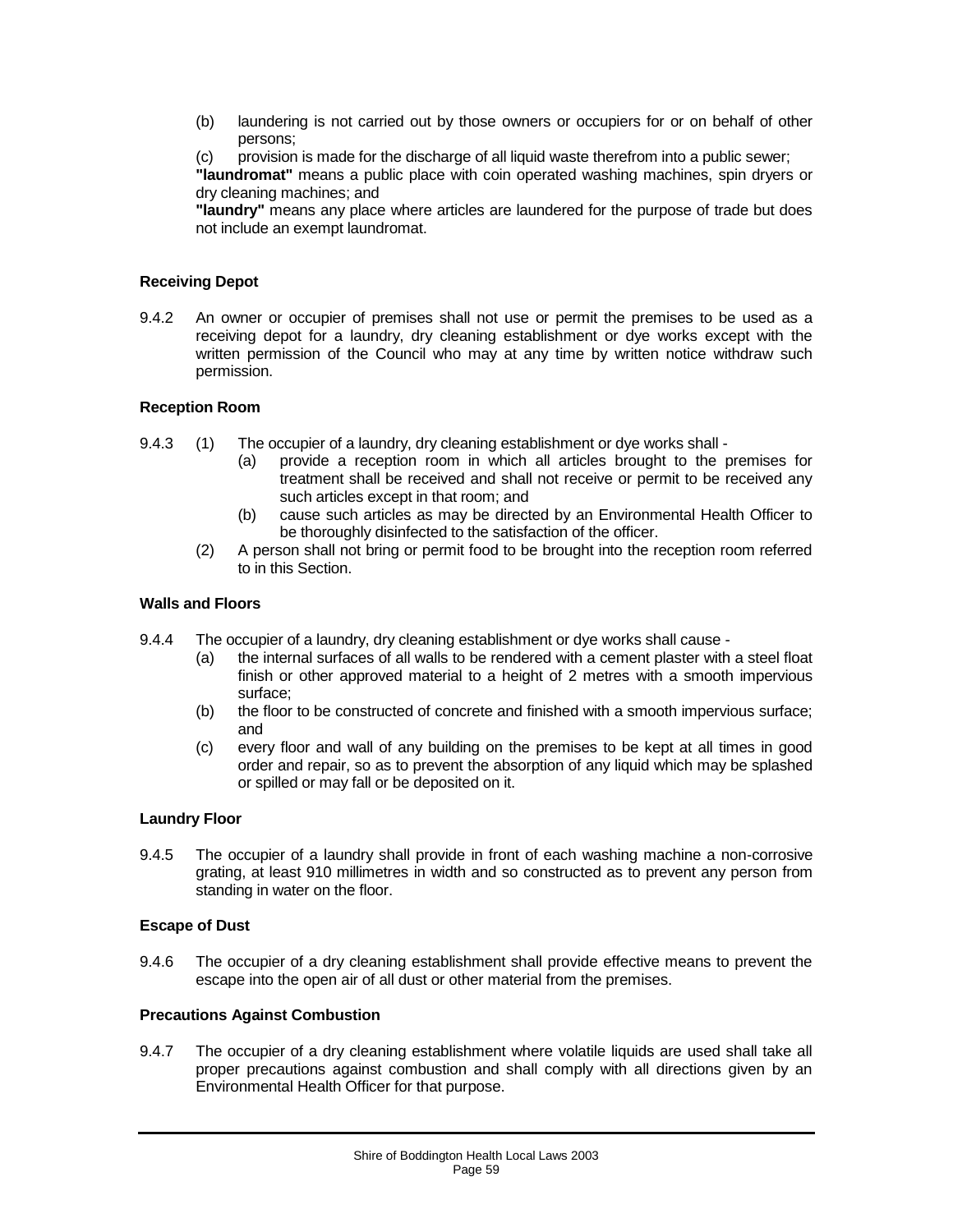## **Trolleys**

9.4.8 The occupier of a dry cleaning establishment shall -

- (a) provide trolleys for the use of transporting dirty and clean linen; and  $(b)$  ensure that each trolley is -
- ensure that each trolley is -
	- (i) clearly designated to indicate the use for which it is intended;<br>(ii) lined internally with a smooth impervious non-absorbent mat
	- lined internally with a smooth impervious non-absorbent material that is easily cleaned; and
	- (iii) thoroughly cleaned and disinfected on a regular basis.

## **Sleeping on Premises**

9.4.9 A person shall not use or permit any room in a laundry, dry cleaning establishment or dye works to be used for sleeping purposes.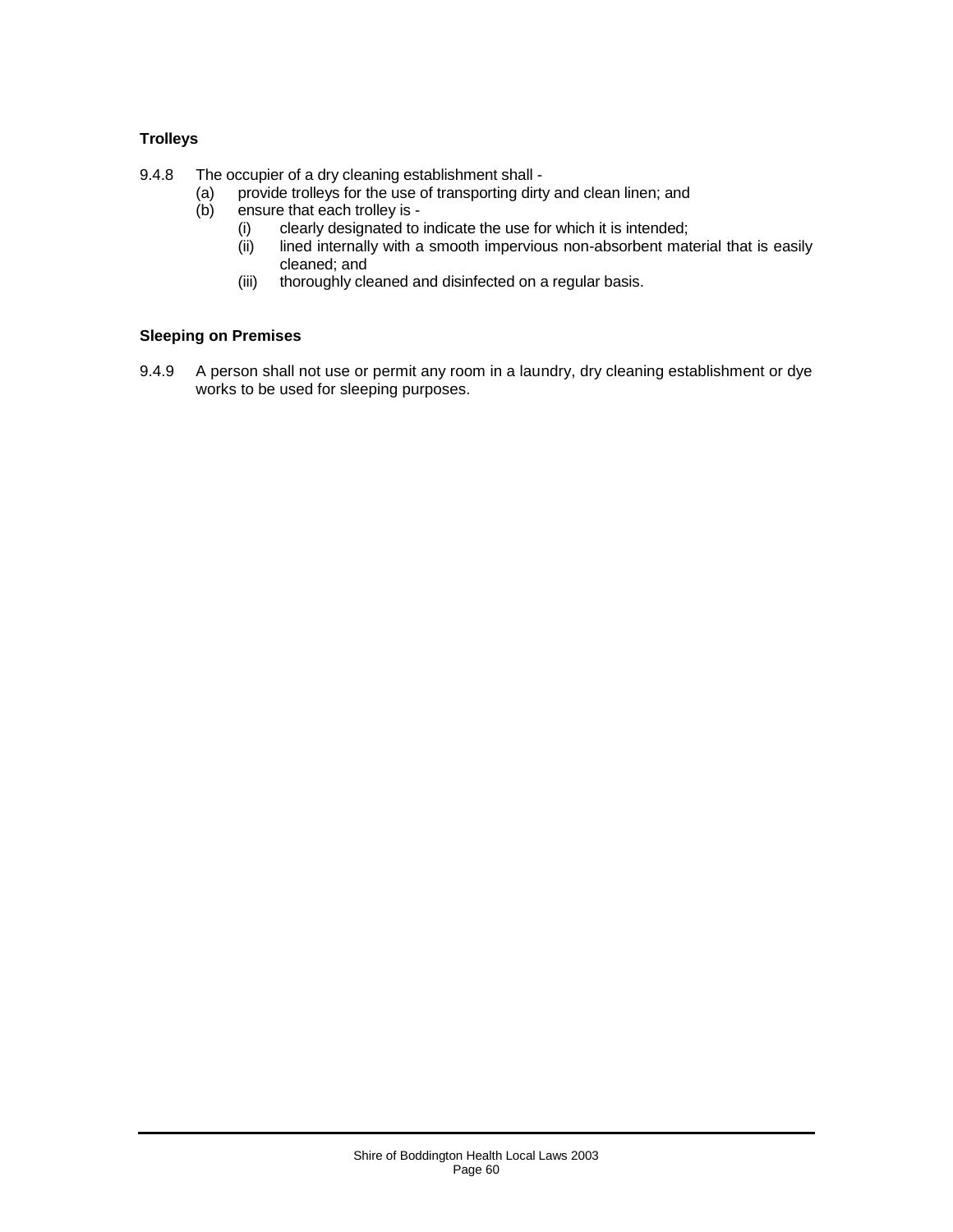## **PART 10 - ITINERANT FOOD VENDORS**

#### **Division 1 - General**

#### **Interpretation**

10.1.1 **"Itinerant Food Vendor"** means a person who travels along the road looking for customers and who sells food from his vehicle parked temporarily on the road to customers who stop him or come to him while he is so parked.

#### **Itinerant Food Vendor's Licence**

- 10.1.2 (1) An Itinerant Food Vendor shall not offer for sale or sell food unless he or she
	- (a) is the holder of an Itinerant Food Vendor's licence issued by the Council under this Section;
	- (b) complies with any conditions to which the licence is subject; and
	- (2) An application for an Itinerant Food Vendor's licence shall be
		- (a) made by the proprietor or, where there is more than one proprietor, by each proprietor;
		- (b) made in the form prescribed in Part 12, Schedule 14; and
		- (c) forwarded to the Council together with the fee as fixed from time to time by Council under Section 344C of the Act.
	- (3) An application for a licence under this clause shall be determined by the Council which may approve the application, with or without conditions, or reject the application.
	- (4) Where the Council approves, with or without conditions, an application under this Local Law, an itinerant food vendor's licence shall be -
		- (a) in the form in Part 12, Schedule 15,
		- (b) signed by an Environmental Health Officer; and shall be issued by the Council.
	- (5) A licence issued under this clause shall be valid until 30 June next following the date of issue of the licence by the Council.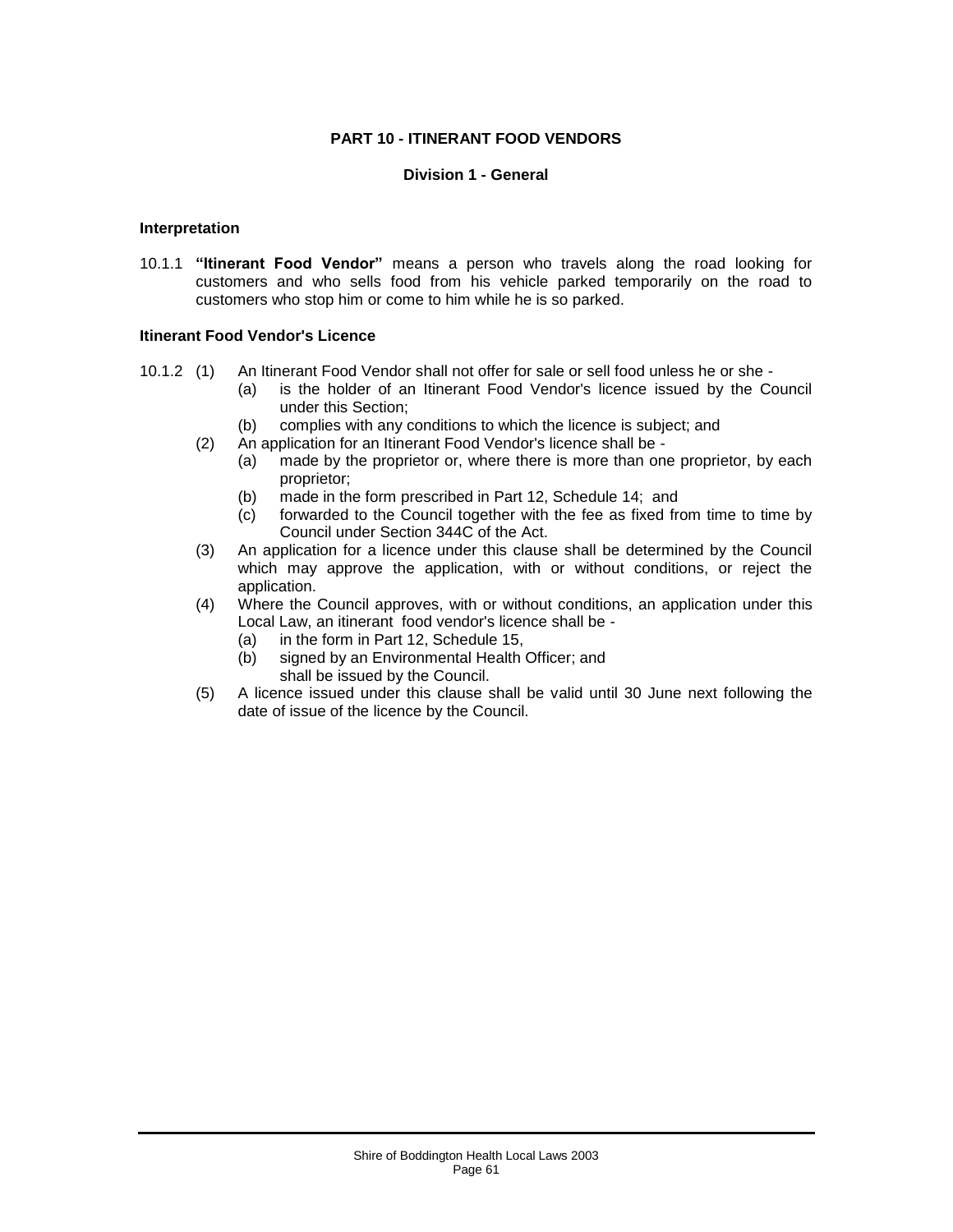## **PART 11- OFFENCES AND PENALTIES**

#### **Division 1 - General**

#### **Penalties**

- 11.1.1 (1) A person who contravenes a provision of these Local-Laws commits an offence.
	- (2) A person who commits an offence under subsection (1) of this section is liable to-<br>(a) a penalty which is not more than  $$1,000$  and not less than
		- a penalty which is not more than \$1,000 and not less than -
			-
			- (i) in the case of a first such offence,  $$100$ ;<br>(ii) in the case of a second such offence,  $$2$ in the case of a second such offence,  $$200;$  and
			- (iii) in the case of a third and subsequent such offence, \$500; and
		- (b) if the offence is a continuing offence, a daily penalty which is not more than \$100 and not less than \$50 for each day during which the offence continues.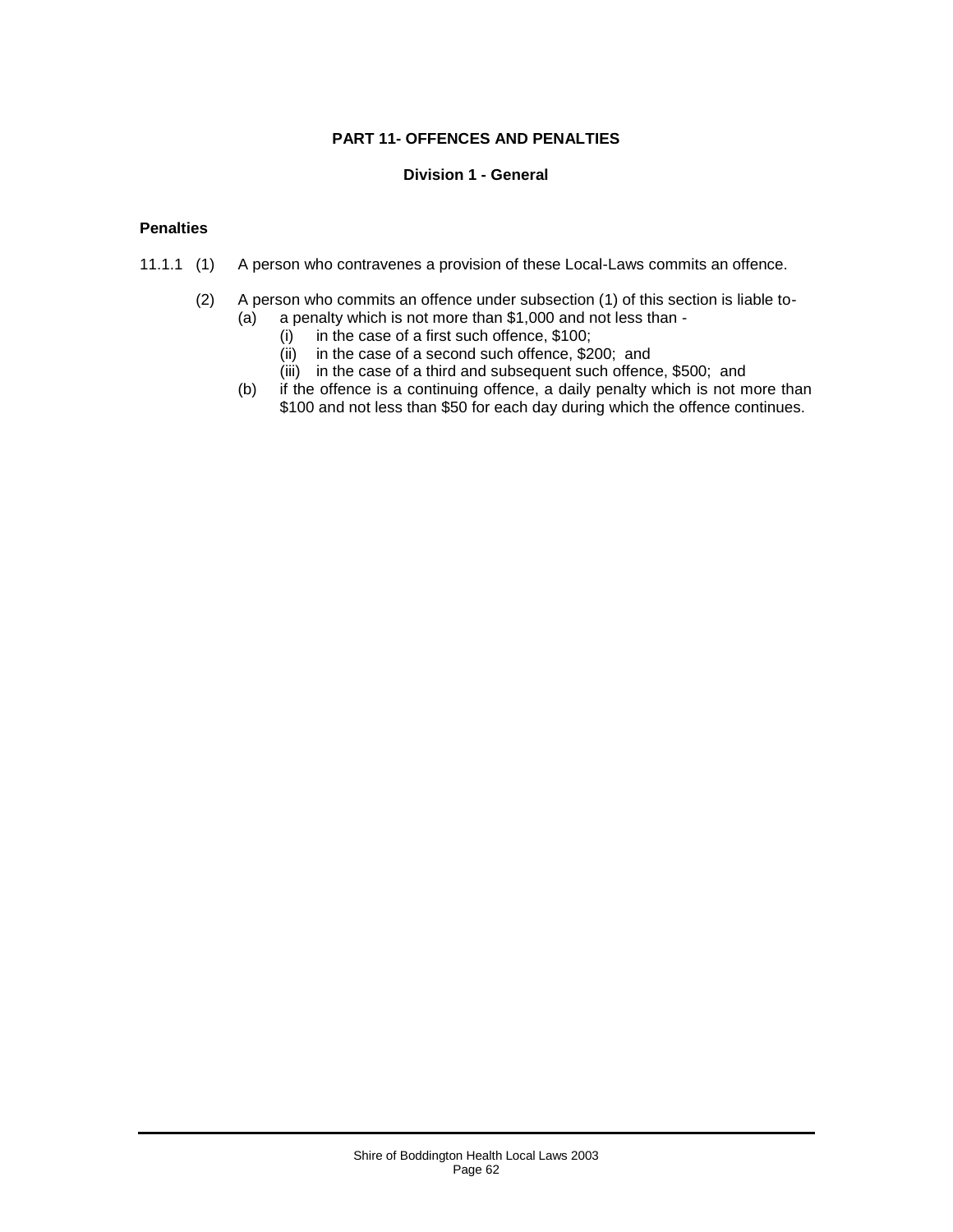## **PART 12 - SCHEDULES OF FORMS**

## *Schedule 1*

Shire of Boddington Health Act 1911

## **APPLICATION FOR LICENCE OF A MORGUE**

To: Chief Executive Officer Shire of Boddington

I.....................................................................................................................................……………... (Full name in block letters)

of ..................................................................................................................................……………... (Residential Address)

apply to licence the premises listed below as a Morgue.

Address of premises:..................................................................................................………………..

Name of premises:.......................................................................................................………………

Dated this ..........................................day of .................................……..(year)............…….

.............................................................. (Signature of Applicant)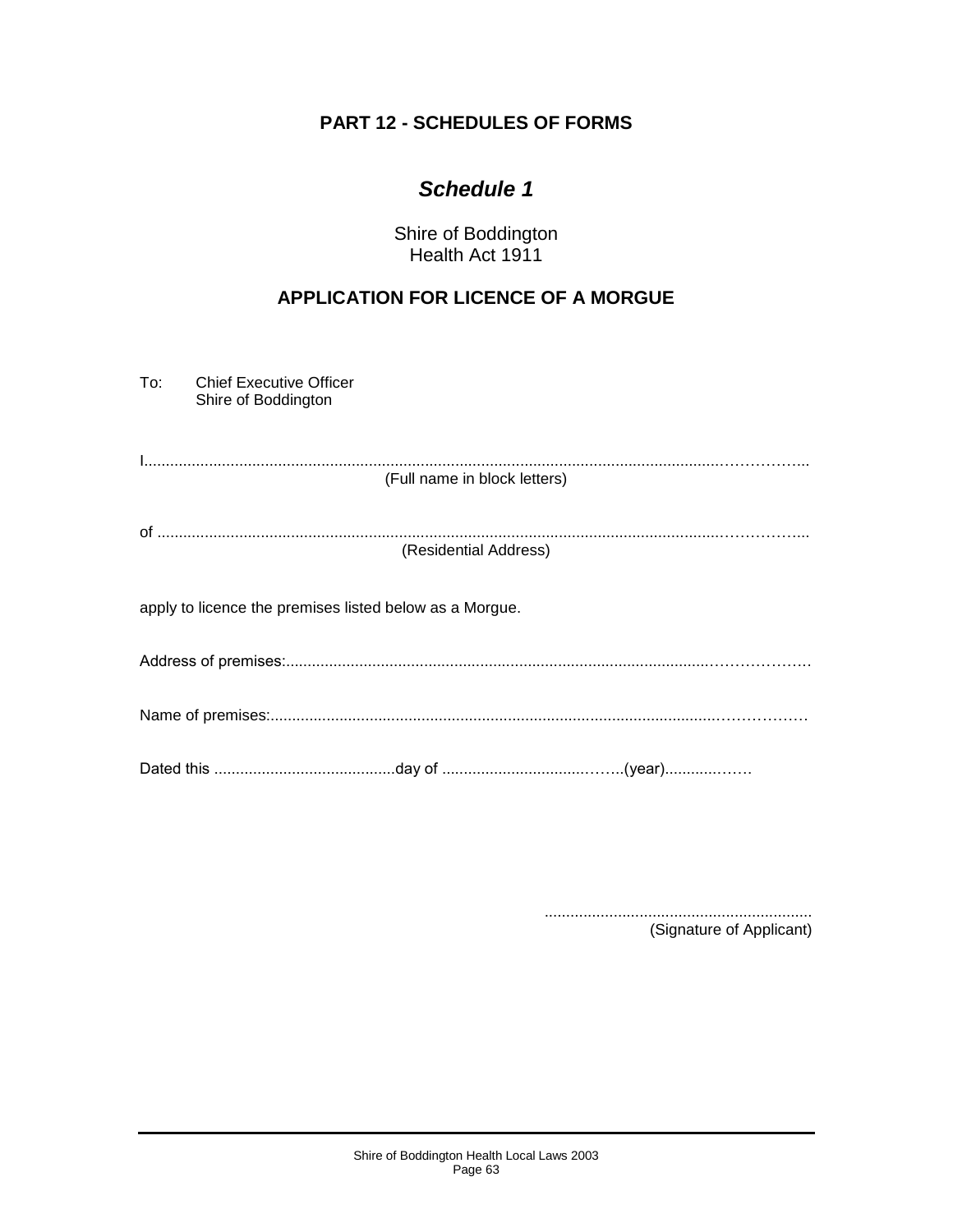Shire of Boddington Health Act 1911

## **CERTIFICATE OF LICENCE OF A MORGUE**

............................................................ (Environmental Health Officer)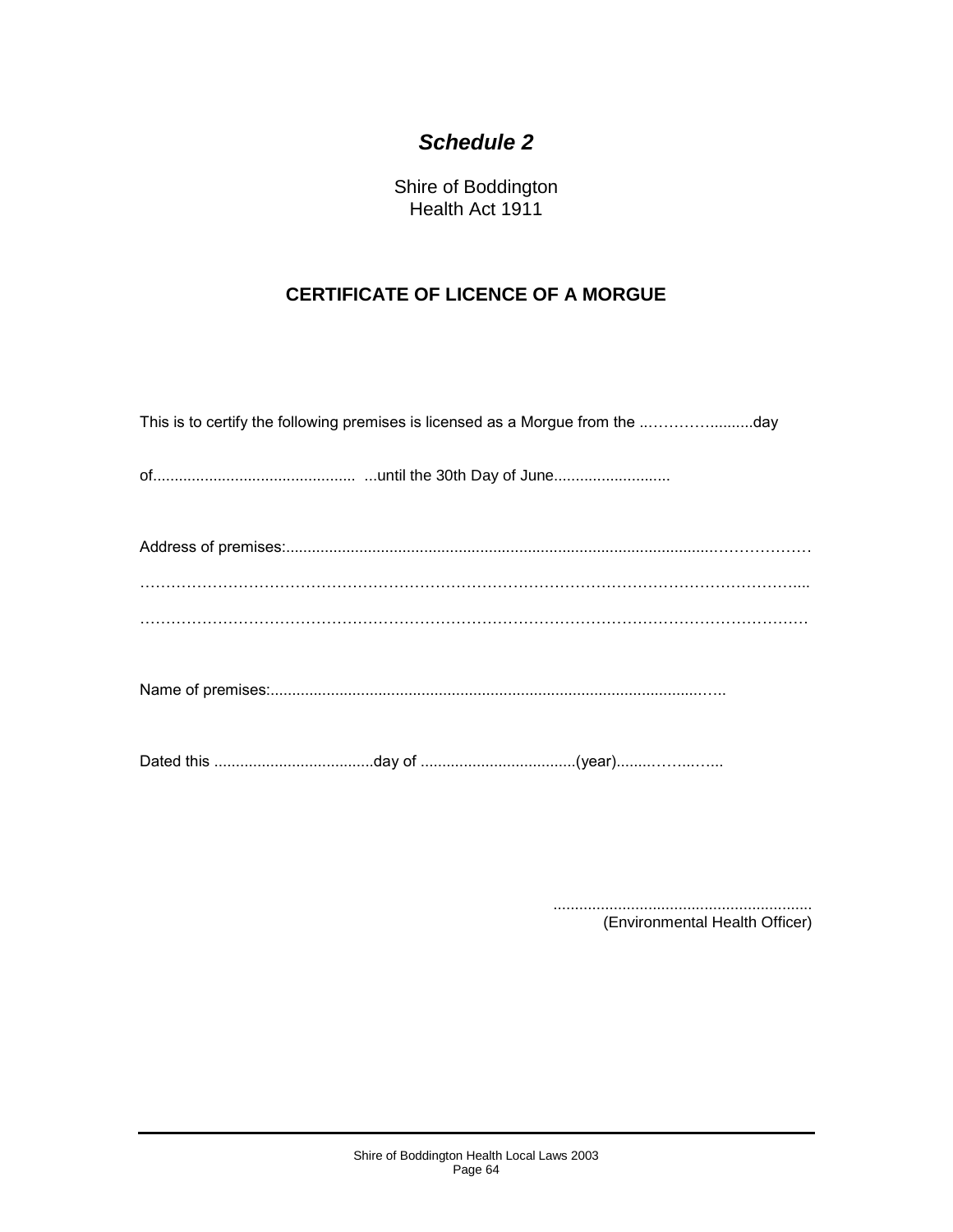Shire of Boddington Health Act 1911

## **APPLICATION FOR REGISTRATION OF CATTERY**

| To:<br><b>Chief Executive Officer</b><br>Shire of Boddington |  |  |  |
|--------------------------------------------------------------|--|--|--|
| (Full name of Applicant/s)                                   |  |  |  |
| of                                                           |  |  |  |
| (Residential Address of Applicant/s)                         |  |  |  |
|                                                              |  |  |  |
| (Location of Premises)                                       |  |  |  |
|                                                              |  |  |  |
| (Description of Cattery)                                     |  |  |  |
|                                                              |  |  |  |
|                                                              |  |  |  |
| (Signature of Applicant/s)                                   |  |  |  |
| (Date)                                                       |  |  |  |
|                                                              |  |  |  |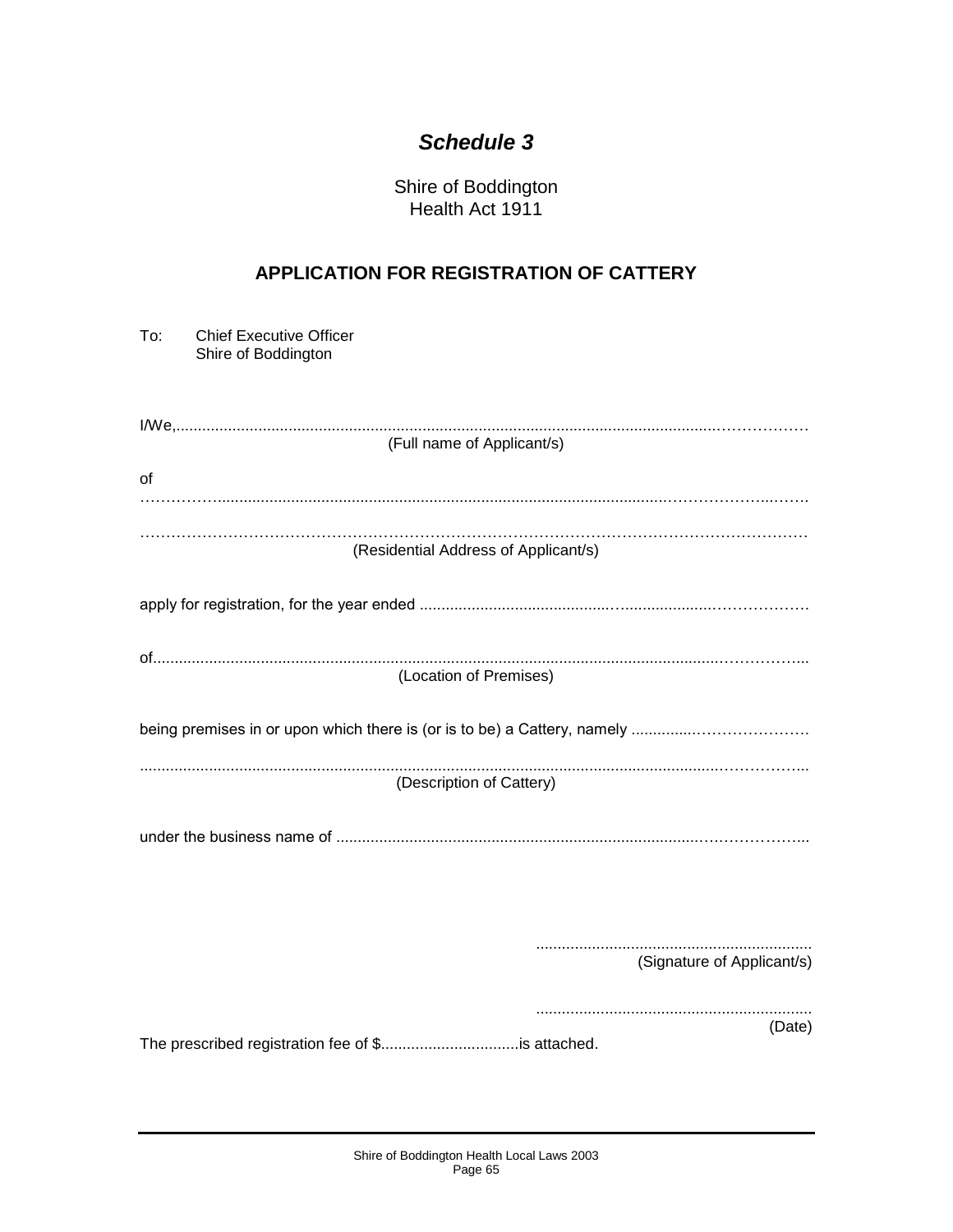Shire of Boddington Health Act 1911

## **CERTIFICATE OF REGISTRATION OF CATTERY**

|--|

(Environmental Health Officer)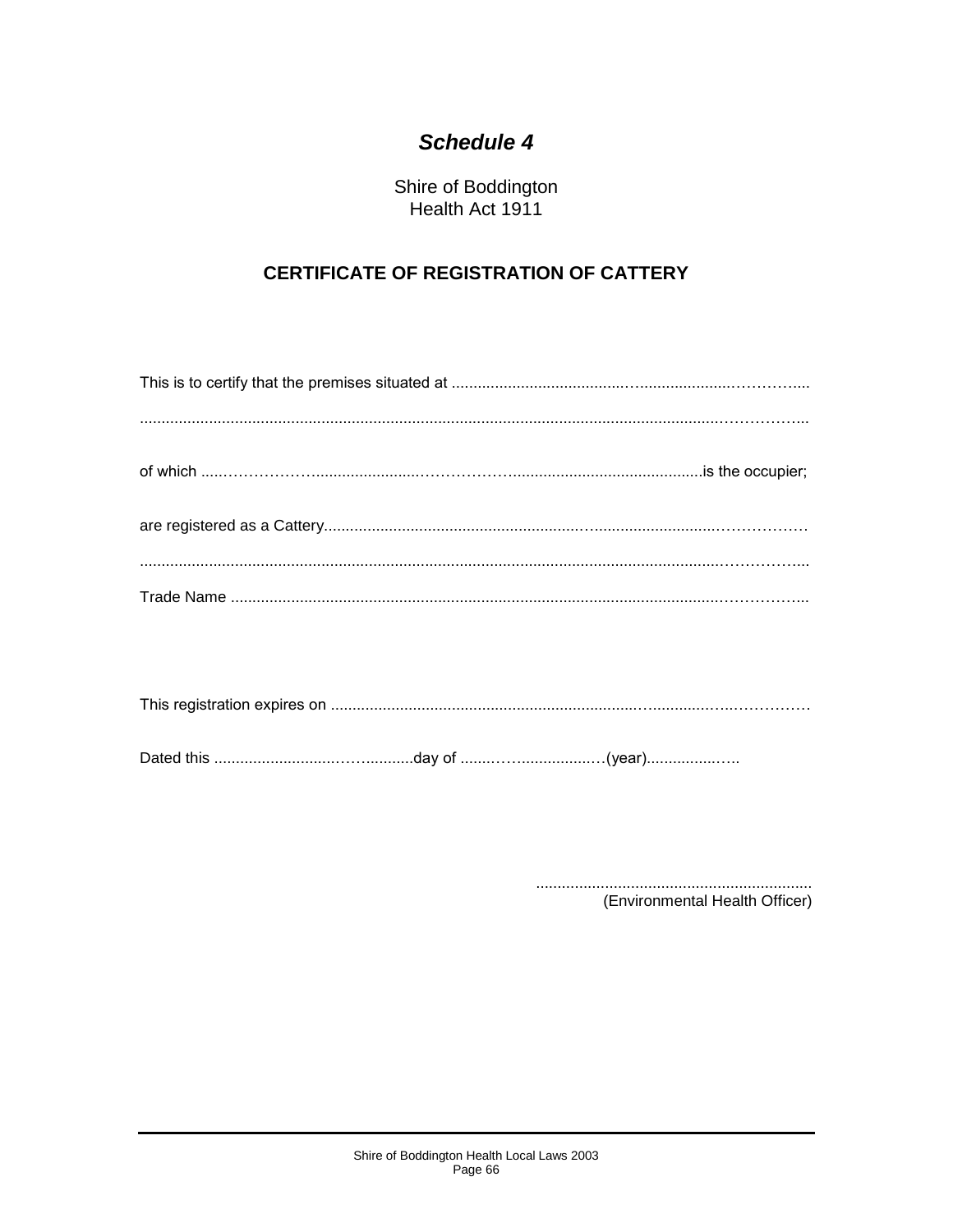## Shire of Boddington Health Act 1911

## **APPLICATION FOR REGISTRATION OF A LODGING HOUSE**

|                                               | To: Chief Executive Officer<br>Shire of Boddington |
|-----------------------------------------------|----------------------------------------------------|
|                                               |                                                    |
|                                               | (Full name of Applicant/s)                         |
|                                               | (Residential Address of Applicant/s)               |
|                                               |                                                    |
|                                               |                                                    |
|                                               | as a lodging house to be classified as -           |
| $\bullet$<br>$\bullet$ and a set of $\bullet$ | a lodging house;<br>a short term hostel.           |

- **a short term hostel;**
- **recreational campsite; or**
- **serviced apartments**

*(Specify which is to apply)*

and for my name to be entered in the Register as the keeper of the lodging house.

## **Description of Lodging House**

| <b>Details</b>                    | <b>Number</b> | Area |
|-----------------------------------|---------------|------|
| <b>Number of Storeys</b>          |               |      |
| Rooms for private use             |               |      |
| Laundries/toilets/bathrooms       |               |      |
| <b>Bedrooms</b><br>$\bullet$      |               |      |
| Dining Rooms<br>٠                 |               |      |
| <b>Kitchens</b><br>$\bullet$      |               |      |
| <b>Sitting Rooms</b><br>$\bullet$ |               |      |
| Other Rooms (specify)             |               |      |
| <b>Rooms for lodgers</b>          |               |      |
| <b>Bedrooms</b>                   |               |      |
| Dining Rooms<br>٠                 |               |      |
| Kitchens<br>$\bullet$             |               |      |
| <b>Sitting Rooms</b><br>$\bullet$ |               |      |
| Other (specify)                   |               |      |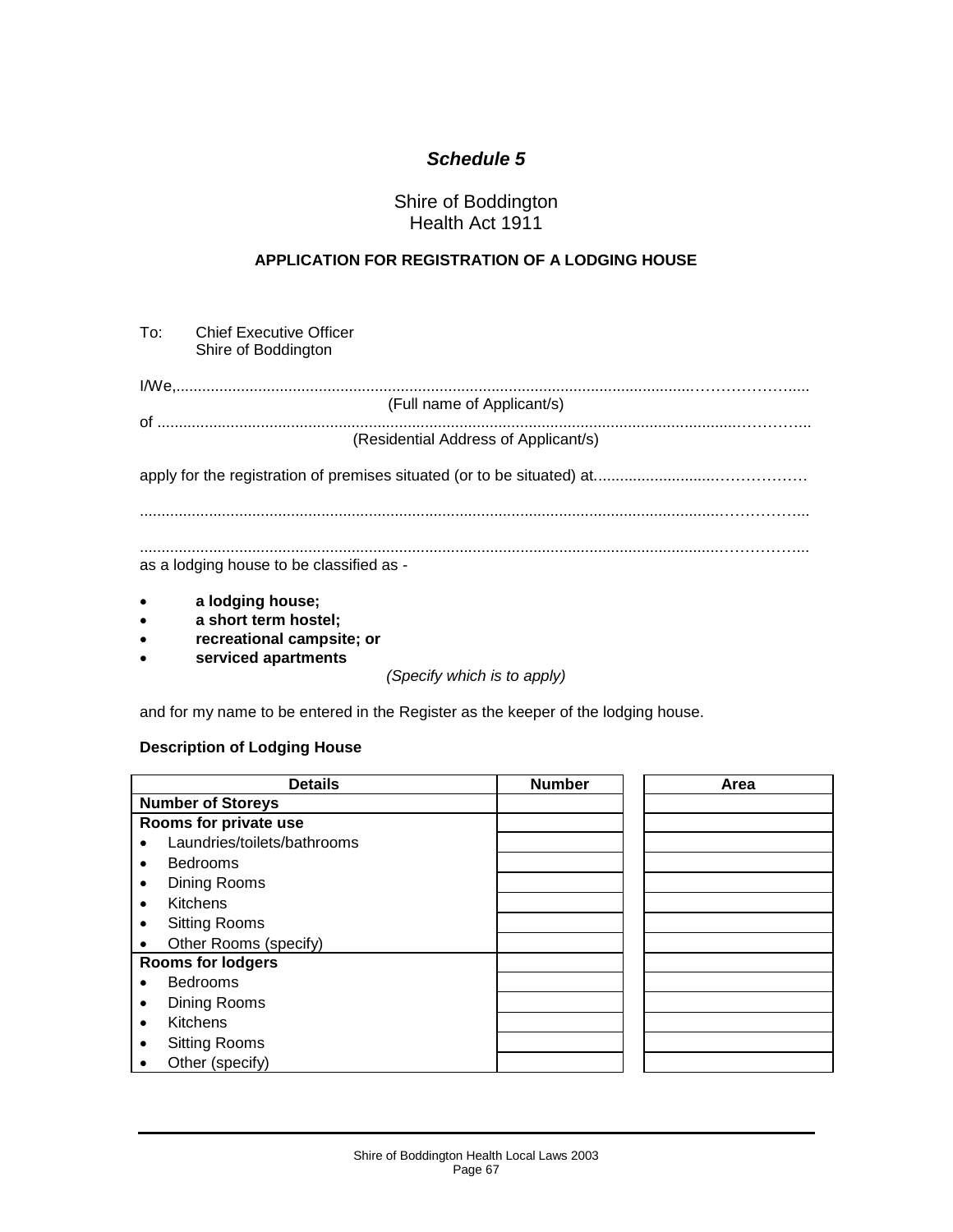|           | Details                                         | Number |
|-----------|-------------------------------------------------|--------|
|           | <b>Sanitary Conveniences for male lodgers</b>   |        |
|           | Toilets                                         |        |
|           | Urinals                                         |        |
|           | <b>Baths</b>                                    |        |
|           | Showers                                         |        |
|           | Wash hand basins                                |        |
|           | <b>Sanitary Conveniences for female lodgers</b> |        |
|           | <b>Toilets</b>                                  |        |
|           | <b>Baths</b>                                    |        |
|           | <b>Showers</b>                                  |        |
|           | Wash hand basins                                |        |
|           | <b>Laundry Facilities</b>                       |        |
| $\bullet$ | Washtroughs                                     |        |
|           | Washing machines                                |        |
|           | Drying cabinets or clothes lines                |        |
|           |                                                 |        |

## **Additional Details -**

- (a) Lodgers' meals will be provided by the manager/keeper/lodgers.
- (b) The keeper will/will not reside continuously on the premises.
- (c) Name and occupation of proposed manager if keeper resides elsewhere -
- (d) There will be...................……family members residing on the premises with the keeper/manager.

.................................................................. (Signature of Applicant/s)

..................................................................

(Date)

Application fee of \$................................is attached.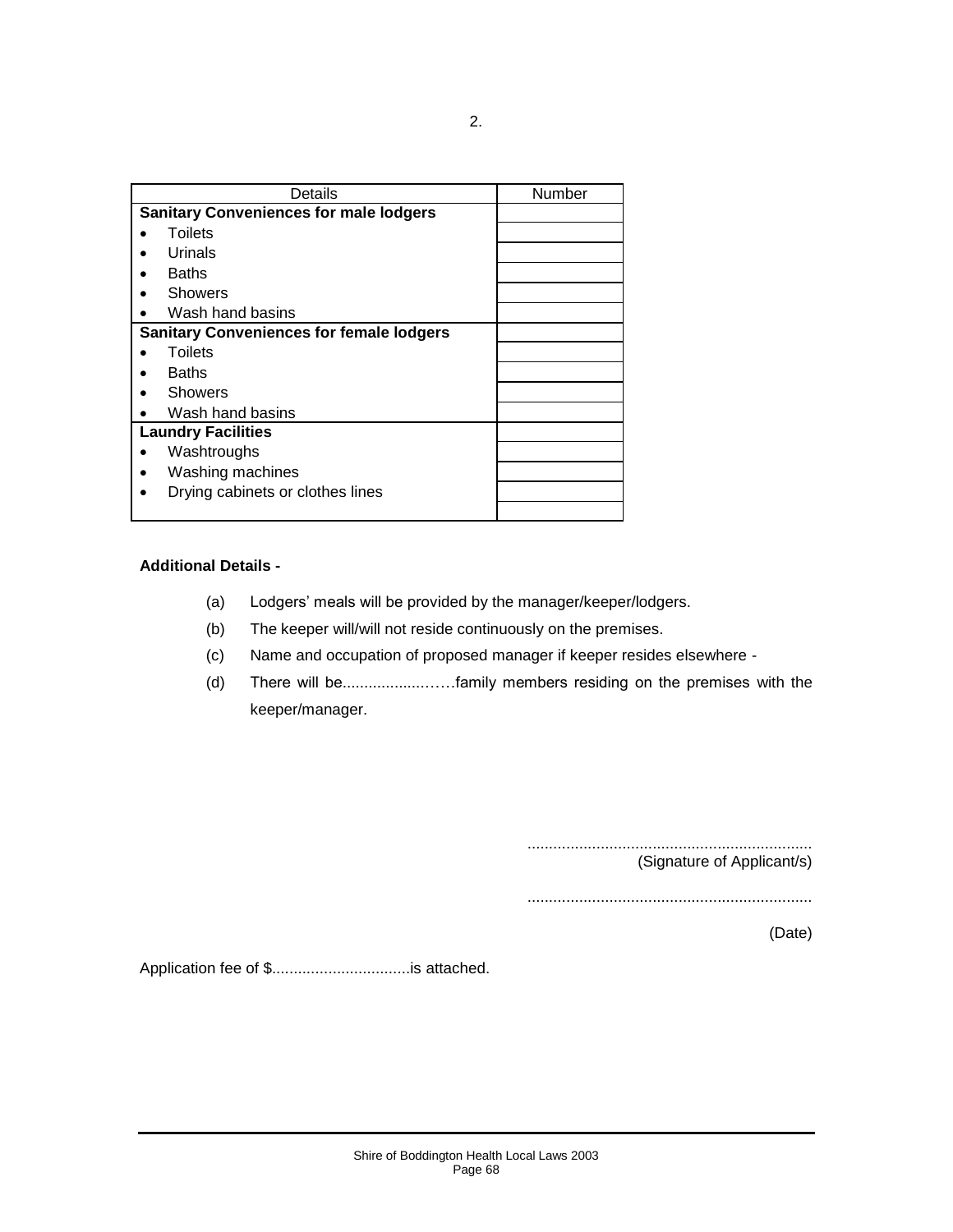Shire of Boddington Health Act 1911

## **CERTIFICATE OF REGISTRATION OF A LODGING HOUSE**

This is to certify that the premises situated at .............................................................………………

are registered as a Lodging House and classified as -

- **a lodging house;**
- **a short term hostel;**
- **recreational campsite; or**
- **serviced apartments**

*(Specify which is to apply)*

until 30 June............................, on the following conditions -

- 1) That................................................................…………………………......., whose name is entered on the register of keepers of the Shire of Boddington, continues to be the keeper of the lodging house;
- 2) That..........……….............................................................., appointed by the keeper to be the manager of the lodging house, continues to be the manager of the lodging house;
- 3) That the Certificate of Registration is not cancelled or revoked;
- 4) That the maximum number of rooms to be used as sleeping apartments for lodgers is................................................; and
- 5) That the maximum number of lodgers accommodated on the premises shall not exceed...................................................

This certificate of registration is issued subject to the Health Act and the Shire of Boddington Health Local Laws and is not transferable.

Dated..........................................................

................................................................... (Environmental Health Officer)

Fee received: \$...............................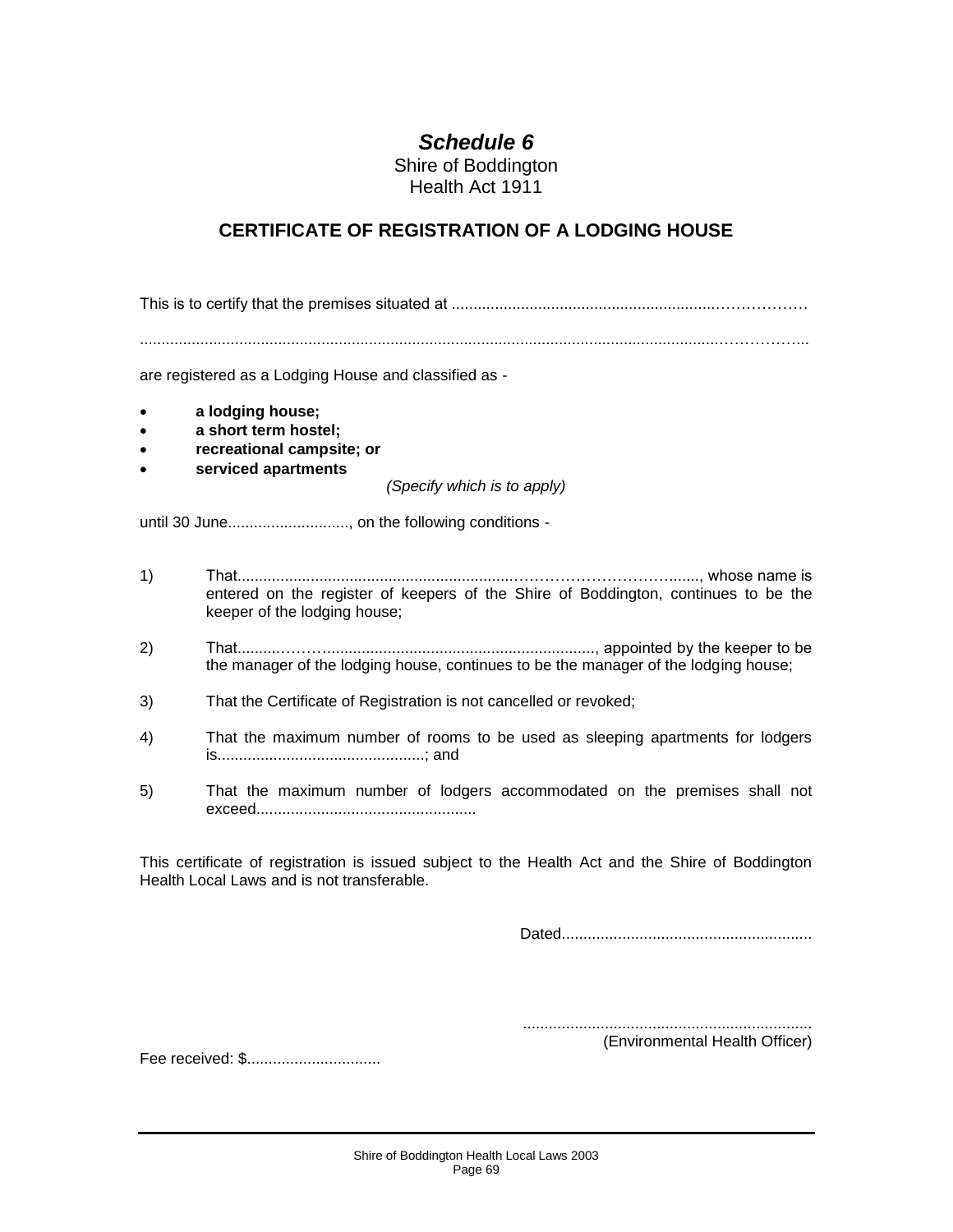Shire of Boddington Health Act 1911

## **NOTICE OF CHANGE OF OWNER OF A LODGING HOUSE**

To: Chief Executive Officer Shire of Boddington

| (Full name of Applicant/s)                         |  |  |  |  |
|----------------------------------------------------|--|--|--|--|
|                                                    |  |  |  |  |
|                                                    |  |  |  |  |
| (Residential Address of Applicant/s)               |  |  |  |  |
|                                                    |  |  |  |  |
|                                                    |  |  |  |  |
|                                                    |  |  |  |  |
| for the carrying on of the lodging house business. |  |  |  |  |

................................................................ (Signature of Applicant/s)

................................................................ (Date)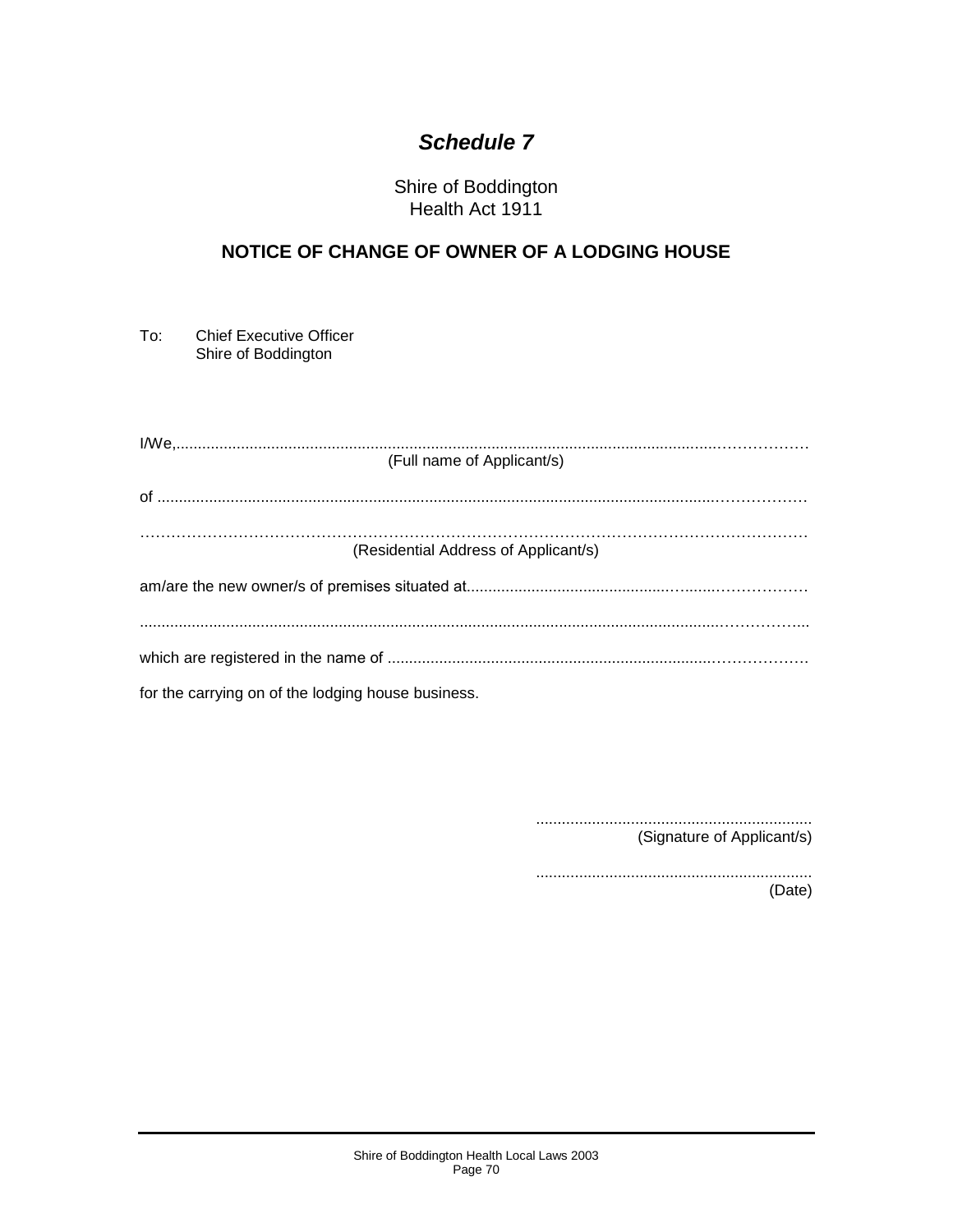Shire of Boddington Health Act 1911

## **REGISTER OF LODGERS**

Location of Lodging House...........................................................................................……………… ......................................................................................................................................……………...

|                 |      |                  |           |          | Date of   |
|-----------------|------|------------------|-----------|----------|-----------|
| Date of Arrival | Name | Previous Address | Signature | Room No. | Departure |
|                 |      |                  |           |          |           |
|                 |      |                  |           |          |           |
|                 |      |                  |           |          |           |
|                 |      |                  |           |          |           |
|                 |      |                  |           |          |           |
|                 |      |                  |           |          |           |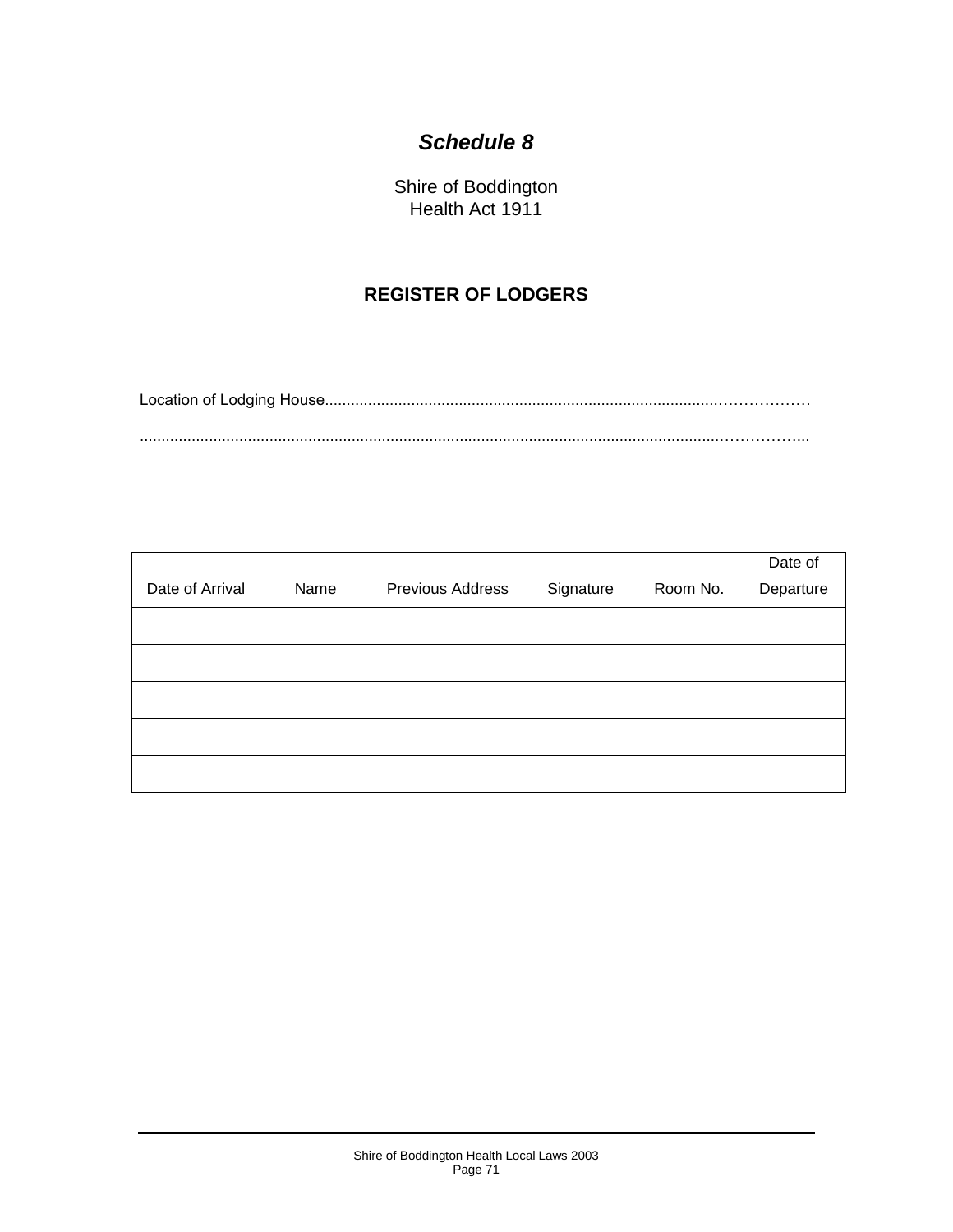Shire of Boddington Health Act 1911

## **LIST OF LODGERS**

To: Chief Executive Officer Shire of Boddington

The following is the name of every person who resided in the lodging house at ................................

......................................................................................................................................……………...

on the...............................................day of ........................................…..(year) ....….…

.................................................................. (Signature of Keeper)

.................................................................. (Date)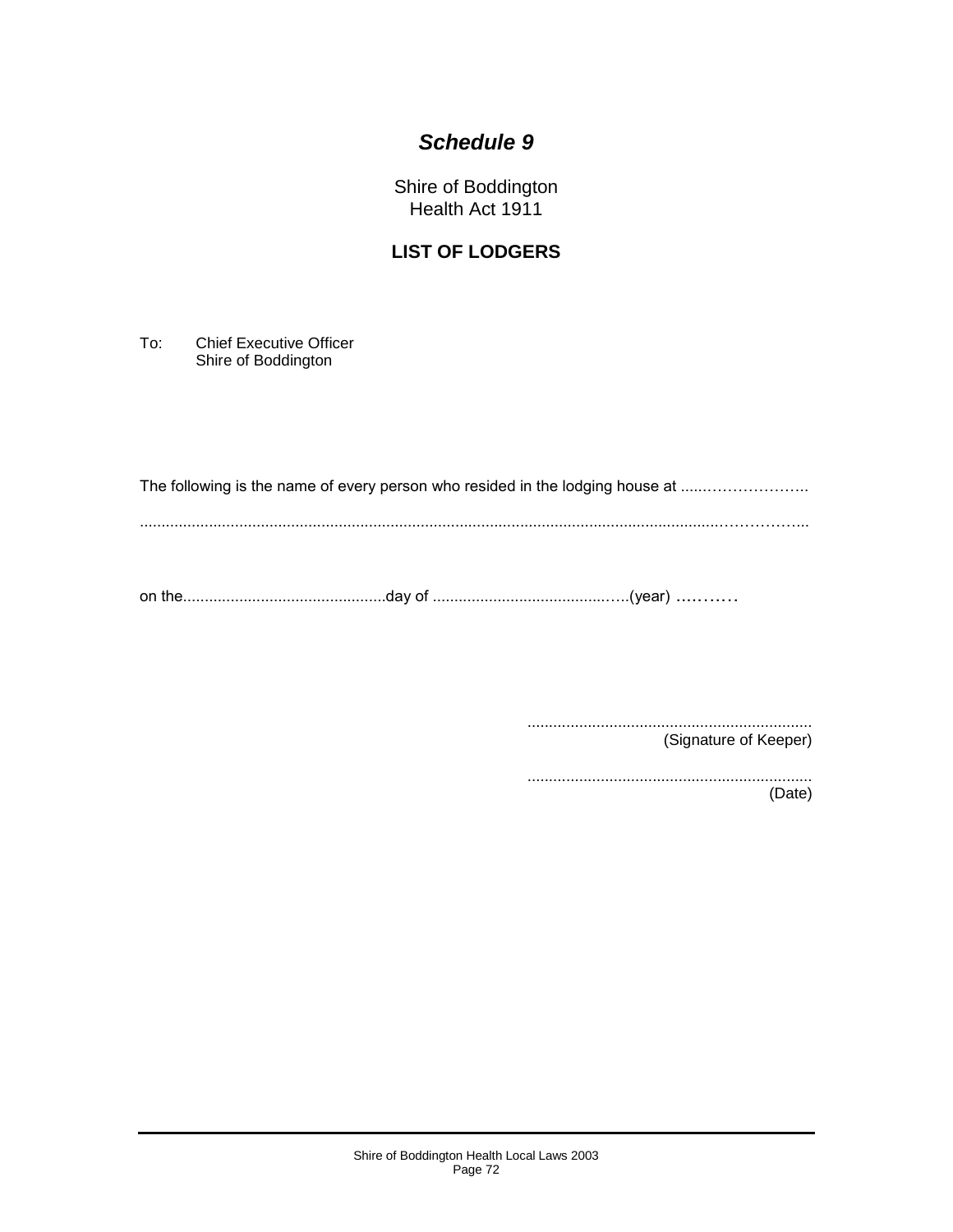Shire of Boddington Health Act 1911

### **CERTIFICATE OF SLEEPING ACCOMMODATION FOR A LODGING HOUSE**

| To: |                                 |
|-----|---------------------------------|
|     | (Full name of Keeper)           |
| Ωf  |                                 |
|     |                                 |
|     |                                 |
|     |                                 |
|     | (Residential Address of Keeper) |

For the registered lodging house situated at..............................................................……………….

........................................................................................................................................

The rooms listed below are not to be occupied by more than the number of lodgers or residents indicated below.

| <b>Room Number</b> | <b>Maximum Occupancy</b> |
|--------------------|--------------------------|
|                    |                          |
|                    |                          |
|                    |                          |

Dated......................................................

............................................................... (Environmental Health Officer)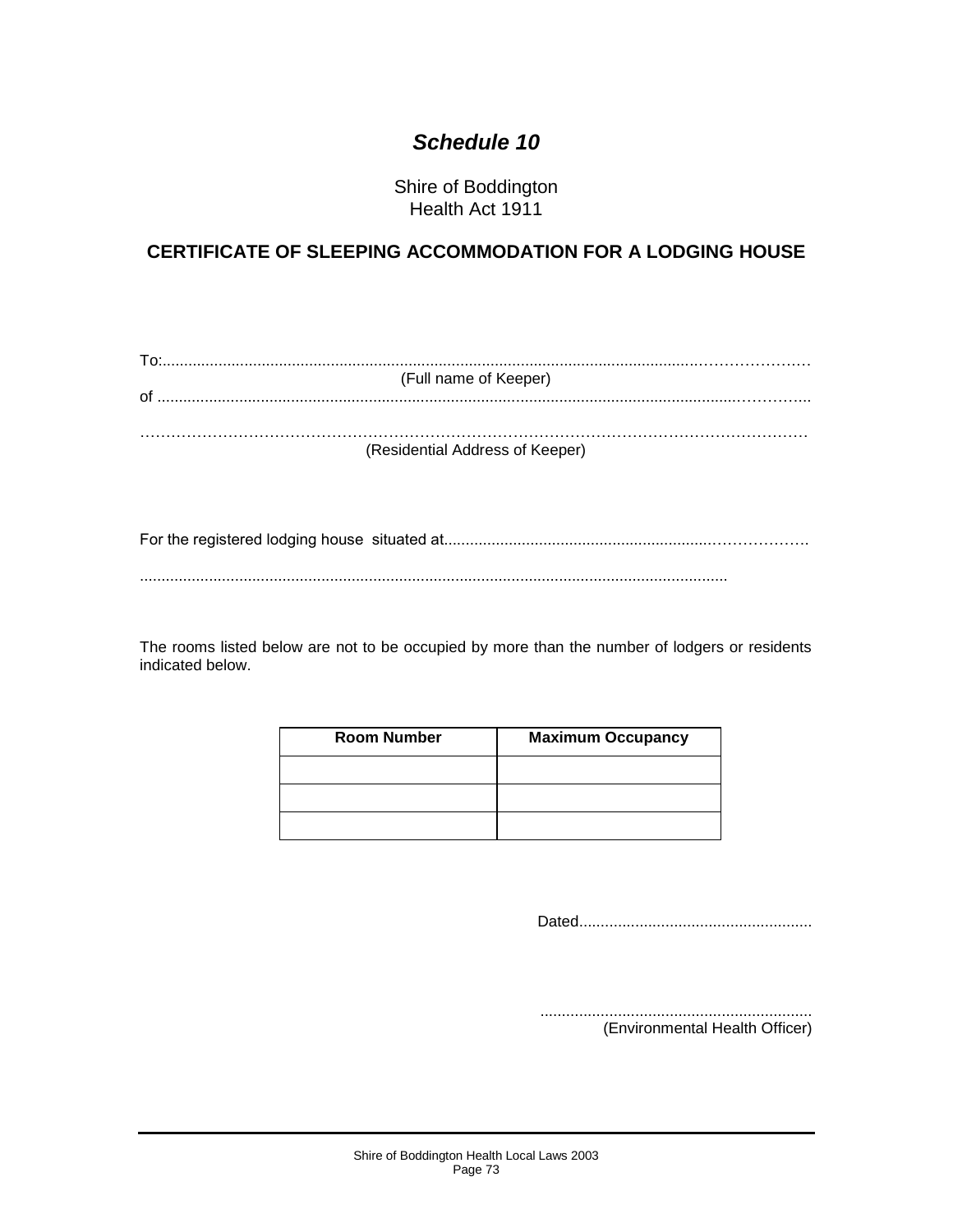Shire of Boddington Health Act 1911

### **APPLICATION FOR CONSENT TO ESTABLISH AN OFFENSIVE TRADE**

To: Chief Executive Officer Shire of Boddington

| (Full name of Applicant/s)                                                                                                                |
|-------------------------------------------------------------------------------------------------------------------------------------------|
| (Residential Address of Applicant/s)                                                                                                      |
| apply for consent to establish an offensive trade being                                                                                   |
| (Description of Offensive Trade)                                                                                                          |
|                                                                                                                                           |
| (Location of the House or Premises)                                                                                                       |
| Notice of my/our intention to make this application was advertised in                                                                     |
|                                                                                                                                           |
|                                                                                                                                           |
| Plans and specifications of the buildings proposed to be used or erected in connection with the<br>proposed offensive trade are attached. |
|                                                                                                                                           |
|                                                                                                                                           |
|                                                                                                                                           |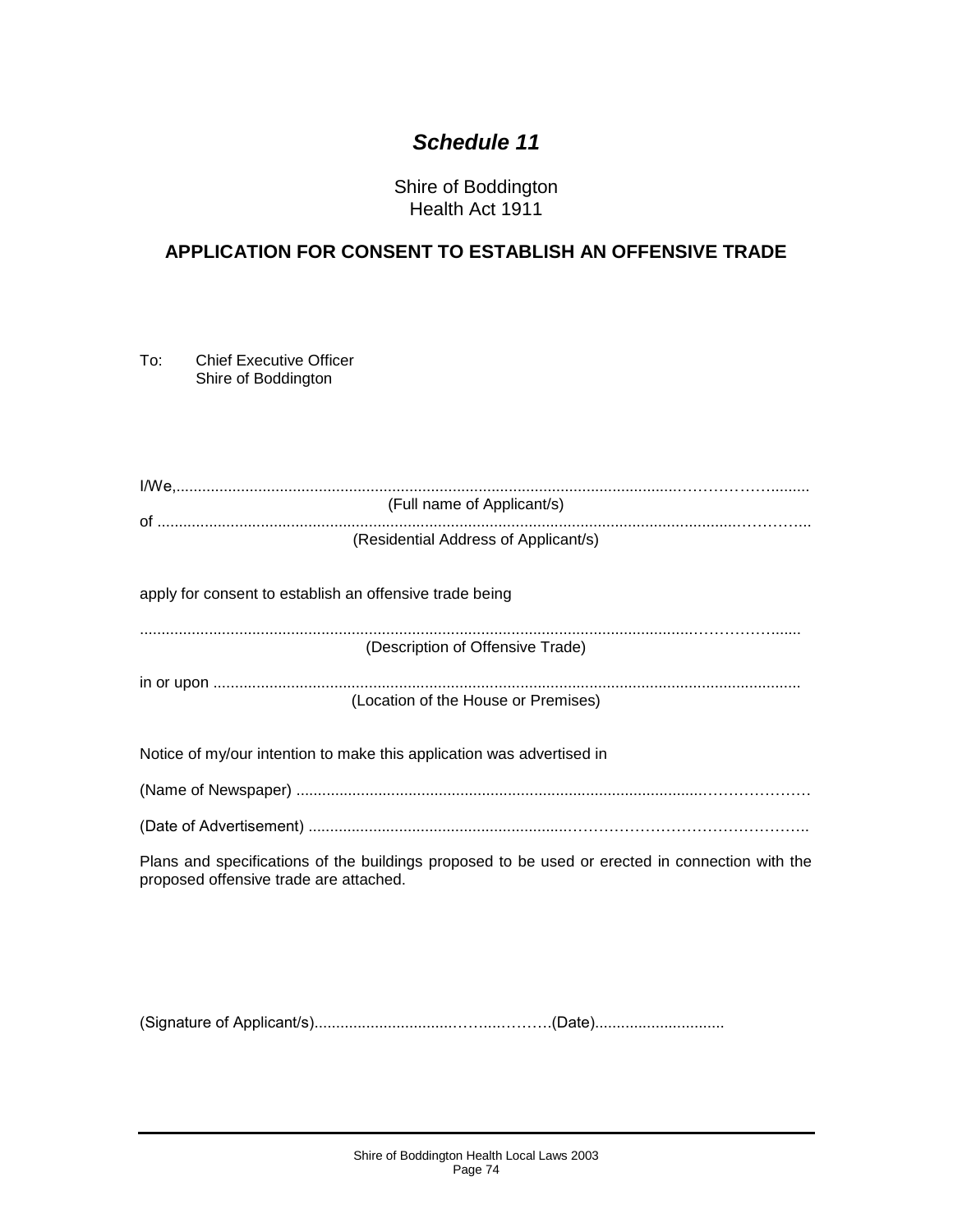Shire of Boddington Health Act 1911

#### **APPLICATION FOR REGISTRATION OF PREMISES FOR OFFENSIVE TRADE**

| To: | Chief Executive Officer<br>Shire of Boddington                                                |
|-----|-----------------------------------------------------------------------------------------------|
|     | (Full name of Applicant/s)                                                                    |
|     | (Residential Address of Applicant/s)                                                          |
|     |                                                                                               |
|     | (Location of Premises)                                                                        |
|     | being premises in or upon which there is (or is to be) carried on an offensive trade, namely: |
|     | (Description of Offensive Trade)                                                              |
|     |                                                                                               |

................................................................ (Signature of Applicant/s)

................................................................ (Date)

The prescribed registration fee of \$................................is attached.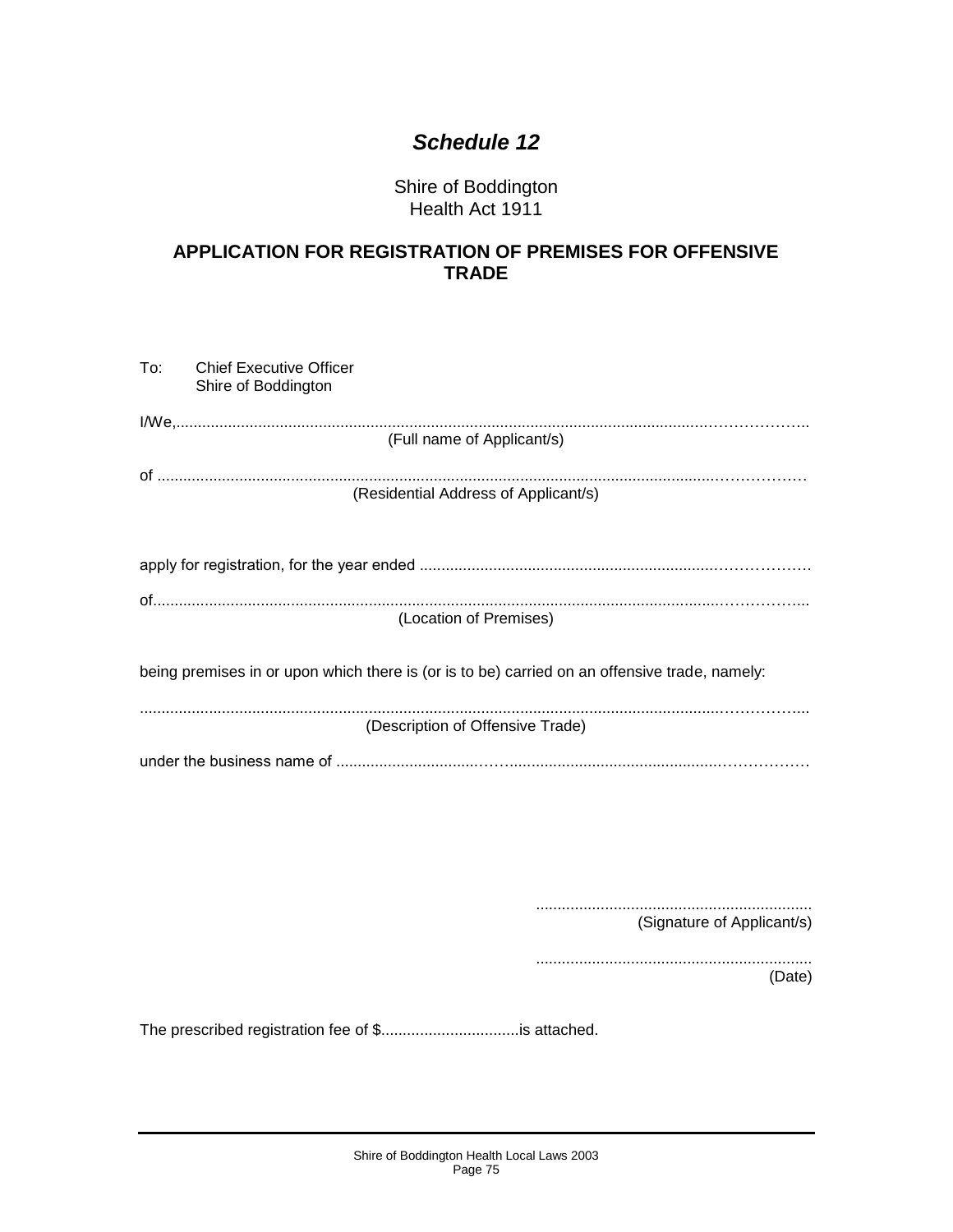Shire of Boddington Health Act 1911

#### CERTIFICATE OF REGISTRATION OF PREMISES FOR OFFENSIVE TRADE

(Environmental Health Officer)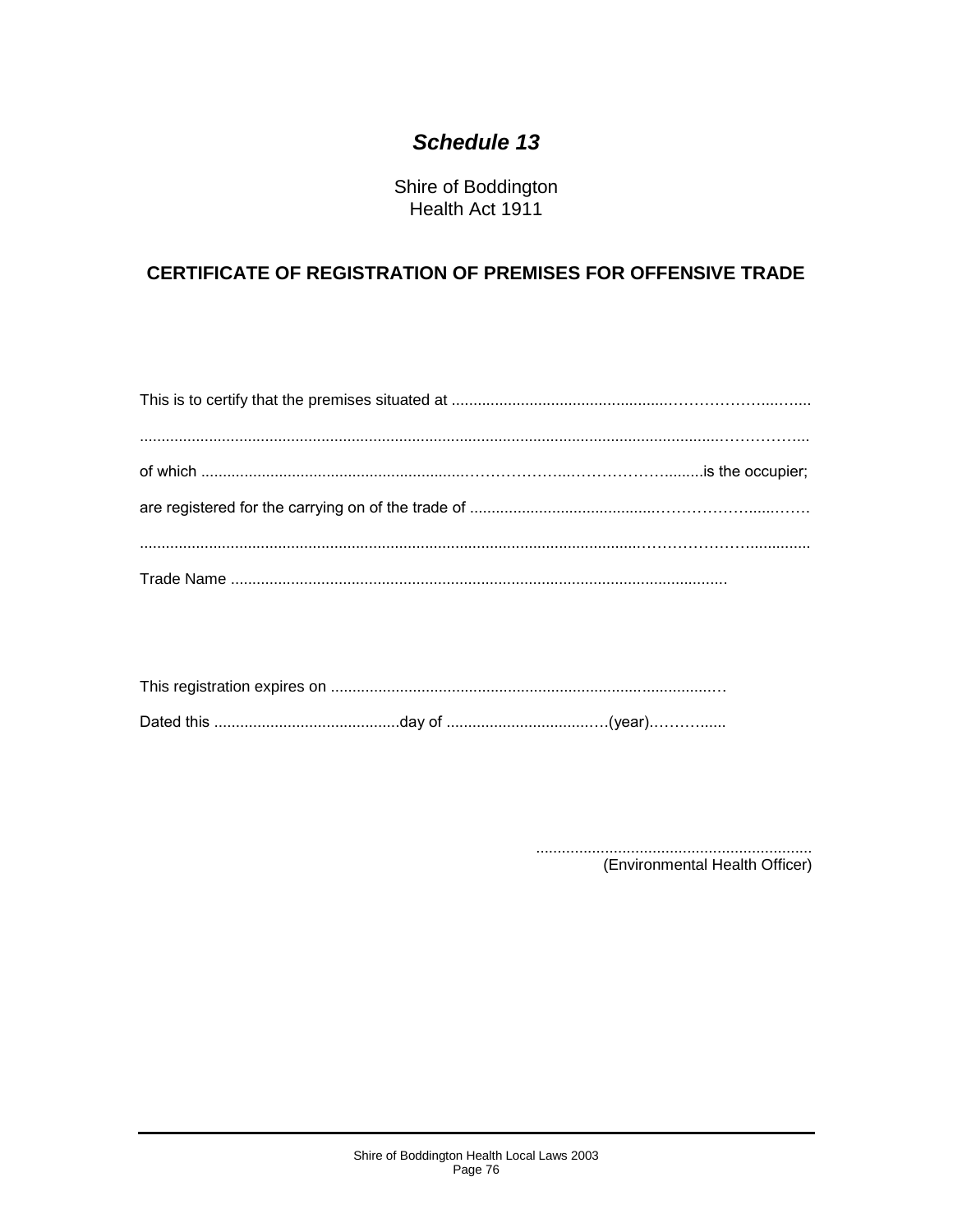Shire of Boddington Health Act 1911

### APPLICATION FOR LICENCE AS ITINERANT FOOD VENDOR

| To: | <b>Chief Executive Officer</b><br>Shire of Boddington |
|-----|-------------------------------------------------------|
|     | (Full name of Applicant/s)                            |
|     |                                                       |
|     | (Residential Address of Applicant/s)                  |
|     |                                                       |
|     |                                                       |
|     |                                                       |
|     |                                                       |
|     |                                                       |
|     |                                                       |
|     |                                                       |
|     |                                                       |
|     | (Signature of Applicant)                              |
|     |                                                       |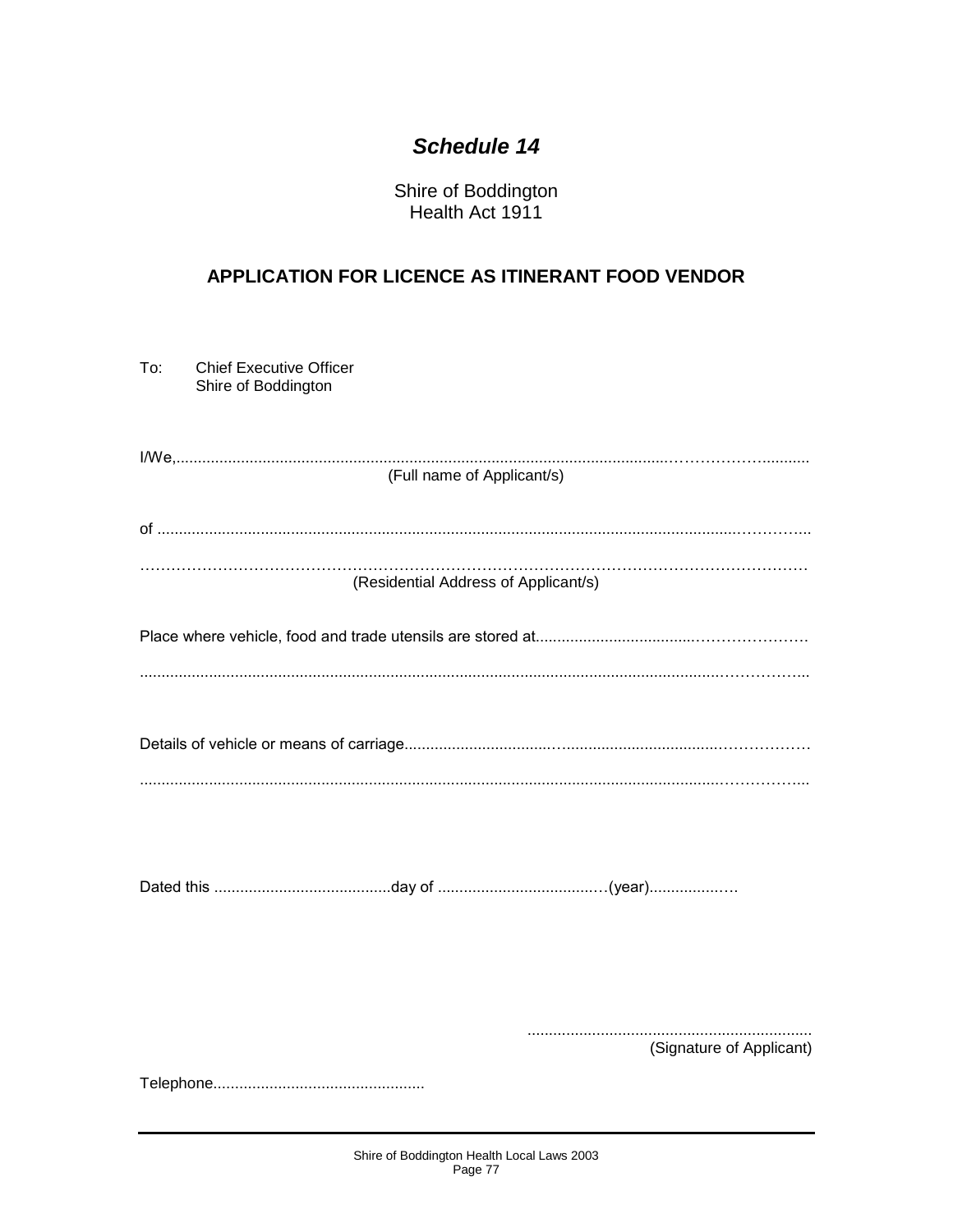Shire of Boddington Health Act 1911

#### **LICENCE AS ITINERANT FOOD VENDOR**

| (name)                                                                                                                                                                                                                           |        |                                     |  |
|----------------------------------------------------------------------------------------------------------------------------------------------------------------------------------------------------------------------------------|--------|-------------------------------------|--|
|                                                                                                                                                                                                                                  |        |                                     |  |
| (address)                                                                                                                                                                                                                        |        |                                     |  |
| is hereby licensed as an itinerant food vendor within the Health District of the Shire of<br>Boddington. This licence expires on the 30 day of June following the date of issue, unless this<br>licence is previously cancelled. |        |                                     |  |
|                                                                                                                                                                                                                                  |        |                                     |  |
|                                                                                                                                                                                                                                  |        | <b>Environmental Health Officer</b> |  |
| Dated this                                                                                                                                                                                                                       | Day of | 2002                                |  |
| This common seal of the Shire of Boddington was hereby affixed by authority of a resolution of<br>the Council in the presence of:                                                                                                |        |                                     |  |
| President                                                                                                                                                                                                                        |        |                                     |  |

……………………………………… Chief Executive Officer